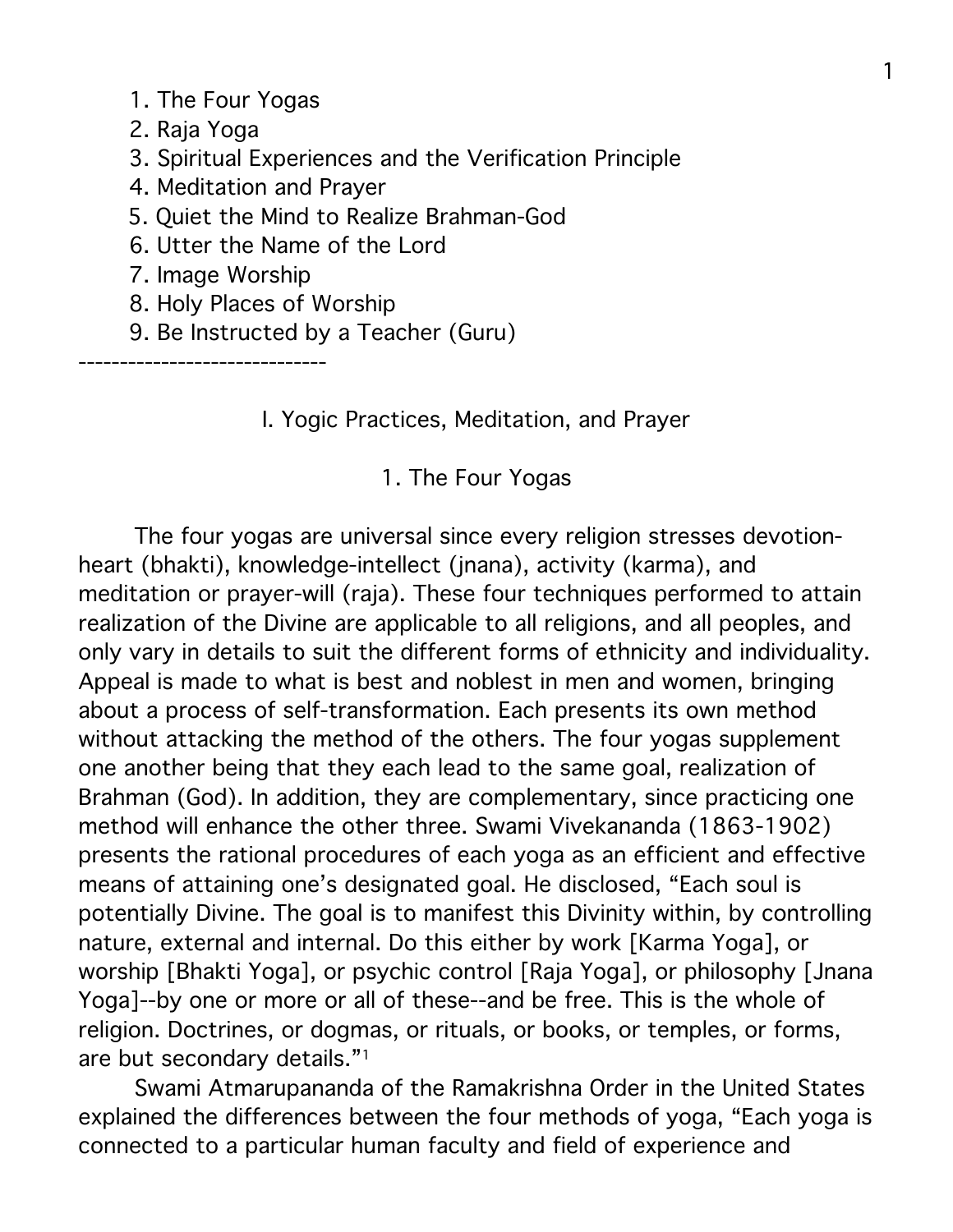aspiration: jnana yoga to the faculty of the discriminating will, the field of awareness, and the aspiration for self-knowledge and unity; bhakti yoga to the faculty of the loving will, the field of beauty, and the aspiration to lose oneself (or find oneself) in the infinite Ocean of Love; karma Yoga to the facul4ty of the active will, the field of service, and the aspiration for unity with the whole universe; raja Yoga to the faculty of the introspective will, the field of psychology, and the aspiration for self-mastery."2

Three Lecturers in Philosophy at Open University in England, Diane Collinson, Kathryn Plant and Robert Wilkinson provide further information on the subject. "In the light of this profound tolerance of the variety of religious belief, it is not surprising—and here he follows an ancient tradition in Hindu thought—to find that Vivekananda contends that there is no single form of discipline (or, as he would put it, yoga) suitable to lead all human beings to a realization of the truth of Vedanta. In his view, there are four major types of personality, and for each an appropriate yoga. To each of these yogas he devoted one of his major works. The approach to Vedanta via philosophy is the jnana-Yoga which has been outlined above, and which is suitable for the person in whom reason is the dominant feature of the personality. Others are primarily given to action (karma) or work, and for them karma-Yoga is appropriate, outlined in a work with this title. The goal is to act or work whilst maintaining absolute non-attachment to the work or its fruits … In his work Bhakti-Yogar, Vivekananda describes how emotion can be controlled for spiritual ends, the ultimate goal being to love God because it is good to love God, entirely without ulterior motive. Finally, there are those who aspire to direct awareness of Brahman: mystic experience, and the discipline for them is raja-Yoga, the king of yogas."3 One might consider the practice of raja yoga to be based on a sixth sense.

It must be remembered that Indian and Western religious terms have more than one meaning. For example, a jnani is associated both with a person who follows the path of knowledge and with a Nondualism. Yet a number of great thinkers in India and in the West were Dualists.

Traditional Indian philosophy classifies religion and mystical experience into three types as described by Vivekananda, "From their interpretations have arisen three systems of philosophy and sects. One is Dualistic [Theistic], or Dvaita; a second is the qualified Nondualistic [panentheistic], or Vishistadvaita; and a third is the Nondualistic [Absolute or Acosmic], or Advaita."4 One could subdivide theistic mysticism into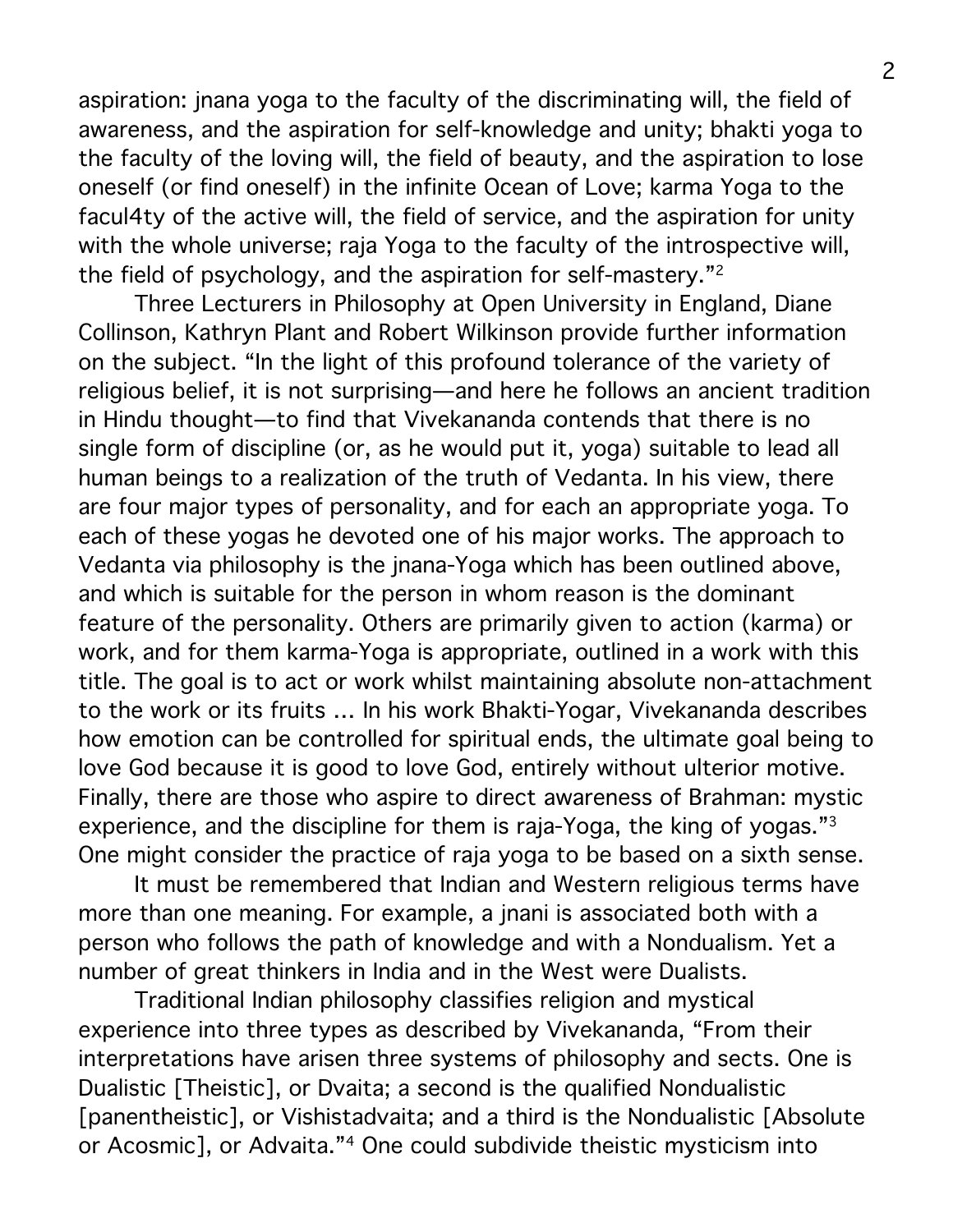Hindu, Buddhist, Christian, Muslim, Jewish, etc. In Savikalpa samadhi the theist-dualist experiences Brahman (God) and them self as being separate entities, and in Nirvikalpa samadhi the nondualists realize their Essential nature and Brahman's (God's) Essence are one. In 1957, R. C. Zaehner (1913-74) distinguished between three types of mysticism: theistic mysticism as communion with a Personal God through love; panenhenic mysticism an experience of unity or rapport with nature and the totality of existence; and monistic mysticism an experience of undifferentiated oneness.5 One problem is that Zaehner combines nature and panentheistic mysticism into a single category. The later is not a worship of nature, but of the devotee's body, mind, and spirit being a fragment or part the Cosmic Body, Mind, and Spirit of God.

Many experts believe the etymology of the word religion lies with the Latin word religare, which means "to tie, to bind." This is not accepted by all. Likewise yoga means to "yoke or bind." We might think of the three yogas of the head (jnana), heart (bhakti), and hand (karma).

#### 2. Raja Yoga

Swami Vivekananda was himself a perfected yogi. Even as a child, "Every night brought some strange vision to Naren. Singular was the manner in which he fell asleep. As soon as he closed his eyes, there would appear between his eyebrows a wonderful spot of light of changing hues, which would expand and burst and bathe his whole body in a flood of white radiance. As his mind became preoccupied with this phenomenon, his body would fall asleep. It was a daily occurrence." Thinking it to be a natural thing, he originally thought everyone had this experience.<sup>6</sup>

Today many experts in the field consider Vivekananda to be the Father of the modern yoga movement in both the West and in India. In agreement with this theme, Karel Werner (1925/26-2019) a Professor of Indian Religion at the University of Durham in England in his work Yoga and Indian Philosophy (1977) emphasized, "Vivekananda was a great Advaita Vedantist and Jnana Yogi and it was owing to him that Indian philosophy and Yoga began to fire the imagination of many people in Western countries as early as the end of the last century. Prompted by the urging of his master Ramakrishna and helped by the historical situation of India, which was responsible for his English education, Vivekananda started a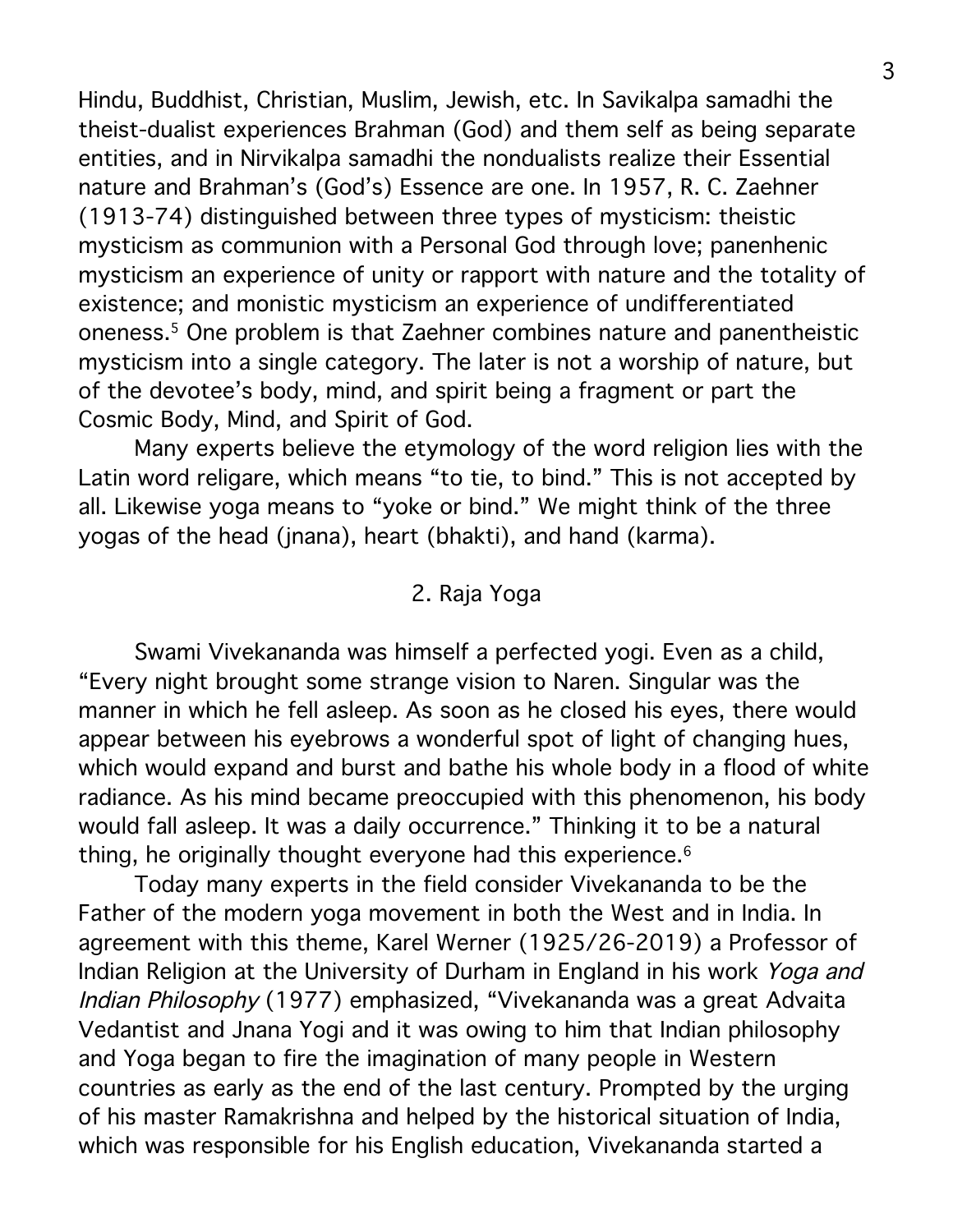trend for popularity of Yoga, which, with inevitable ups and downs, has stayed with us ever since."7

Vivekananda's originality is emphasized by Sarah Strauss, Department of Anthropology, University of Wyoming, in a 2002 article, "The yoga that Vivekananda taught to Western audiences was articulated in English explicitly in and for that context. Vivekananda returned to India in triumph, bringing back the new forms of transnationally produced yoga that he had developed over the course of four years of lectures. Many of his insights were codified in written pamphlets like Raja Yoga ([1896] 1990), in which he explains core elements of the Hindu Sankhya and yoga traditions in terms easily understandable to a largely Christian, English-speaking, middle to upper-class audience. He framed his arguments in the language of science and in the spirit of the 1893 parliament's interest in comparative religion. Certainly, Swami Vivekananda's very modern representation of yoga put the ball in play, and many different people picked it up, adding their own spin to a characteristically Hindu multiplex phenomenon. These many new representations of yoga permitted, new practices, and accommodated new audiences for an old system."8

In her book A History of Modern Yoga (2004), Elizabeth De Michelis of the faculty of Divinity at Cambridge University in England devoted over eighty pages exploring this subject. She discussed, "the shaping of Modern Yoga, of which [Vivekananda's 1896 book] Raja Yoga is the seminal text. In it, Vivekananda carried out a major revisitation of yoga history, structures, beliefs and practices and then proceeded to operate a translation (often semantic as well as linguistic) of this 'reformed' yoga into something quite different from classical Hindu approaches. Vivekananda's 'reshaping' of the yoga tradition [was unique].... he brought about a number of crucial doctrinal and practical changes to key traditional concepts." She quotes Anantanand Rambachan who wrote, "Vivekananda's influence is ... pervasive ... Not only did he largely formulate [the contemporary understanding of Hinduism], but he also gave it the language in which it is articulated. There is very little in modern Hindu, particularly Vedanta, apologetic writing that does not carry the clear imprint of Vivekananda's influence."9

Catherine Albanese Professor of Religious History at the University of Chicago and former President of the American Academy of Religion wrote in 2007, "Elizabeth De Michelis has argued his [Vivekananda's] seminal role as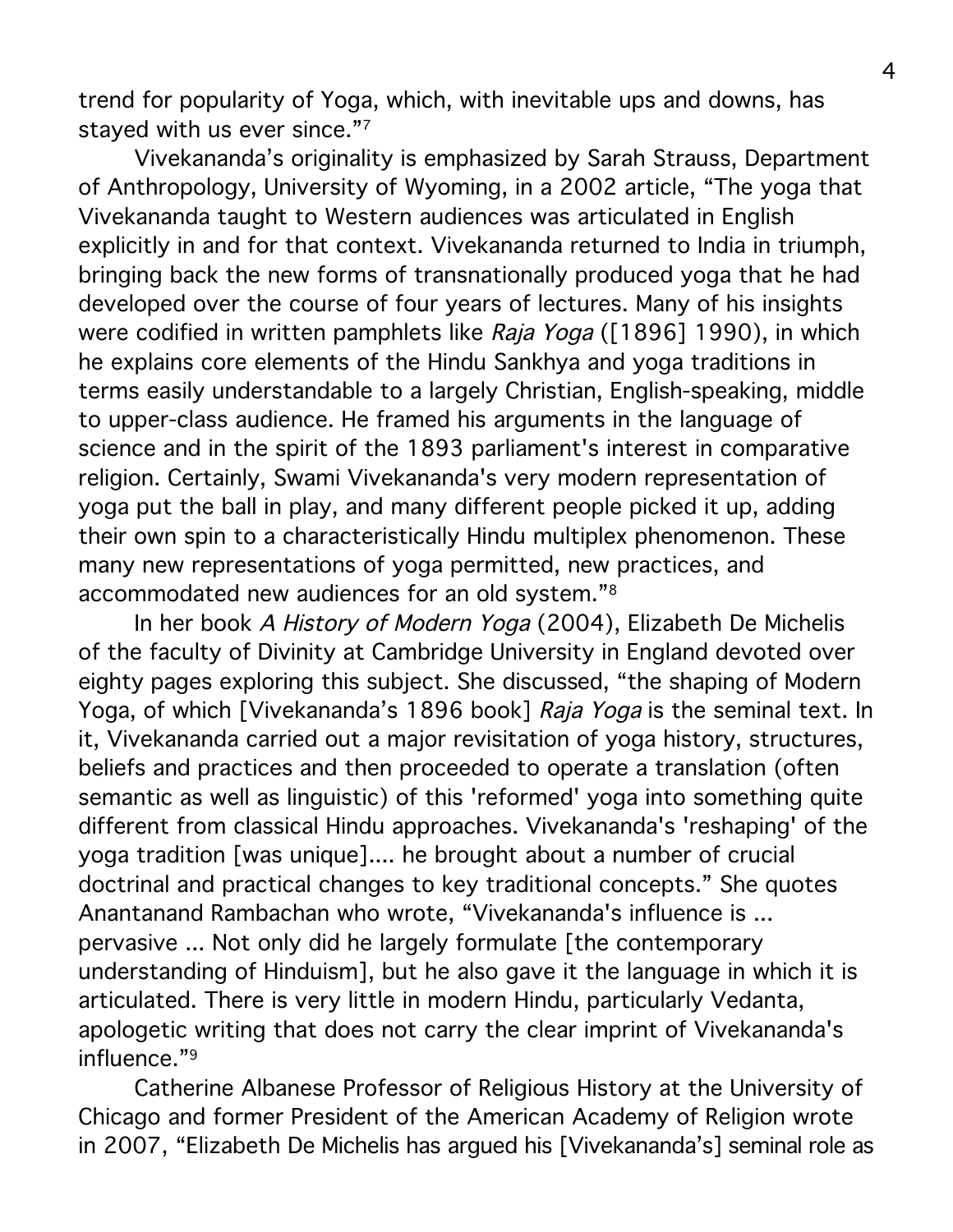'creator' of what she terms 'fully-fledged Modern Yoga' which for her includes, but is not limited to, 'Modern Postural Yoga.' In a designation that encompasses not only the United States but all of the West in interaction with the Indian Subcontinent, she credits Vivekananda's Raja-Yoga with 'immediately' starting 'something of a 'yoga renaissance' both in India and in the West."10

In a February 1896 letter to Alasinga, Vivekananda revealed, "Then you see, to put the Hindu ideas into English and then make out of dry philosophy and intricate mythology and queer startling psychology, a religion which shall be easy, simple, popular, and at the same time meet the requirements of the highest minds--is a task only those can understand who have attempted it. The dry, abstract Advaita must become living-poetic--in everyday life; out of hopelessly intricate mythology must come concrete moral forms; and out of bewildering Yogi-ism must come the most scientific and practical psychology--and all this must be put in a form so that a child may grasp it. That is my life's work."<sup>11</sup>

Vivekananda's Raja Yoga (1896) the first English-language translation and commentary on the subject is unique, being that he presented yoga in a way that could be understood by modern men and women. It is written in a clear and conversational manner for educated people, rather than in a highly technical classical style understandable only to a specialized expert. That year concerning Paul Deussen's translations of Sanskrit texts, Vivekananda told him "that clearness of definition was of primary, and elegance of diction of very secondary importance."12 In the book he writes, "Anything that is secret and mysterious in these systems of Yoga should be at once rejected.… Mystery-mongering weakens the human brain. It has well-nigh destroyed Yoga--one of the grandest of sciences…. Thus Yoga fell into the hands of a few persons who made it a secret, instead of letting the full blaze of daylight and reason fall upon it. They did so that they might have the powers to themselves."13

In all of his lectures and writing Vivekananda sought to be as broad and compressive as possible. Mentioning that each system of Indian philosophy views the Vedantic truths from a particular perspective. Unity, synthesis, and integration are the prevailing themes of his methodology. As he stated in February 1897, "All along, in the history of the Hindu race, there never was any attempt at destruction, only construction.... We have had a host of reformers--Shankara, Ramanuja, Madhva, and Chaitanya.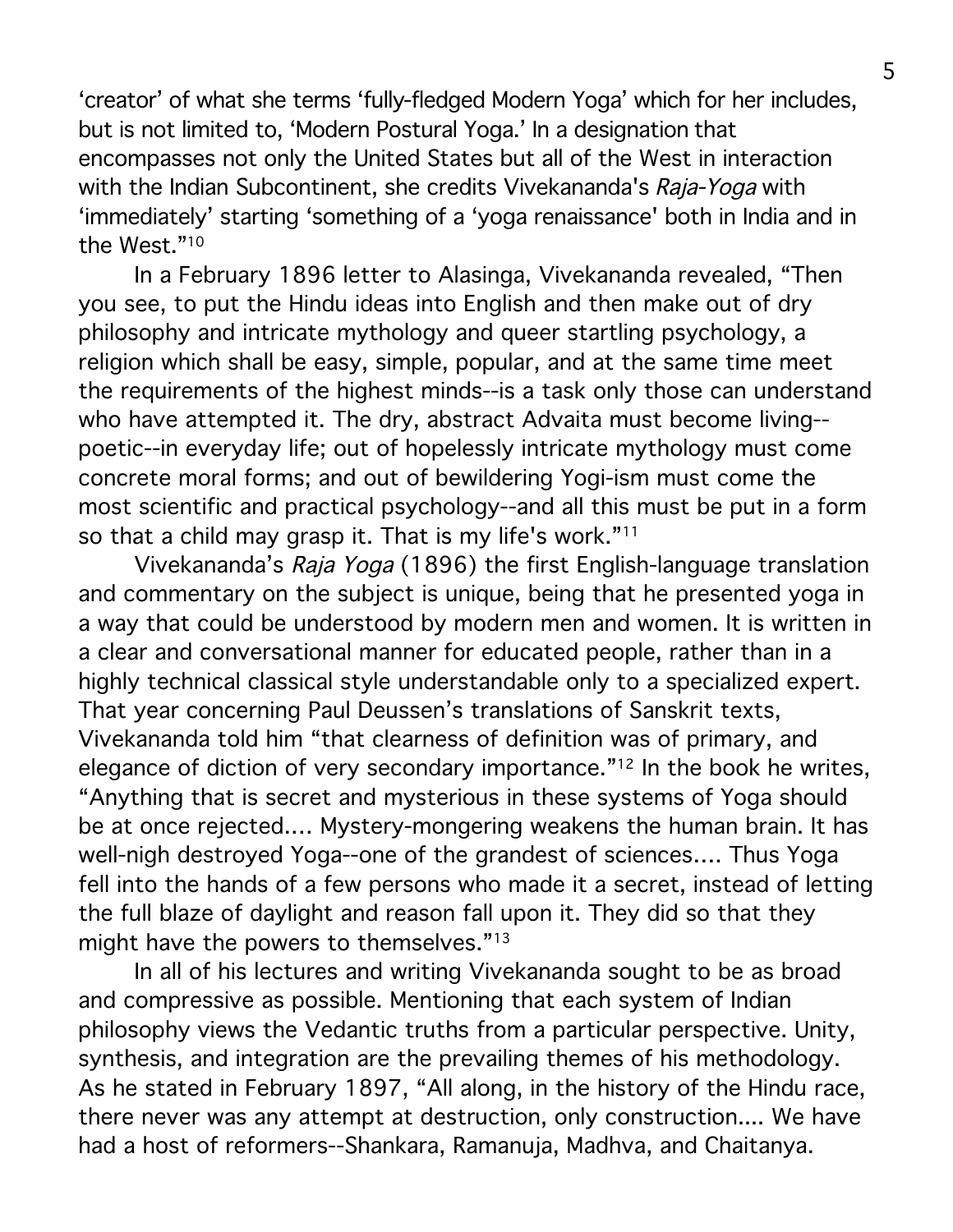These were great reformers, who always were constructive and built according to the circumstances of their time. This is our peculiar method of work."14

Consequently, in seeking a unified system of Indian knowledge he was able to explain Indian Raja Yoga from many standpoints. These perspectives included his own spiritual experiences; each of the six traditional schools of Indian philosophy (Darshanas); Tantra and Shaivite (Kurma Purana) yogic literature; bhakti, jnana, and karma yoga; and its correspondence with contemporary physics (matter and energy), biology (evolution, anatomy, physiology), psychology (conscious and unconscious mind), and mysticism (spiritual realization, superconscious).

Vivekananda would dictate portions of his translation of "Patanjali's Yoga Aphorisms," along with some of his profoundly thought-out ideas contained in his commentaries, and his appendix to Raja Yoga to Sarah Waldo, which she took down in longhand.<sup>15</sup> She revealed, "It was inspiring to see the Swami as he dictated to me the contents of the work. In delivering his commentaries on the [Yoga] Sutras, he would leave me waiting while he entered deep states of meditation or self-contemplation, to emerge there-from with some luminous interpretation. I had always to keep the pen dipped in the ink. He might be absorbed for long periods of time, and then suddenly his silence would be broken by some eager expression or some long deliberate teaching."16

Reverend Donald Harrington of the Community Church of New York related in a speech given at the United Nations auditorium in 1993 that his father a druggist attended the Parliament of Religions in 1893 and later told his children of his experiences, "Among his reminiscences was a remembrance of how the gathering was electrified by the words that were spoken by Swami Vivekananda when he was first introduced, when he explained something which was a little difficult for American religionists to believe—that belief was not the central business of religion. He said, religion is not a way of believing, it is a way of being and becoming. Religion is being real yourself, and becoming part of what is real in the universe. This was a revelation and it was a very striking and important one. My father spoke of it very often."17

Mrs. Constance Towne who knew Vivekananda in 1894 later indicated, "He taught me much of the philosophy he preached and wrote about, how to meditate, and what power it would be against the hurts of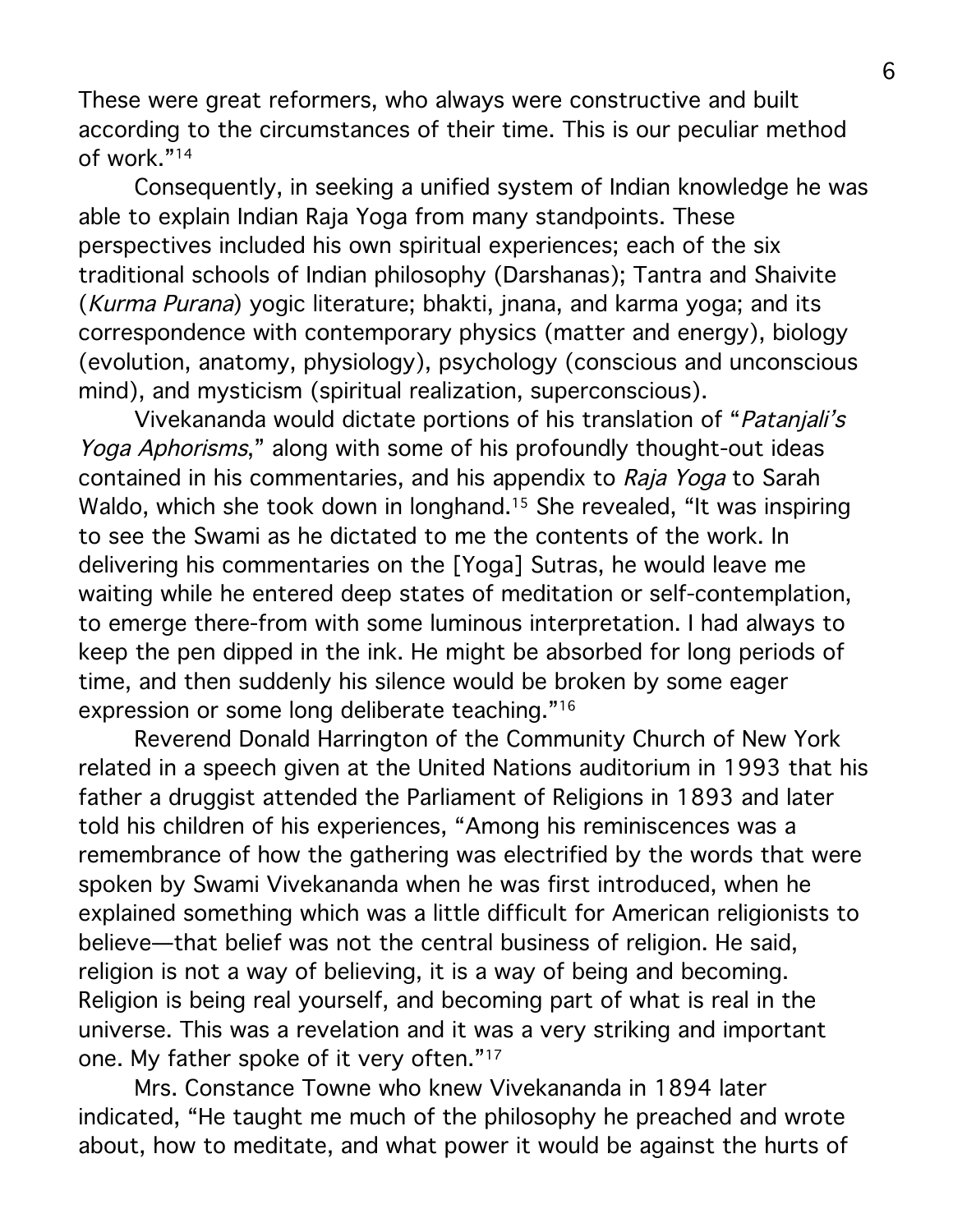life; what force of purpose it would attain for the preservation of the body, for logical thought, for self-control, for ecstasy, for the attraction of others; its power for good, its knowing how to read others and their needs; not to dull the edge of your sword, to be moderate in one's consumption of food, to know what one's own body needs to make it live well; of chastity, tolerance, purity of thought, and love for the world—not of one person but of everyone and of all created things."18

Concerning Vivekananda's classic commentary on Raja Yoga, in Russia Leo Tolstoy (1828-1910) the world famous writer noted, "The book is most remarkable and I have received much instruction from it. The metaphysical side of the doctrine, the precept as to what the true 'I' of man is, is excellent. So far humanity has frequently gone backwards from the true and lofty and clear conception of the principle of life, but never surpassed it."<sup>19</sup>

Incidentally, In August 1900, each morning Swamiji would walk and converse with Sir Patrick Geddes (1854-1932) on their way to the Paris Exposition. In September, they met at a party thrown by the Leggett's in Paris, France. Geddes biographer stresses that as a result of his encounter with Vivekananda, "The eastern discipline of body and mind made such a lasting impression on both Anna (Geddes' wife) and Patrick that they later handed on to their young children the simple Raja Yoga exercises for control of the inner nature." These experiences deepened Geddes' interest in the land and soul of India. Geddes penned a Preface to a French translation of Vivekananda's Raja Yoga (1910).<sup>20</sup> In 1917, the Prabuddha Bharata praised Geddes' efforts by stating, "He has distinguished himself not only by his expert knowledge in town-planning, but also by his profound learning in all subjects connected with the betterment of human life on earth, and his selfless devotion to that cause." The discipline of sociology was first introduced into Indian Universities in 1919 at the University of Bombay by Geddes who was later succeeded as head of the department by G. S. Ghurye.<sup>21</sup> There are some Westerners who think that personality and character changes can only come about through an involvement in the world. Actually, meditation is a more direct approach to self-transformation since it involves directly working on the mind without an intermediary. The indirect approach is to work through the external world and have those experiences reflect back on the mind.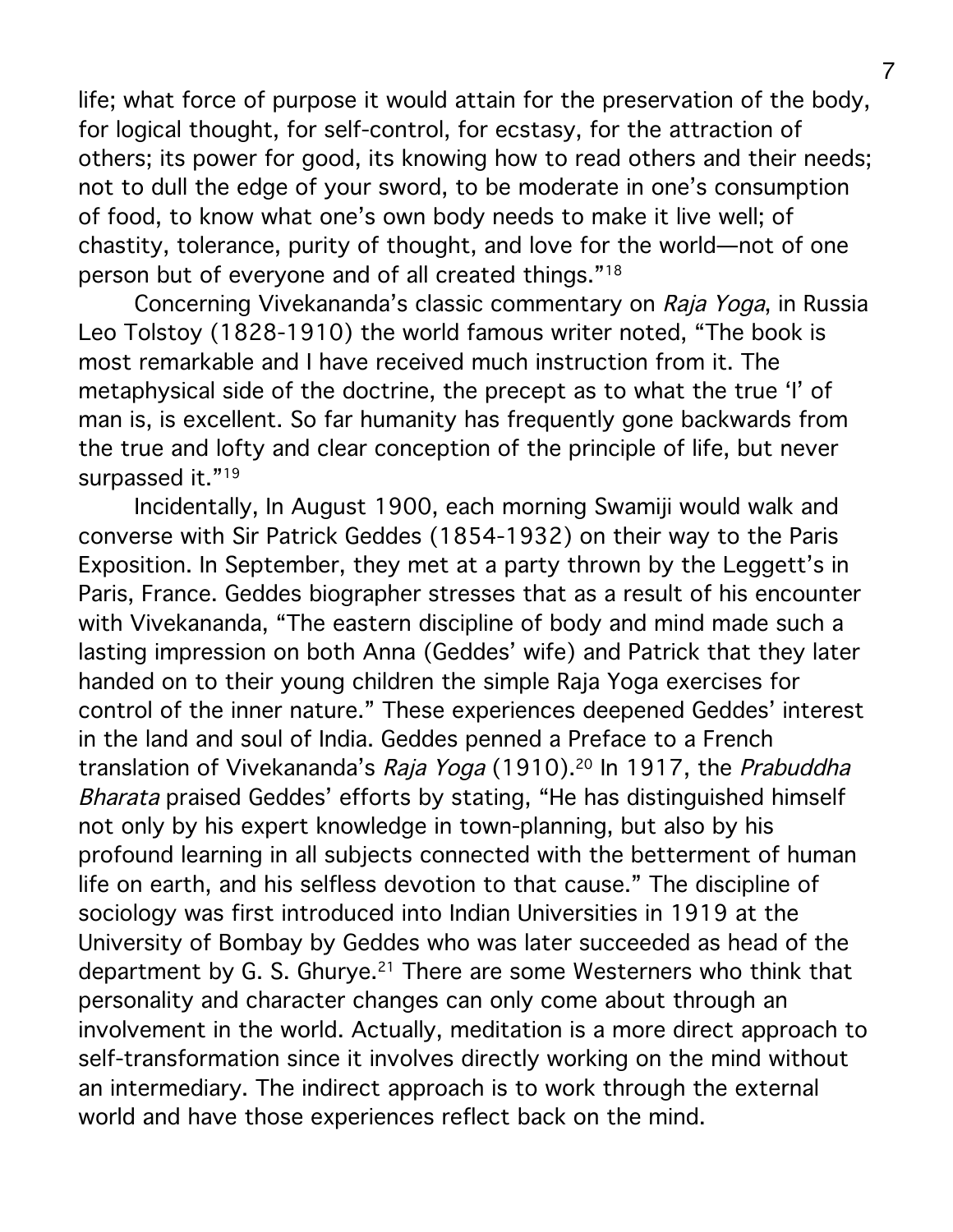Along this line Reverend Sidney Spencer (1888-1974) at one time Principle of Manchester College, Oxford indicated, "Vivekananda's approach was that of the mystic, the man who knows himself as one with the Infinite and Eternal Spirit, and that for him was not a mere intellectual abstraction. It was an actual living experience; it was the culmination of his own inner life. At the same time that experience and its central place for him, gave him the clue to the understanding of religion in all its forms—not that religion by any means always reaches such heights or even aspires to such heights. What he came to see was that it is experience that is essential in all forms of religion. What mattered for him were not the dogmas of religion or its rituals or moral codes taken by themselves; what mattered fundamentally was the inner experience for which it stood.... 'The end of all religions,' he said, 'is the realizing of God in the soul.' That, I believe, is indeed the vital fact, to realize God in the soul, to enter into the consciousness of the Divine Presence, however we may express it so that that Supreme and Eternal reality becomes the ruling and guiding and inspiring power in our whole life."22

 Spencer adds, "The 'soul' of Hinduism he found in spirituality, grounded in the sense of the immediate presence of God and the possibility of seeing and knowing Him. At its highest level it calls for concentration on that endeavour and so (Vivekananda believed) for renunciation of the world. The Hindu seeks perfection through the merging of his life in the infinite and universal Life of Brahman (God). Hinduism stands thus in principle for universal charity and tolerance."<sup>23</sup>

Marie Louise Burke (Sister Gargi) (1912-2004) specified, "One of the most salient points of the Swami's teaching was that the Reality, the Absolute, was not a matter of speculation, but of supersensuous experience. Nor was the possibility of such experience a matter of speculation. Down through the ages, the great seers and saints of the world have testified to their own vivid, immediate, permanent, realization of ultimate Reality. The Swami himself not only vouched for such knowledge, but insisted that everyone can and must attain it; for without it, religion was mere talk."24

Because of its practical value, no aspect of Indian thought has gained greater acceptance in the West than yoga practice and philosophy. Today yoga and meditation are undertaken by millions of Westerners to gain spiritual awareness, maintain good physical health, reduce tension and stress, feel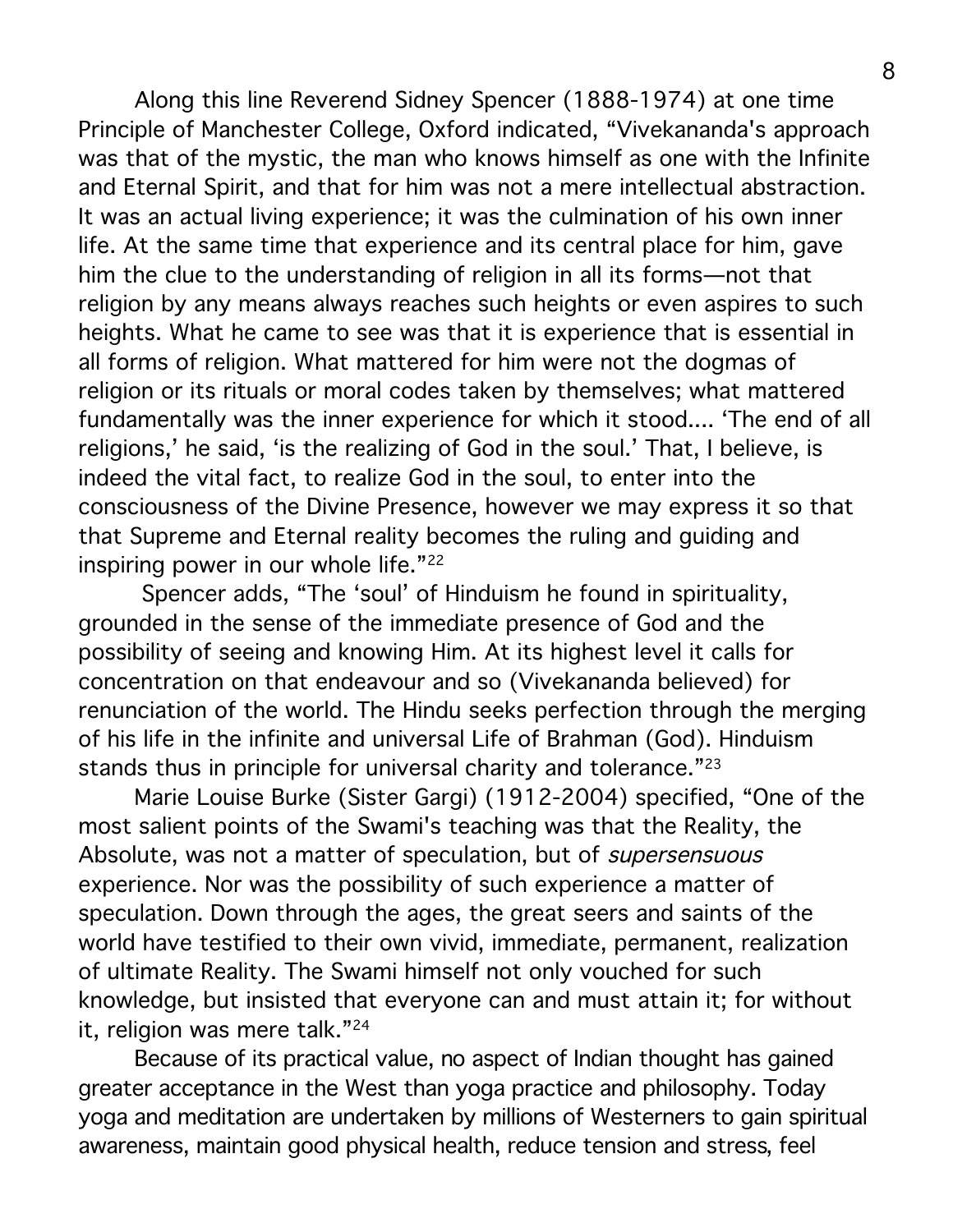peace of mind, to make their mind more concentrated, and to become a better person. Ethics tells you to be a good person, while yoga is a tool that makes it easier to attain that ideal.

According to a scientific study conducted by Yoga Journal and Yoga Alliance, the number of Americans practicing yoga has risen amazingly from four million in 2001 to 20.4 million in 2012 and to 36.7 million in 2016. The practice has entered the family system since 37% have children under the age of eighteen who also practice yoga. Seventy-two percent are women, 74% are relatively new practicing it for five or less years, and 56% are engaged in yoga for stress relief. In 2012, the National Center for Complementary and Integrative Health discovered that 18 million (8%) of U. S. adults were involved in mantra, mindfulness, spiritual, or yoga mediation. Many of these people are not associated with traditional religious and spiritual traditions. Experts expect these percentages to rise in the future.25

Consequently, with the expansion of education and yoga, modern religion is placing more emphasis on reason and religious experience than in the past. Other auspicious signs are that India's Prime Minister Narendra Modi got the United Nations to create a yearly International Yoga day beginning June 21, 2015. President Barak Obama carries a statuette of the Hindu deity Hanuman (along with a tiny Buddha statue and a Christian rosary bead and Coptic cross) in his pocket. He seeks inspiration from them when he feels tired and discouraged.26 On both sides of the political spectrum, Hilary Clinton and Ivanka Trump practice yoga.<sup>27</sup>

Concering spiritual power Vivekananda stated, "The Yogis claim that of all the energies that are in the human body the highest is what they call 'Ojas.' Now this Ojas is stored up in the brain, and the more Ojas is in a man's head, the more powerful he is, the more intellectual, the more spiritually strong. One man may speak beautiful language and beautiful thoughts, but they do not impress people; another man speaks neither beautiful language nor beautiful thoughts, yet his words charm. Every movement of his is powerful. That is the power of Ojas. Now in every man there is more or less of this Ojas stored up." "The Ojas is that which makes the difference between man and man. The man who has much Ojas is the leader of men. It gives a tremendous power of attraction. Ojas is manufactured from the nerve-currents." "The great sexual force, raised from animal action and sent upward to the great dynamo of the human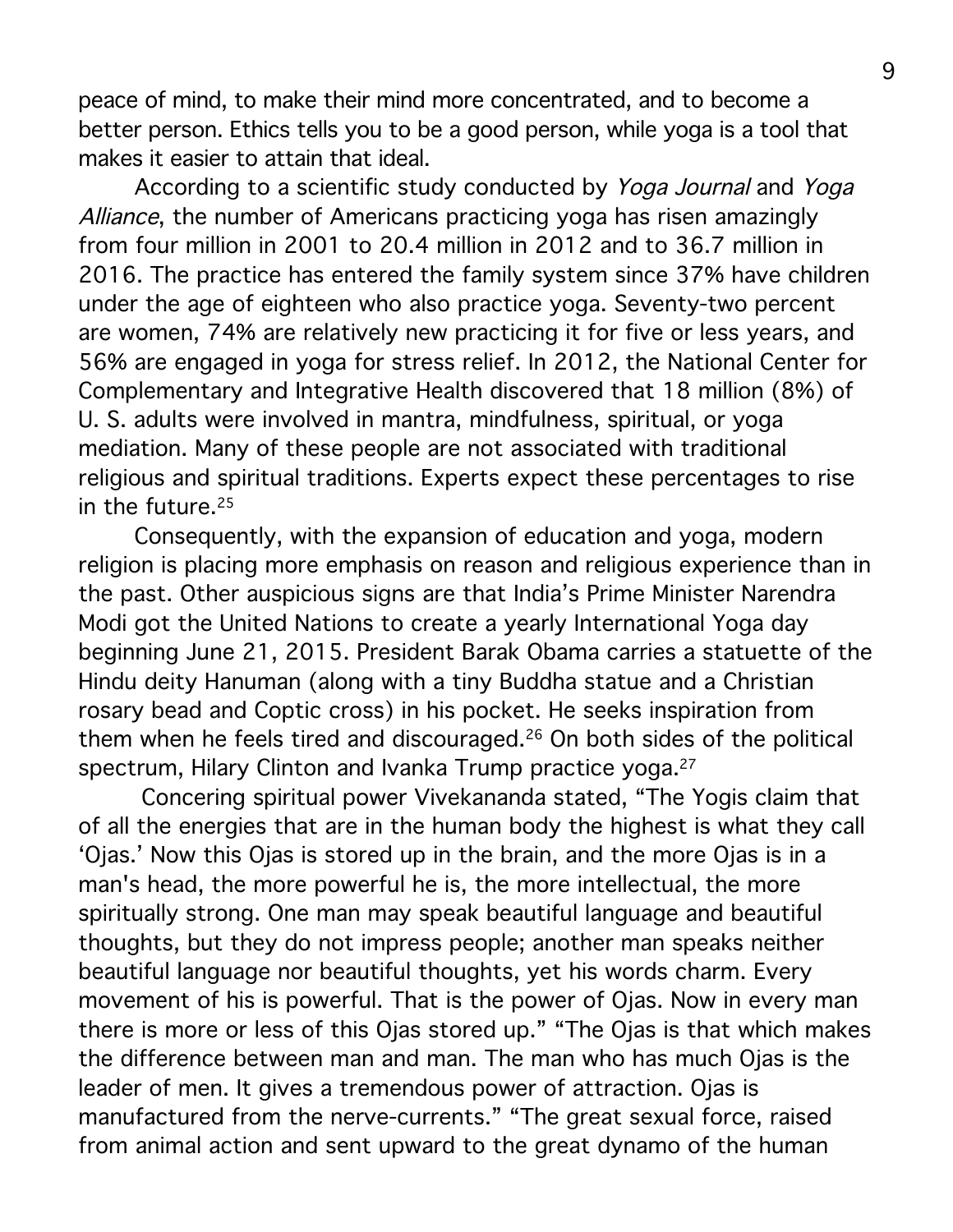system, the brain, and there stored up, becomes Ojas or spiritual force. All good thought, all prayer, resolves a part of that animal energy into Ojas and helps to give us spiritual power. This Ojas is the real man and in human beings alone is it possible for this storage of Ojas to be accomplished. One in whom the whole animal sex force has been transformed into Ojas is a god. He speaks with power, and his words regenerate the world. The Yogi pictures this serpent as being slowly lifted from stage to stage until the highest, the pineal gland, is reached. No man or woman can be really spiritual until the sexual energy, the highest power possessed by man, has been converted into Ojas."28

# The Rationale for a Yoga Philosophy

The goal of yoga psychology is more than having a well-adjusted personality in society, but a spiritual transformation of personality and character. Emphasis is placed on the Ideal Self rather than the empirical self. The self-image is replaced with a Divine image. Western psychology seeks to make the unconscious, conscious, while Yoga's goal is to make the superconscious, conscious. Through a process of concentration, yoga unlike psychoanalysis works directly on altering the forces and vibrational states of the mind composed of the substance of subtle matter and energy. Through yogic practices powers of restraining the mind are developed that nullify negative mental vibrations making them ineffective in causing mental problems. Meditation brings about an unexpected release and awareness of deeply embedded memories, thoughts, and feelings previously hidden in the unconscious mind. All negative powerful emotions that can overwhelm a person are reducible to samskaras, mental impressions that a yogi can overcome through mind control. Those people who experienced a deep mystical experience scored at the top of the Affect Balance Scale (developed by a University of Chicago psychologist) of psychological well-being. No other factor was found that correlated so highly with that state.<sup>29</sup>

Raja Yoga philosophy claims that by faithfully following its methods for a long period of time, its practitioners will be transformed and adopt saintly qualities with greatly improved levels of intelligence and benevolence. They might even attain samadhi and make contact with the Divine world. In order to validate these claims Vivekananda developed a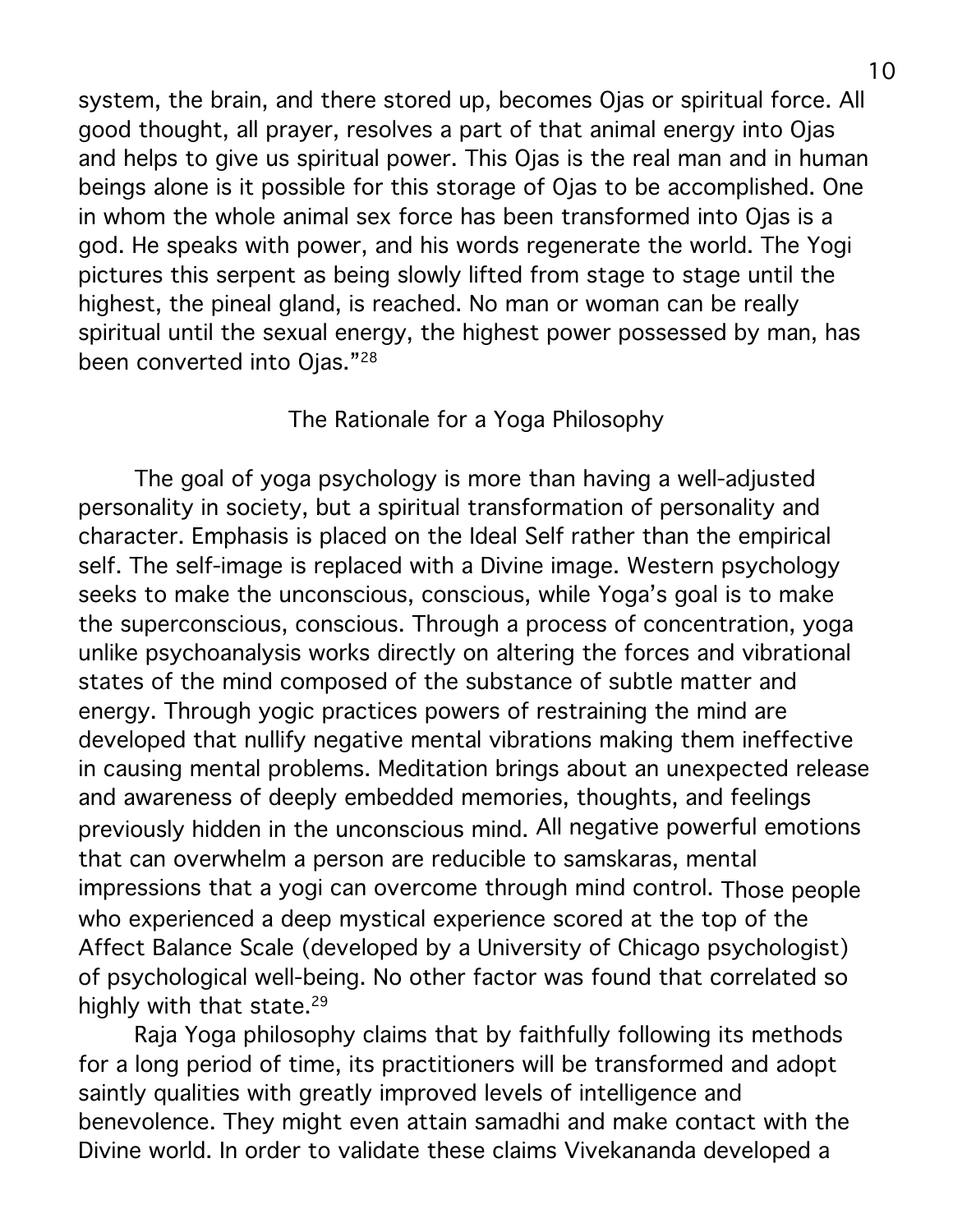comprehensive Philosophy (Metaphysics and Epistemology) of the Mind that has never been surpassed, to explain why this is possible. His system of ideas discussed below include: the process of personal evolution can be greatly speeded up, the awakening of the Kundalini force and superconscious Samadhi brings illumination and Divine wisdom, one mind has three states, unconscious, conscious, and superconscious that is dormant in most people, one can manifest their innate Divinity within, and our mind is a fragment of the Universal Mind. The seven chakras of the kundalini are arranged vertically. At the base of the spine in the subtle body is located a reserve of latent spiritual energy that can be awakened by yogic practices and devotion to Brahman-God. The energy will flows upward through the narrow channel of the sushumna [nerve].

Vivekananda clarifies, "The powers of the mind are like rays of light dissipated; when they are concentrated, they illumine…. From our childhood upwards we have been taught only to pay attention to things external, but never to things internal; hence most of us have nearly lost the faculty of observing the internal mechanism. To turn the mind, as it were, inside, stop it from going outside, and then to concentrate all its powers, and throw them upon the mind itself, in order that it may know its own nature, analyze itself, is very hard work…. There is no limit to the power of the human mind. The more concentrated it is, the more power is brought to bear on one point…. The powers of the mind should be concentrated and turned back upon itself, and as the darkest places reveal their secrets before the penetrating rays of the sun, so will this concentrated mind penetrate its own innermost secrets."30 When a person attempts to meditate on the inner world, there is a tendency for the mind to concentrate on their external life experiences. The mind naturally goes out through the five senses and internalizes those experiences. Unless the mind is properly trained, it is difficult for it to withdraw from the external world and observe its own nature. Meditation focuses in on the present moment, while the past and future are temporarily forgotten.

Most important, the purpose of the science of Yoga is "to shorten the time for reaching perfection." My getting control of the internal Prana of mental power one can speed up the process of personal evolution. "Instead of slowly advancing from point to point and waiting until the whole human race has become perfect," great souls reached perfection in one lifetime.<sup>31</sup> Yoga being a science requires experimentation. "As this Kundalini force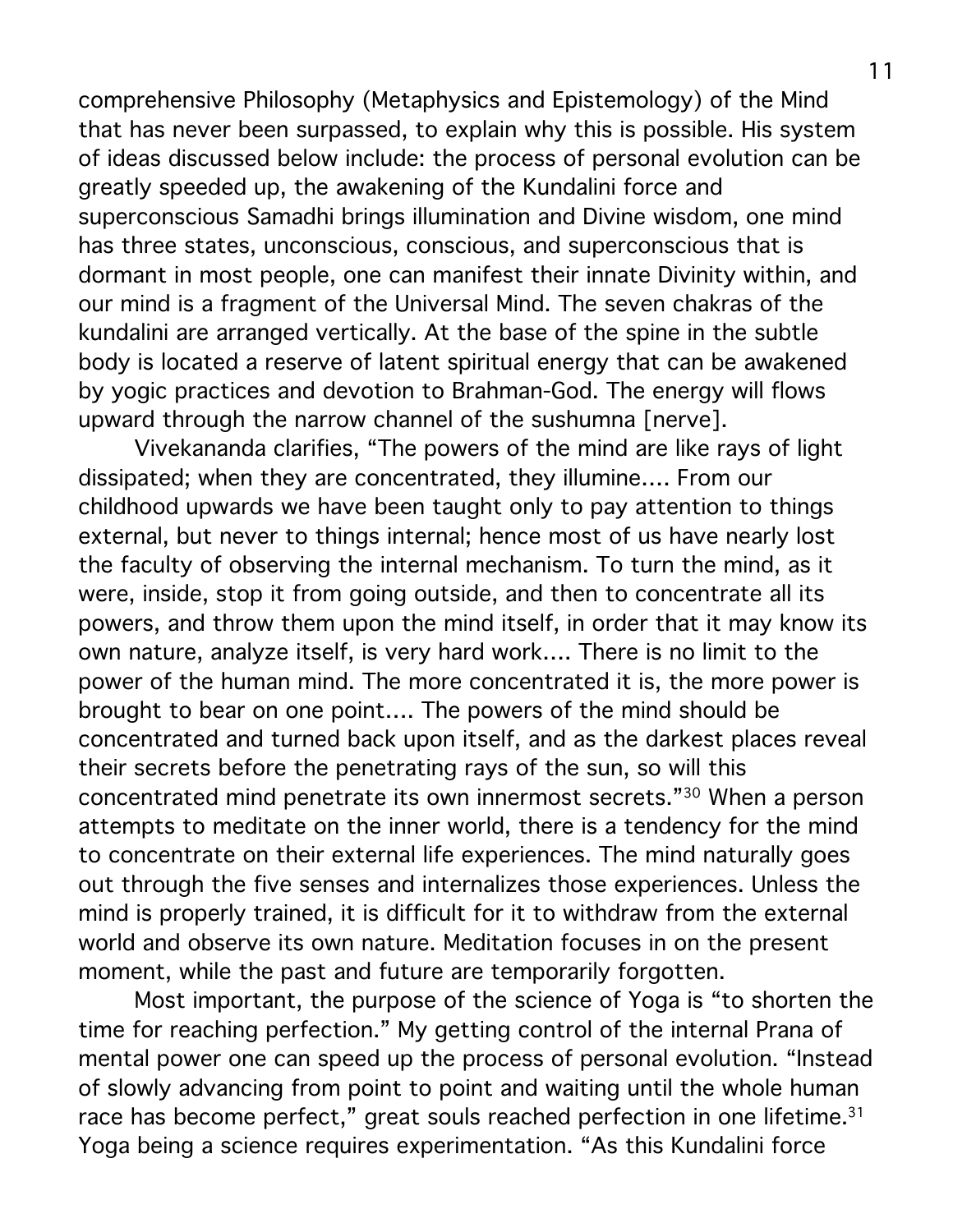travels from centre to centre, layer after layer of the mind, as it were, opens up, and this universe is perceived by the Yogi in its fine, or causal form…. Thus the rousing of the Kundalini is the one and only way to attaining Divine Wisdom, superconscious perception, realization of the spirit."<sup>32</sup> "From one state a man comes out the very same man that he went in, and from another state the man comes out enlightened, a sage, a prophet, a saint, his whole character changed, his life changed, illumined. These are the two effects. Now the effects being different, the causes must be different. As this illumination with which a man comes back from Samadhi is much higher than can be got from unconsciousness, or much higher than can be got by reasoning in a conscious state, it must, therefore, be superconsciousness, and Samadhi is called the superconscious state." "The Yogi teaches that the mind itself has a higher state of existence, beyond reason, a superconscious state, and when the mind gets to that higher state, then this knowledge, beyond reasoning, comes to man. Metaphysical and transcendental knowledge comes to that man…. Because these three states--instinct, reason, and superconsciousness, or the unconscious, conscious, and superconscious states--belong to one and the same mind. There are not three minds in one man, but one state of it develops into the others. Instinct develops into reason, and reason into the transcendental consciousness." "When this superconscious state is reached, man becomes free and divine; death becomes immortality, weakness becomes infinite power, and iron bondage becomes liberty. That is the goal, the infinite realm of the superconscious." The goal is to get rid of nature's control over us by manifesting our innate Divinity within.33 Spiritual (yogic) perceptions reveal Divine things that bring about profound essential changes in a person, which empirical perceptions mediated through the physical senses do not do.

Vivekananda adds, "Our bodies are simply little whirlpools in the ocean of matter. [Our mind is] simply a mental whirlpool in the ocean of mind." "Now there is something beyond Akasha [Matter] and Prana [Energy]. Both can be resolved into a third thing called Mahat--the Cosmic Mind. This Cosmic Mind does not create Akasha and Prana, but changes itself into them.... The Mahat becomes changed into vibrating thought; and that becomes in one part changed into the organs, and in the other part into the fine particles of matter. Out of the combination of all these, the whole of this universe is produced."<sup>34</sup>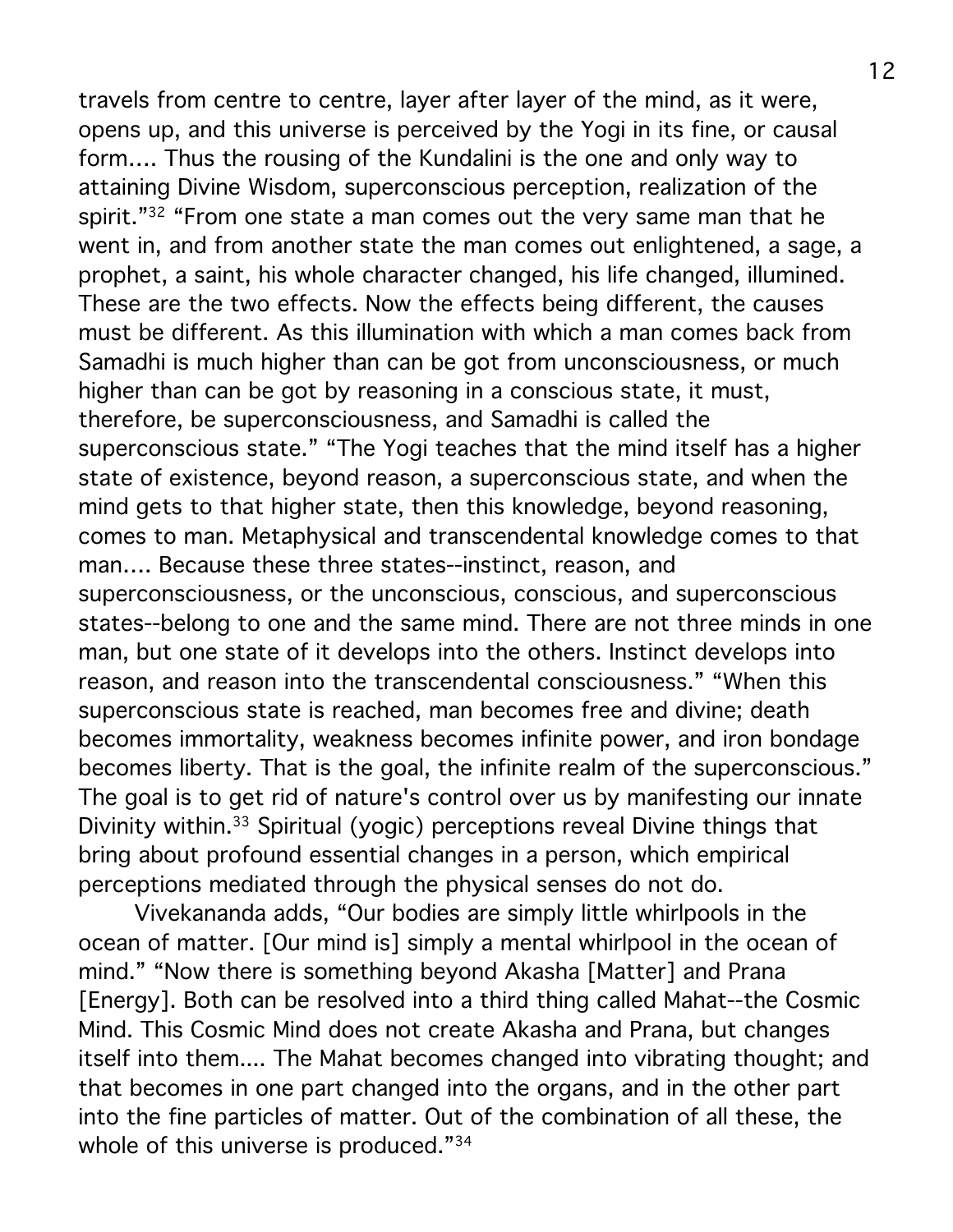Mahat is the omnipresent and eternal Universal Mind and Body of Brahman-God of which our mind and body are a fragment. "The mind is universal. Your mind, my mind, all these little minds, are fragments of that Universal Mind, little waves in the ocean; and on account of this continuity, we can convey our thoughts directly to one another." "There is only one mass of mind. Different [states] of that mind have different names. [They are] different little whirlpools in this ocean of mind. We are universal and individual at the same time."35 Due to universal egoism we identify with a minute part of the physical and mental universe (an individual body and mind) and not with the totality.

The external world of the five senses and the internal world of the mind are so interconnected that through mind control it is possible to gain control over the external world. Vivekananda writes, "The external world is but the gross form of the internal, or subtle. The finer is always the cause, the grosser the effect. So the external world is the effect, the internal the cause. In the same way external forces are simply the grosser parts, of which the internal forces are the finer. The man who has discovered and learned how to manipulate the internal forces will get the whole of nature under his control."36 "Just as Akasha [Primal Matter] is the infinite, omnipresent material of this universe, so is this Prana [Primal Energy] the infinite, omnipresent manifesting power of this universe." If a person had perfect understanding of the Prana he could "control everything in the universe, from the atoms to the biggest suns…. Thought is the finest and highest action of Prana."37

## Swami Vivekananda and the Psychology of Religion

In 1896, with the writing of his classic work Raja Yoga, Swami Vivekananda became a strong candidate for being the founder of the modern "Psychology of Religion" and "Transpersonal Psychology" movements. The Wikipedia essay on the Internet considers William James (1842-1910) the Harvard professor to be its founder with his seminal book The Varieties of Religious Experience (1902).<sup>38</sup> James' book has chapters on religious experience, saintliness, mysticism, subliminal consciousness a part of the mind not directly accessible to intentional observation, and other topics, and quotes both Ramakrishna and Vivekananda. He cites two long references taken from Vivekananda's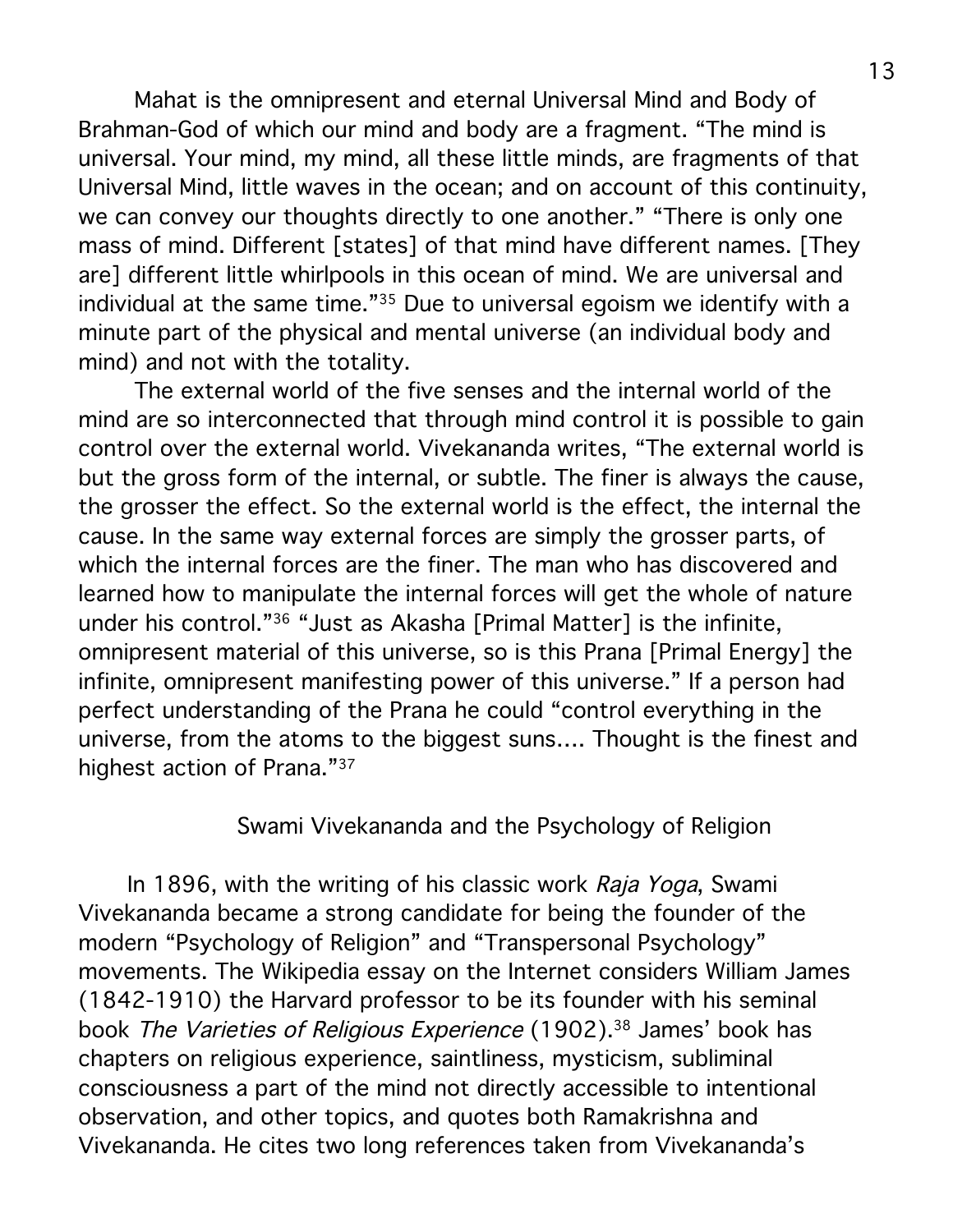"Practical Vedanta," "The Real and the Apparent Man," and most important his book Raja Yoga.<sup>39</sup>

Of the early American works on religious experience, second in importance to that of James Varieties was Religious Consciousness (1920) by James Pratt (1875-1944). An admirer of Ramakrishna and Vivekananda he favorably described the formers spiritual experiences.<sup>40</sup>

When describing religious experience James displayed knowledge of Eastern mysticism. Organized institutional religion is described as "secondhand" compared to the true religion of the private mystical experience of an individual. The potentiality for other forms of consciousness is discussed, and that such experience can impart exceptional meaning and truth-giving quality to the agent. $41$  James makes the contrast between the "Religion of Healthy-Mindedness" and "The Sick Soul" ("Religion of Unhealthy-Mindedness"). While a healthy-minded religion is positive emphasizing religious experience, productive activity, and the glory of its founders; an unhealthy-minded religion focuses in on negative things like the evils and sins within society and individual people. Of course the great souls who are the founders of religion must point out the shortcomings of the devotees so they will work to overcome them.

In the writing of *Varieties*, James was no doubt influenced by Vivekananda but we will probably never know to what extent. Too give a few biographical examples, at the Cambridge [Massachusetts] Conferences held at Sara Bull's home, Vivekananda made the acquaintance of William James probably in October and definitely in December 1894. There is a possibility at that time Swamiji demonstrated the nature of Divine communion to James by entering into samadhi in his presence. Soon after Vivekananda and James met at dinner at the residence of Sara Bull. "After dinner the Swami and the professor drew together in earnest and subdued conversation. It was midnight when they rose from their long discourse." Vivekananda informed Mrs. Bull, who made inquiries about their long conversation, that James is "A very nice man, a very nice man!"

It is quite likely that James attended Vivekananda's eminent talk on "The Vedanta Philosophy" presented before the Harvard Graduate Philosophical Club on March 25, 1896. Before he gave the presentation, "Mr. [James] Lough said that Vivekananda's addresses [his published pamphlets] interested not only the philosophical students, but also Prof. James and Prof. [Josiah] Royce, who hope to be at his Harvard talk." Three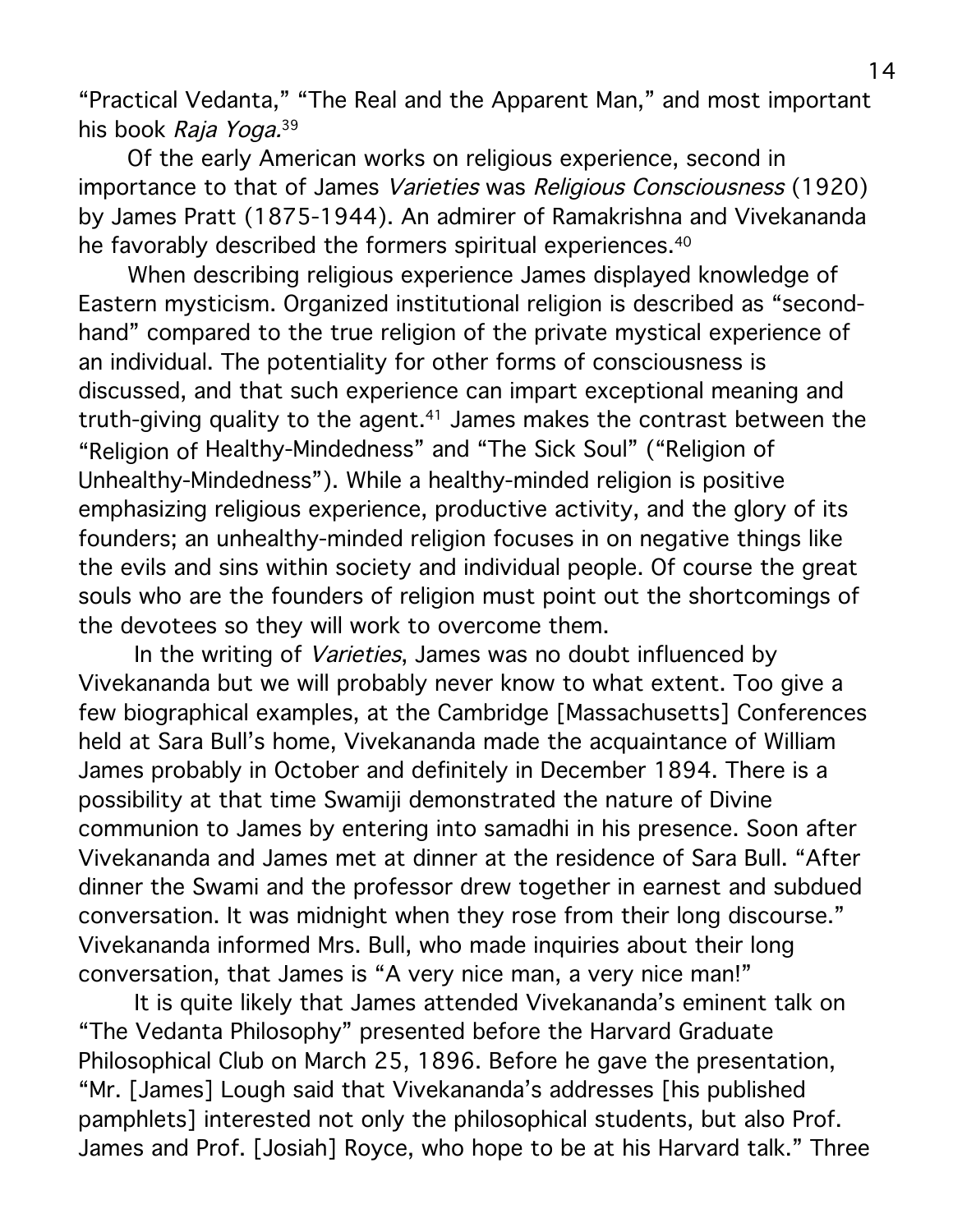days later James sent a letter to Swami addressing him as "Dear Master," inviting him to lunch at his home. Swami Abhedananda wrote that Vivekananda was offered the chair of Eastern Philosophy at Harvard University, which as a sannyasin he could not accept. $42$  In a letter to Sara Bull dated August 2, 1900, James noted, "I have just been reading some of Vivekananda's Addresses in England, which I had not seen. This man is simply a wonder for oratorical power.... The Swami is an honour to humanity." In a letter to Josephine MacLeod, James wrote that he "might get hold of the first 3 parts of Practical Vedanta," written by Vivekananda. In James' library they discovered the works of Vivekananda, Abhedananda, and Sister Nivedita.

Raja Yoga psychology can be integrated with modern psychoanalytic theory. The practice of Raja Yoga strengthens the will and gives people the inner strength to face their problems so they can make the necessary changes in their thinking and actions to overcome their difficulties. It opens up a whole new world previously unknown to its practitioners. People engaged in yoga often peak at an older age than most people do; certainly older than an athlete and even than an intellectual. Dr. Eugene Irvine Taylor, an Associate in Psychiatry at the Harvard Medical School made the following remarks. For Vivekananda psychology, "meant the spiritual evolution of consciousness, not simply the description of sense data and its analysis by the mind…. internal science, concentration of mind means drawing consciousness back towards one's self—a process of involution, where consciousness is systematically detached from the various objects in the external world until the mind itself becomes the object of conscious absorption. Awareness is thereby cleansed or purified, so that consciousness, and hence personality, is transformed. This, he said, was yoga.... [William James of Harvard University] saw in Vivekananda's inner science a vast unexplored dimension for the understanding of personality and character formation. We know from subsequent references he made to Vivekananda's system that James saw great value in the Hindu practice of systematic, daily periods of concentrated relaxation. These, James felt, could be of great use in preparing American children for learning in the classroom. James also observed in the methods of Vivekananda's yoga a form of spiritual discipline that could be used by anyone to penetrate into untapped reservoirs of energy and power for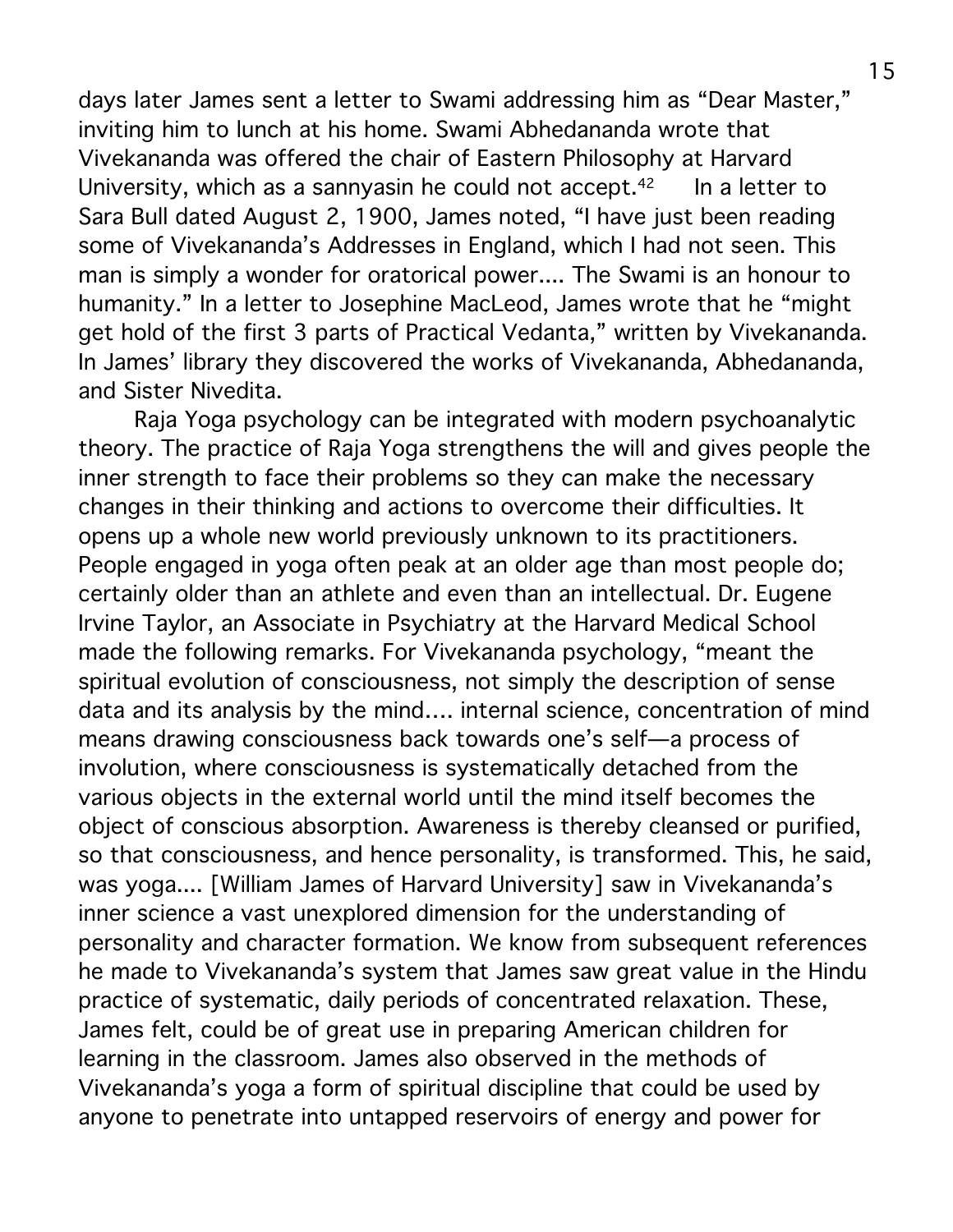physical as well as mental tasks, and also in the treatment of certain neurasthenic conditions."43

Two additional candidates for the founder of the modern Psychology of Religion are J. H. Leuba (1868-1946) a fellow at Clark University, for an 1896 article on the religious conversion process; and Edwin D. Starbuck (1866-1947) who received a PhD from Clark University in 1897, for a book titled Psychology of Religion (1899). Clark University in Worcester, Massachusetts was a unique institution that had only graduate students. Its first President from 1889 to 1919 was Granville Stanley Hall (1844- 1924) an esteemed educational psychologist who was the first President of the American Psychological Association. Hall met Swami Vivekananda (probably at the Parliament of Religions in 1893) and later stated, "His lectures here [the United States] have attracted considerable attention in some quarters." Its quite possible Vivekananda had some affect on Hall, since in 1896 Swami Saradananda, and in 1899 and 1909 Swami Abhedananda were invited to speak at Clark University. As part of a twoweek conference held at Clark University beginning on September 7, 1909, Sigmund Freud gave five lectures on the subject of psychoanalysis. These are the only public speeches he gave in the Western Hemisphere. Two days later, his companion Carl Jung presented the first of his three lectures at the University. The following Monday the featured speaker at the conference was Swami Abhedananda who spoke on "English Rule in India--As India Sees it," as part of an International Relations seminar.<sup>44</sup>

The Wikipedia essay considers Emile Durkheim to be the founder of the Sociology of Religion for his work on Catholic-Protestant suicide rates in 1897 and their sociological implications. The two most important early contributions to the field are Max Weber's Protestant Ethic and the Spirit of Capitalism (1905) and Durkheim's Elementary Forms of Religious Life (1912). <sup>45</sup> Vivekananda also made important contributions to the Sociology of Religion not recognized by Western sources. His original ideas include: the four class theory of history, the coming spiritual age, national dharma, and the historical importance of single individuals particularity in the field of religion.

Vivekananda was also one of the first thinkers to use the ideas of contemporary physics (e.g. matter, energy, thermodynamics) and biology (e.g. evolution, heredity) in defense of metaphysical ideas.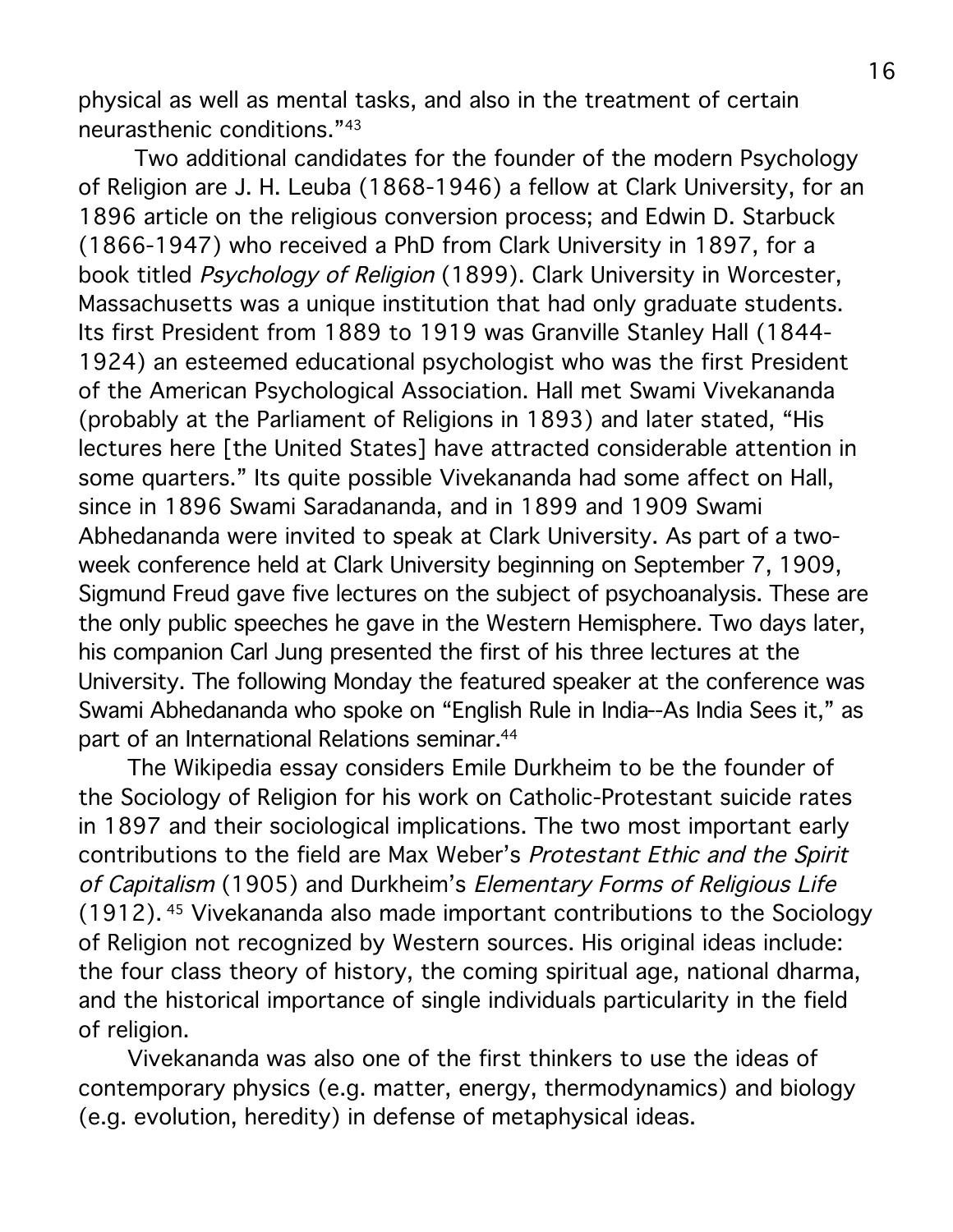#### 3. Spiritual Experiences and the Verification Principle

Swami Vivekananda asked the question, "What is the proof of God? Direct perception, Pratyaksha. The proof of this wall is that I perceive it. God has been perceived that way by thousands before, and will be perceived by all who want to perceive Him. But this perception is no senseperception at all; it is supersensuous, superconscious."46 "People have been fighting for ages, and what is the outcome? Intellect cannot reach there at all. We have to go beyond the intellect; the proof of religion is in direct perception. The proof of the existence of this wall is that we see it; if you sat down and argued about its existence or non-existence for ages, you could never come to any conclusion; but directly you see it, it is enough."<sup>47</sup> "The proof, therefore, of the *Vedas* is just the same as the proof of this table before me, Pratyaksha, direct perception. This I see with the senses, and the truths of spirituality we also see in a superconscious state of the human soul. This Rishi-state is not limited by time or place, by sex or race. Vatsyayana boldly declares that this Rishihood is the common property of the descendants of the sage, of the Aryan, of the non-Aryan, of even the Mlechchha. This is the sageship of the *Vedas*, and constantly we ought to remember this ideal of religion in India, which I wish other nations of the world would also remember and learn, so that there may be less fight and less quarrel. Religion is not in books, nor in theories, nor in dogmas, nor in talking, not even in reasoning. It is being and becoming."48

Vivekananda continues, "When the mind has attained to that state, which is called Samadhi--perfect concentration, superconsciousness--it goes beyond the limits of reason, and comes face to face with facts which no instinct or reason can ever know.... The Yogi teaches that the mind itself has a higher state of existence, beyond reason, a superconscious state, and when the mind gets to that higher state, then this knowledge, beyond reasoning, comes to man. Metaphysical and transcendental knowledge comes to that man." Knowledge about Brahman-God is derived from spiritual perception. "Reasoning is the method of comparison between certain facts which we have already perceived. If these perceived facts are not there already, there cannot be any reasoning. If this is true of external phenomena, why should it not be so of the internal?... All knowledge must stand on perception of certain facts, and upon that we have to build our reasoning. But, curiously enough the vast majority of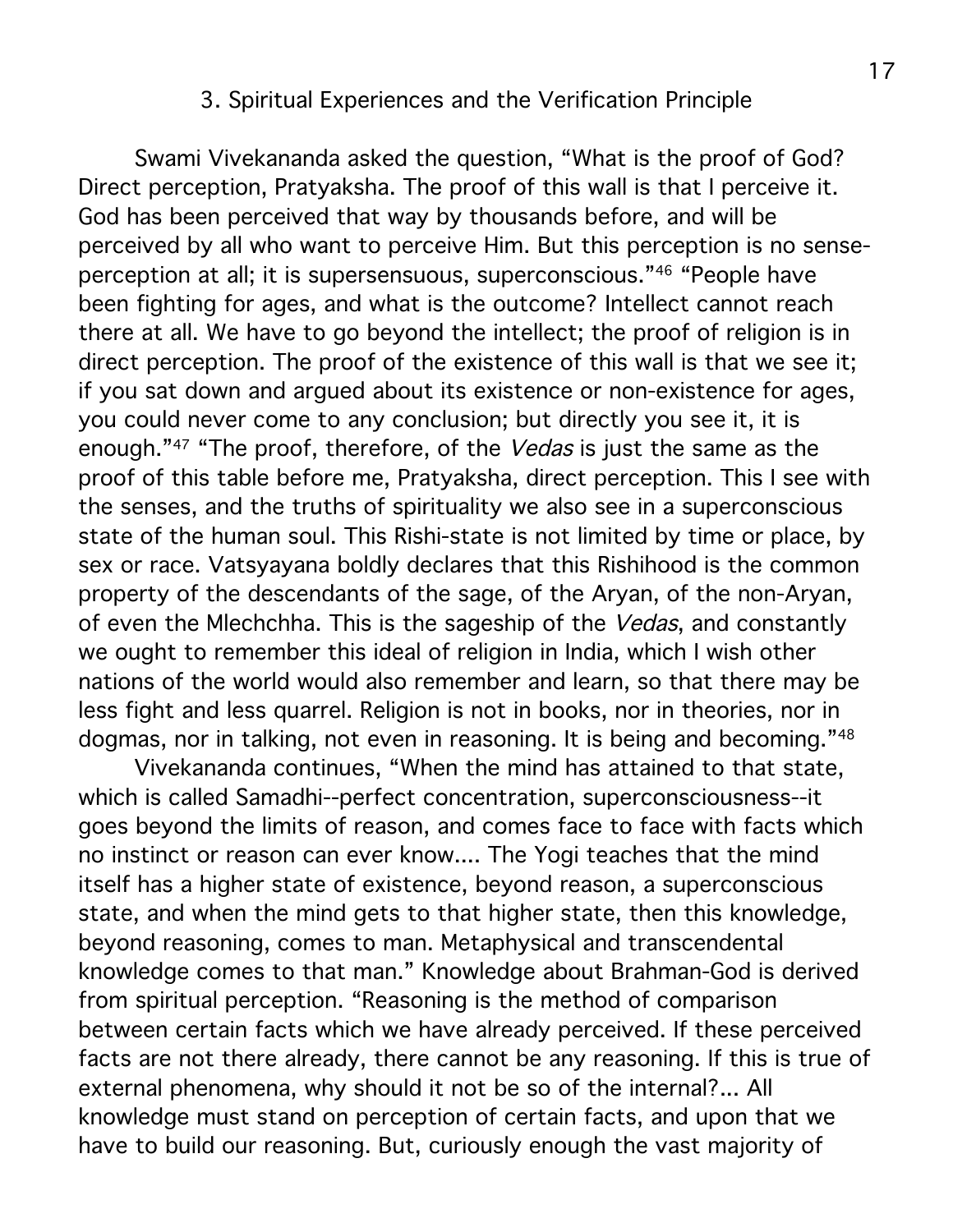mankind think, especially at the present time, that no such perception is possible in religion, that religion can only be apprehended by vain arguments."49 Many people believe that religion unlike science is not based on direct experience; but on faith, belief, and dogma. Yet, going back to the origin of the major religions of the world, we see that they were based on the direct spiritual experience of their founders. Each of them claimed to have seen Brahman-God or a Divine Being, experienced the highest Reality, and to have received the truth, discovered by a higher intuition.

In modern science they call this the "Verification Principle," developed by the prestigious British analytic philosopher Sir A(lfred) J(ules) Ayer (1910-89). Strong verification refers to observation-statements that are directly verifiable, that is, a statement can be shown to be correct by way of empirical observation. A principle begins as a hypothesis implied by a theory, which is then compared against empirical observations. If the hypothesis is consistently supported by data through empirical verification, it achieves the rank "verified" principle. In Language, Truth and Logic (1936), pp. 118-19, A. J. Ayer an atheist and supporter of logical positivism wrote the mystic "is unable to produce any intelligible propositions at all…. mystical intuition is not a genuinely cognitive state…. religious experience is altogether fallacious." Over fifty years later in June 1988, his attending physician Dr. Jeremy George said that Ayer told him, "I saw a Divine Being. I'm afraid I am going to have to revise all my various books and opinions." This was a very unsettling experience for Ayer, since it went against his lifelong beliefs (biases, prejudices). Ayer had no idea that the verification principle could be applied to religion and that realizing God is a matter of direct perception and observation that surpasses theoretical constructs.50

Many scientists know the Verification Principle applies to perceptions of the physical body, but they are unaware of its applicability to subtle body perception such as yogic and psychic powers, or spiritual body perception. For example, Buddha established a new religion only after he attained the enlightened state of Nirvana. Jesus spoke with the Father in Heaven, perceived his presence, and received His messages. Muhammad received the Quran verbatim over a 23-year period transmitted by the archangel Gabriel from a heavenly realm. Swami Brahmananda (1865- 1922) could see Brahman (God) within all people. Thus, the Verification Principle is the epistemological foundation of all of the major religions of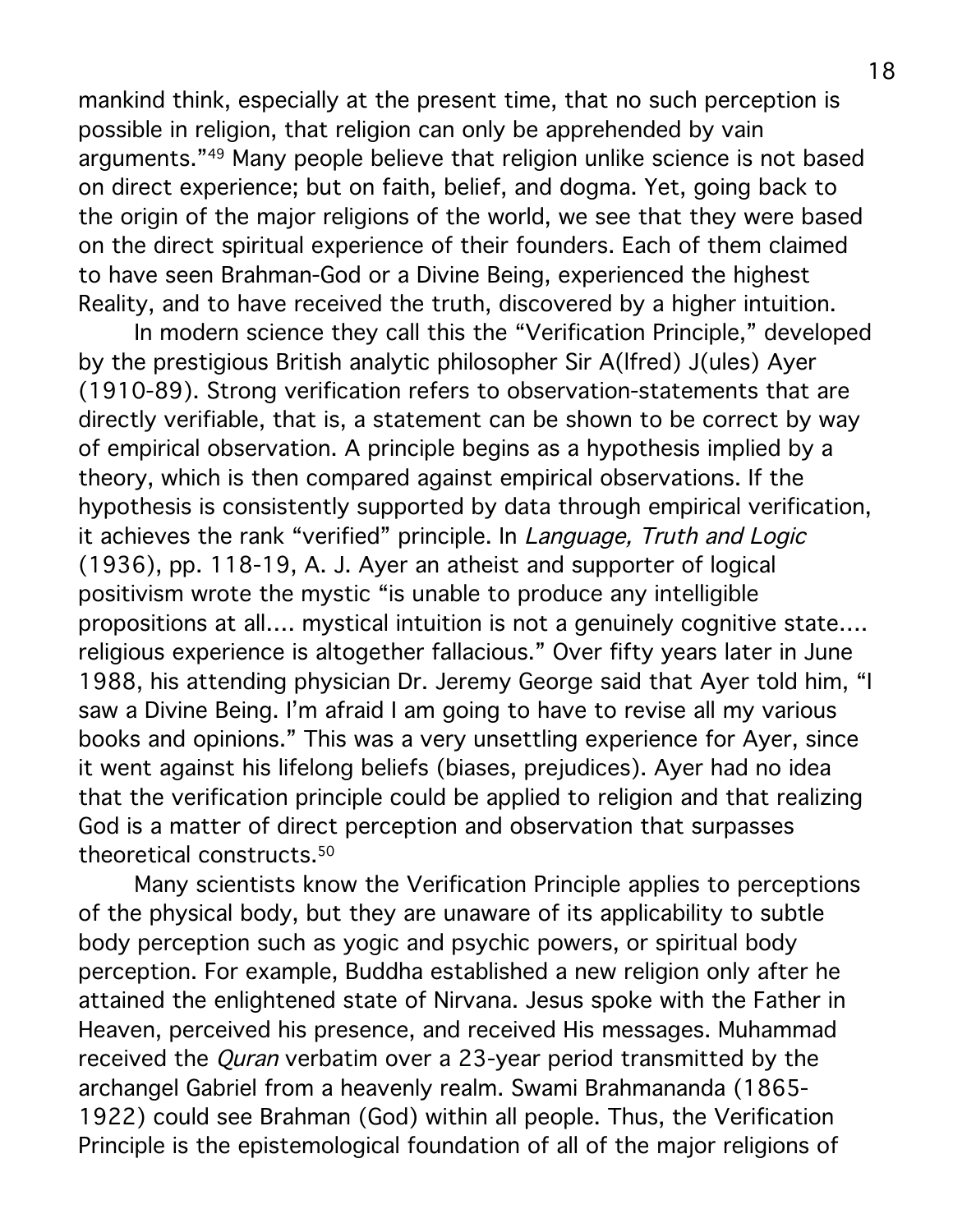the world. One problem is that since the  $17<sup>th</sup>$  century in Judaism, Christianity, and Islam, there has been a tendency to separate mysticism, theology, and philosophy into three separate areas, whereby a religious practioner is apt to accepts one or two but not all three of them. Following the philosophy of Foundationalism, valid direct perception is self-evident and does not require additional proofs to be justified. Unlike inferential knowledge, vivid and direct intuition is known immediately.

Most often a religious experience is private (involving a single person) and not public. Yet the fact that over the centuries many Christian saints of the highest moral order have had visitations of Jesus verifies their experiences. Also, these experiences brought a lifelong transformation in these people, which is not required in the verification of scientific discoveries. As a young man Swami Vivekananda went around Calcutta asking prominent religious leaders like Debendranath Tagore, "Sir have you seen God?" Not have you written a book on or delivered lectures about Brahman (God). From Sri Ramakrishna he got this response, "I crept near him and asked him the question which I had asked so often: 'Have you seen God, sir?' 'Yes, I see Him just as I see you here, only in a much intense sense. God can be realized,' he went on; 'one can see and talk to Him as I am seeing and talking to you. But who cares? People shed torrents of tears for their wife and children, for wealth or property, but who does so for the sake of God? If one weeps sincerely for Him, He surely manifests Himself.' That impressed me at once. For the first time I found a man who dared to say that he had seen God, that religion was a reality to be felt, to be sensed in an infinitely more intense way than we can sense the world. As I heard these things from his lips, I could not but believe that he was saying them not like an ordinary preacher, but from the depths of his own realizations."51

#### 4. Meditation and Prayer

Indian: "Turn the senses and the mind inward to the lotus of the heart. Meditate on Brahman" (Svet. Up.\* 2:8; cf. BG 13:24). "Without meditation, where is peace? Without peace, where is happiness" (BG\* 2:66, p. 49)? "Therefore you must remember me at all times, and do your duty. If your mind and heart are set upon me constantly, you will come to me" (BG\* 8:7, p. 95; cf. 3:12; 6:12; Kat. Up. 2:2.1; Svet. Up. 2:10).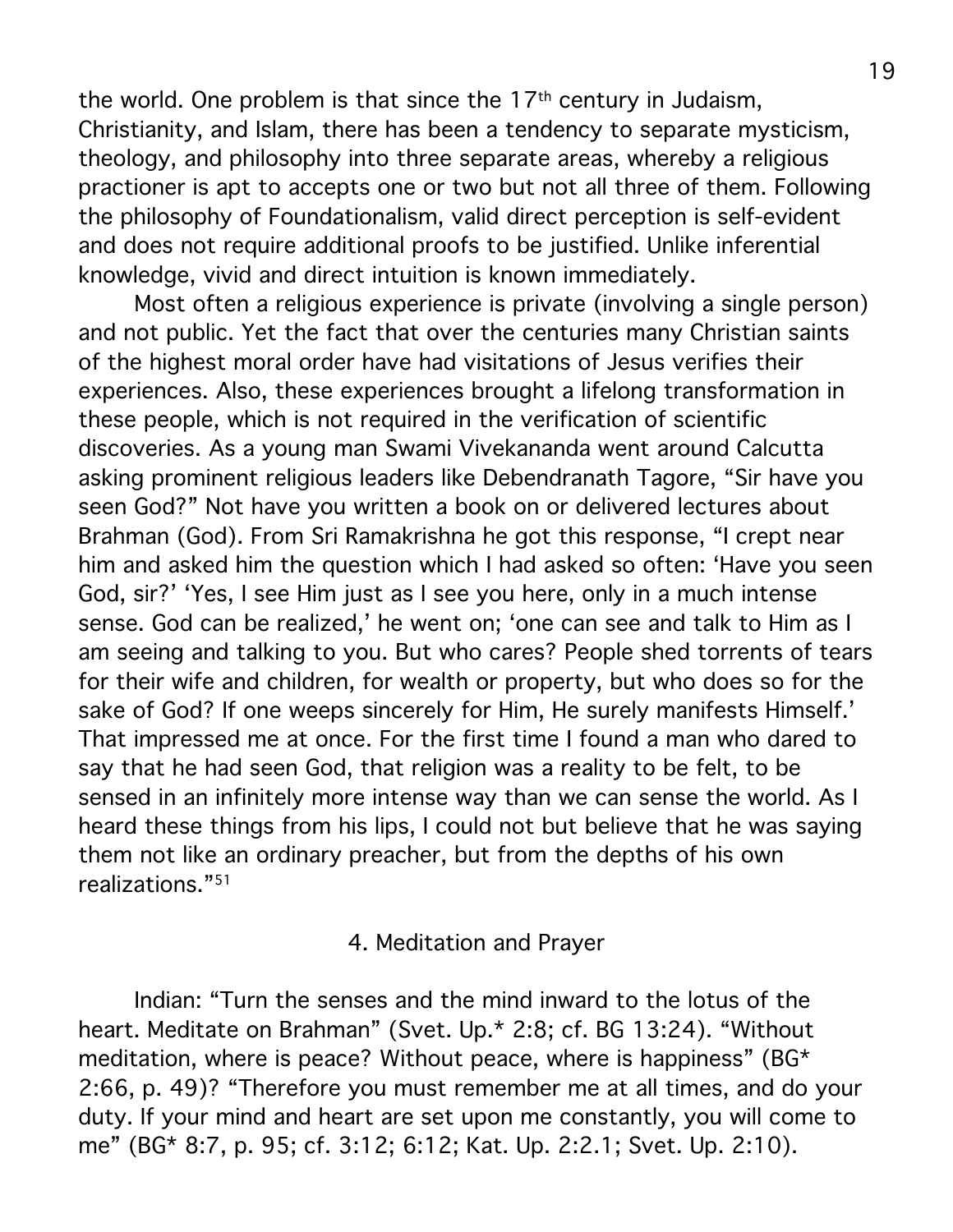New Testament: "I will pray with the spirit and I will pray with the mind also" (1 Cor. 14:15; cf. Jude 20). "We always thank God, the Father of our Lord Jesus Christ, when we pray for you" (Col. 1:3). "Continue steadfastly in prayer, being watchful in it with thanksgiving; and pray for us also" (Col. 4:2-3; cf. 2 Thes. 1:11). "Pray constantly, give thanks in all circumstances" (1 Thes. 5:17-18; cf. Mt. 5:44; Rom. 12:12; Eph. 6:18).

Pray in Solitude. Indian: "Practice austerity and meditation in solitude" (Mun. Up.\* 1:2.11). "A yogi should try to concentrate his mind, retiring into solitude and living alone" (BG 6:10). New Testament: "When you pray, go into your room and shut the door and pray to your Father who is in secret" (Mt. 6:6).<sup>52</sup>

Swami Vivekananda expresses these ideas, "The greatest thing is meditation. It is the nearest approach to spiritual life--the mind meditating. It is the one moment in our daily life that we are not at all material--the Soul thinking of Itself, free from all matter--this marvelous touch of the Soul!"53 "You must keep the mind fixed on one object, like an unbroken stream of oil. The ordinary man's mind is scattered on different objects, and at the time of meditation, too, the mind is at first apt to wander. But let any desire whatever arise in the mind, you must sit calmly and watch what sort of ideas are coming. By continuing to watch in that way, the mind becomes calm, and there are no more thought-waves in it. These waves represent the thought-activity of the mind. Those things that you have previously thought deeply, have transformed themselves into a subconscious current, and therefore these come up in the mind in meditation. The rise of these waves, or thoughts, during meditation is evidence that your mind is tending towards concentration. Sometimes the mind is concentrated on a set of ideas--this is called meditation with Vikalpa or oscillation. But when the mind becomes almost free from all activities, it melts in the inner Self, which is the essence of infinite Knowledge, One, and Itself Its own support. This is what is called Nirvikalpa Samadhi, free from all activities."54

 He continues, "In order to reach the superconscious state in a scientific manner it is necessary to pass through the various steps of Raja-Yoga I have been teaching. After Pratyahara [Withdrawal of the senses from external objects] and Dharana [Concentration], we come to Dhyana, meditation. When the mind has been trained to remain fixed on a certain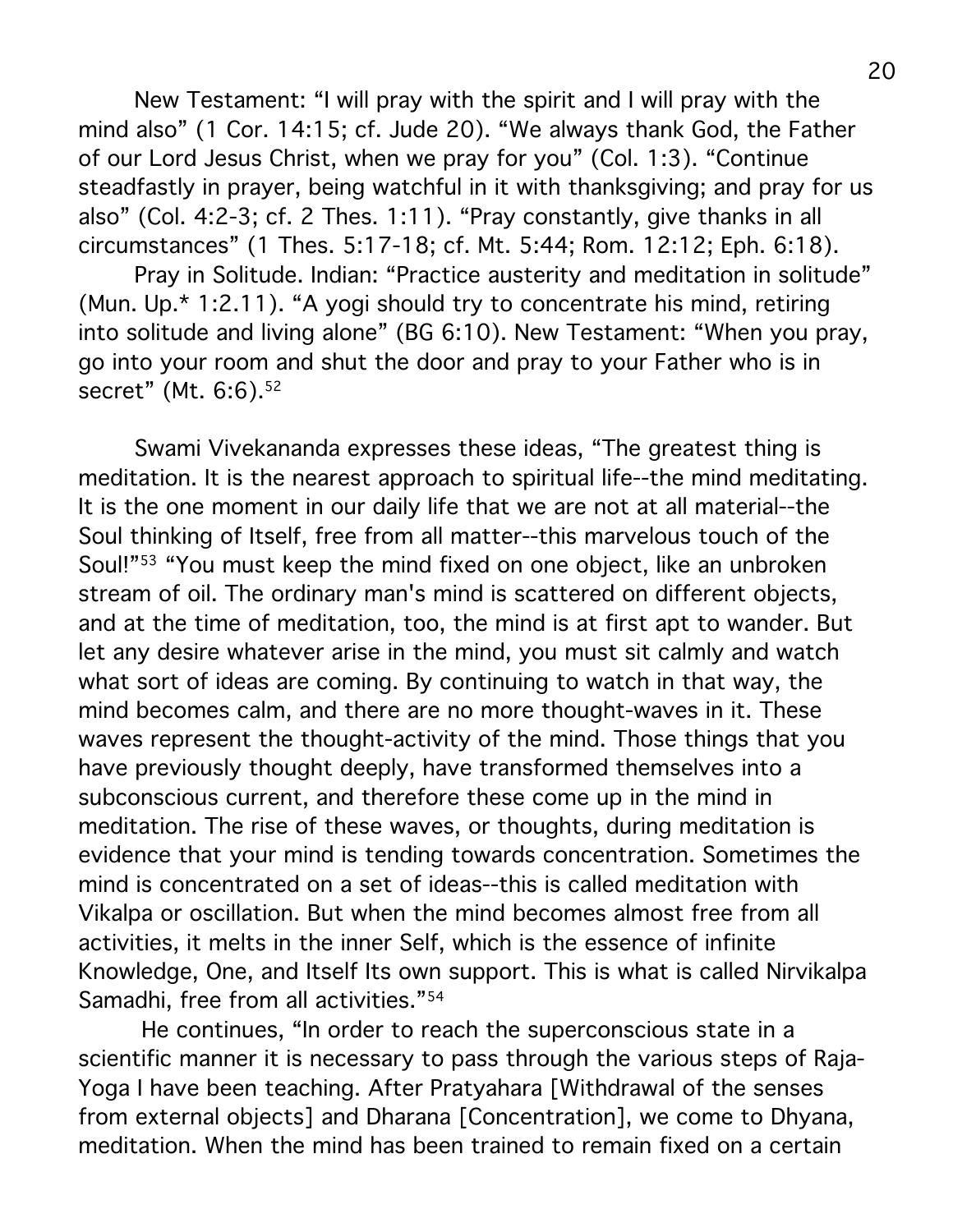internal or external location, there comes to it the power of flowing in an unbroken current, as it were, towards that point. This state is called Dhyana. When one has so intensified the power of Dhyana as to be able to reject the external part of perception and remain meditating only on the internal part, the meaning, that state is called Samadhi. The three-- Dharana, Dhyana, and Samadhi--together, are called Samyama. That is, if the mind can first concentrate upon an object, and then is able to continue in that concentration for a length of time, and then, by continued concentration, to dwell only on the internal part of the perception of which the object was the effect, everything comes under the control of such a mind. This meditative state is the highest state of existence. So long as there is desire, no real happiness can come. It is only the contemplative, witness-like study of objects that brings to us real enjoyment and happiness. The animal has its happiness in the senses, the man in his intellect, and the god in spiritual contemplation. It is only to the soul that has attained to this contemplative state that the world really becomes beautiful. To him who desires nothing, and does not mix himself up with them, the manifold changes of nature are one panorama of beauty and sublimity."55

Swami Prabhavananda (1893-1976) made this differentiation, "Two basic types of prayer are used by different individuals: man-centered and God-centered prayer. People whose prayer is man-centered beseech God to enrich their life on earth, to remove their sufferings, to provide them with wealth, success and comfort. God-centered prayer, on the other hand, is motivated by spiritual discrimination and devotion. People whose prayers are God-centered seek Him alone, knowing that God-realization is the whole purpose of life. The Lord's Prayer is God-centered and in it Jesus teaches us how to become absorbed in the consciousness of God and find eternal joy and freedom."56 "Meditation requires a great, strenuous effort to concentrate the mind definitely upon Pure Consciousness, upon God. It does not matter just what the conception, the ideal of the Godhead, may be. But there must be a positive something to concentrate upon. We have to raise one strong wave of thought to the exclusion of the rest…. This is what the Hindu means by meditation, a constant flow of thought toward that one ideal. In other words, you walk with God, you sleep with God, you eat with God, you live with God. Struggle to maintain that constant flow of the mind toward God."57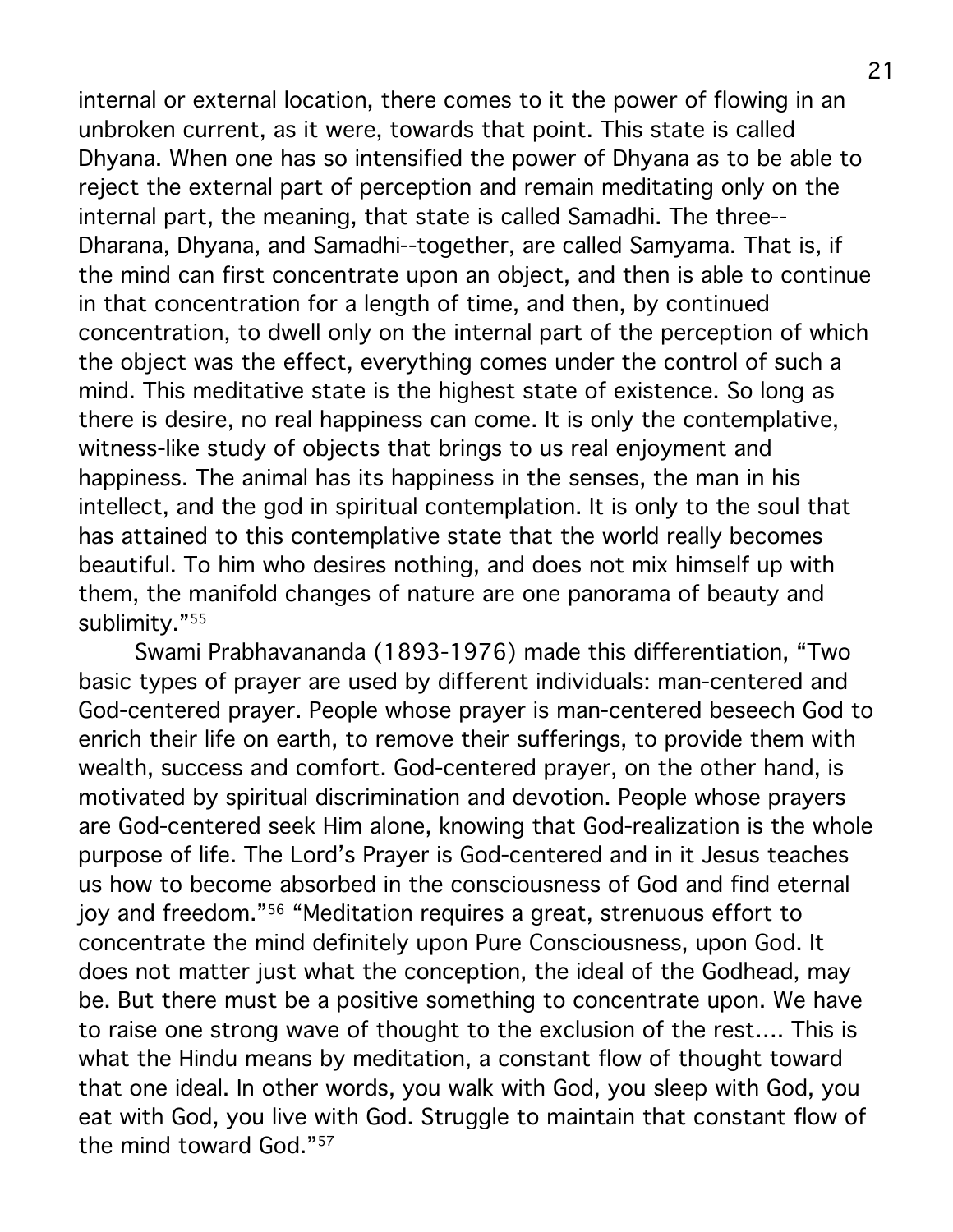Prabhavananda's successor at the Vedanta Society of Southern California, Swami Swahananda (1921-2012) recognized that prayer has many psychological benefits. "It relieves the mind of tension, which is the natural concomitant of a life of hurry and worry. It neutralizes mental repressions and purifies the subconscious. It releases an extra amount of hope and energy and thus enables a man to face life squarely…. Prayer frees man from anxiety and sustains him in moments of suffering. Prayer frees man from tension by unburdening his mind, putting faith in God's power to alleviate suffering, or by seeing one's problems in a larger perspective."58 Prayer frees the mind of its problems, of egotism and the burden of negative emotions. For these reasons it cleanses and brings peace to the mind. Gradually there is an enhanced faith in God and in oneself, accompanied by an increased enthusiasm, optimism, hope, personal energy, strength of will, humility and selflessness. "Prayer's efficacy lies in helping us forget the embodied condition and become attuned to a Higher Reality. Prayer thus purifies the mind, as do other spiritual disciplines. When prayer is methodological, regular and fervent, it disciplines the mind and prepares it for higher realization."59 The validity of prayer is supported by the fact that it: is universality practiced, brings great benefit to people of all religions, enables a meditator to transform their character, and it is responsible for the illumination of many mystics and saints. When prayer is practiced with sincerity, zeal, and regularity a believer is bound to receive a response, which proves its efficacy and increases their religious faith. Prayer may involve requesting favors for oneself (petitionary) or for others (intercessory)."60

The point made by Clement of Alexandria (c. 150-215) in Egypt is that some people make the mistake of praying for things that will bring them harm, under the delusion that it is to their benefit. "It is the height of folly … to ask [for] what is inexpedient (i.e., what is evil for oneself), under the impression that it is good." "For God knows generally those that are worthy to receive good things and those that are not; whence he gives to each what belongs to him."61 "When he has now reached the summit, the gnostic prays that the power of contemplation may grow and abide with him, just as the common man prays for a continuance of health." They strive to purify the soul so that they may experience intimacy with God. When a gnostic reaches a holy state, "All his life is prayer and communion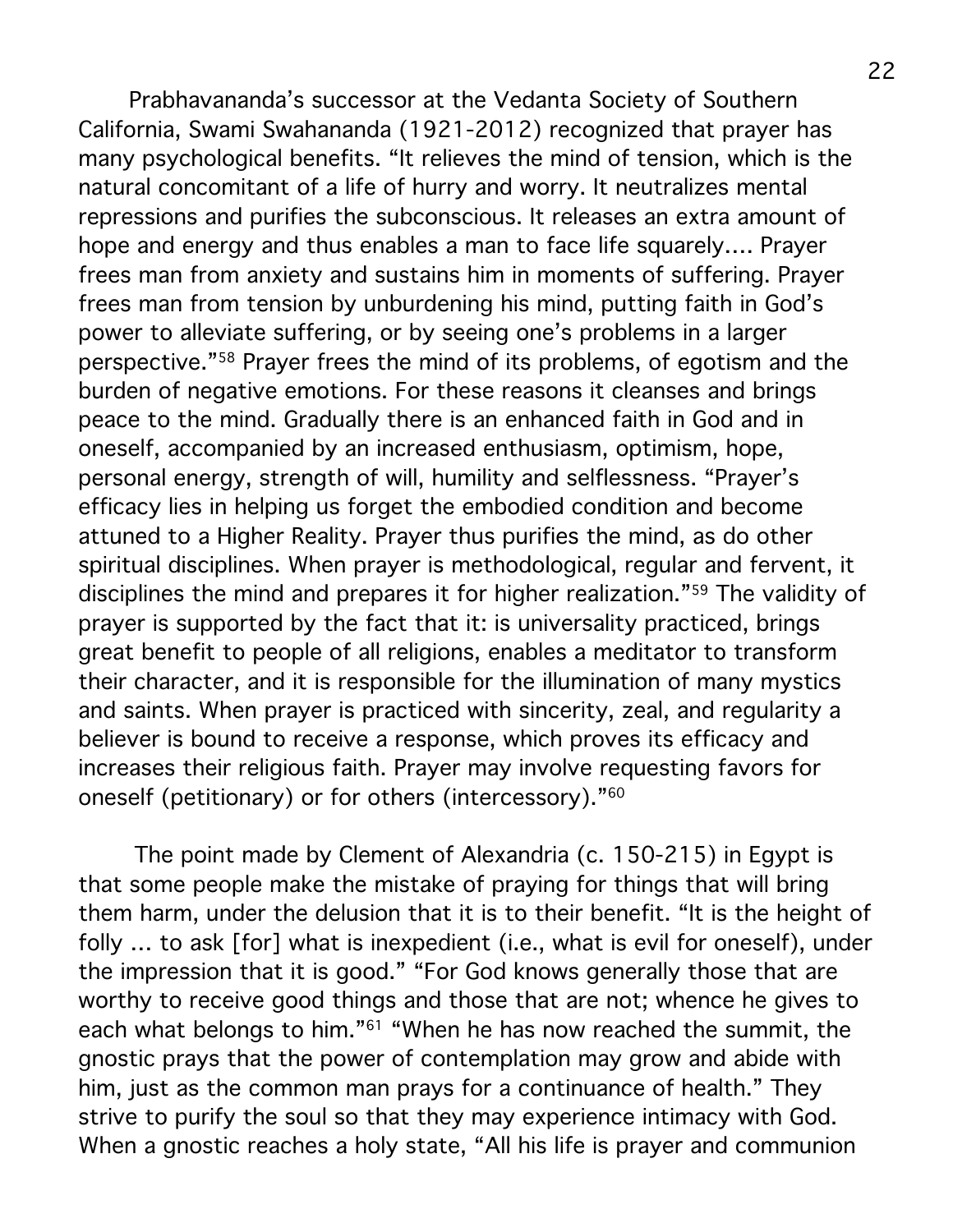with God, and if he is free from sins he will assuredly receive what he desires…. to such as are worthy, the things that are truly good are granted even without the asking"62

Members of the Jewish Hasidic movement founded by Isaac Luria (1534-72) in Poland defined prayer (as explained in The Jewish Encyclopedia) as "the feeling of oneness with God, the state of the soul when man gives up the consciousness of his separate existence, and joins himself to the eternal being of God. Such a state produces as species of indescribable joy, which is a necessary ingredient of the true worship of God." "The chief practical principle of Hasidism is communion with God for the purpose of uniting with the source of life and of influencing it. This communion is achieved through the concentration of all thoughts on God, and consulting Him in all the affairs of life. The righteous man is in constant communion with God, even in his worldly affairs, since here also he feels His presence. An especial form of communion with God is prayer. In order to render this communion complete the prayer must be full of fervor, ecstatic; and the soul of him who prays must during his devotions detach itself, so to speak, from its material dwelling." Pray from the heart and focus all thoughts on God in order to feel His presence. God's presence is to be apprehended even when one is engaged in secular affairs. This process produces an indescribable happiness that is part of the authentic love of God. Rejoice in the heavenly voice and potency that work within the self.63

Ramakant Sinari's explained that the German philosopher Martin Heidegger (1889-1976) in What is Metaphysics? stresses the point that the well-deserved success of modern science and technology has drawn humanity away from the search for Being (Ultimate Reality, Brahman, God). Science has no means to lead people to Being, nor does it have the ability to penetrate through their yearning for Being. It has made humanity immune to higher values of life, unable to fulfill the spiritual quest. Consequently, with the oblivion of Being, modern humanity lives an inauthentic existence.64 What Heidegger did not realize is that Being can be discovered through the inner world of meditation.

Anthony Wilhelm explains that the Catholics teach, "By prayer we communicate with God, open ourselves to him, find out his will for us and obtain the strength to live as we should…. Prayer is the great way in which God allows us to work with him in saving ourselves and others, in spreading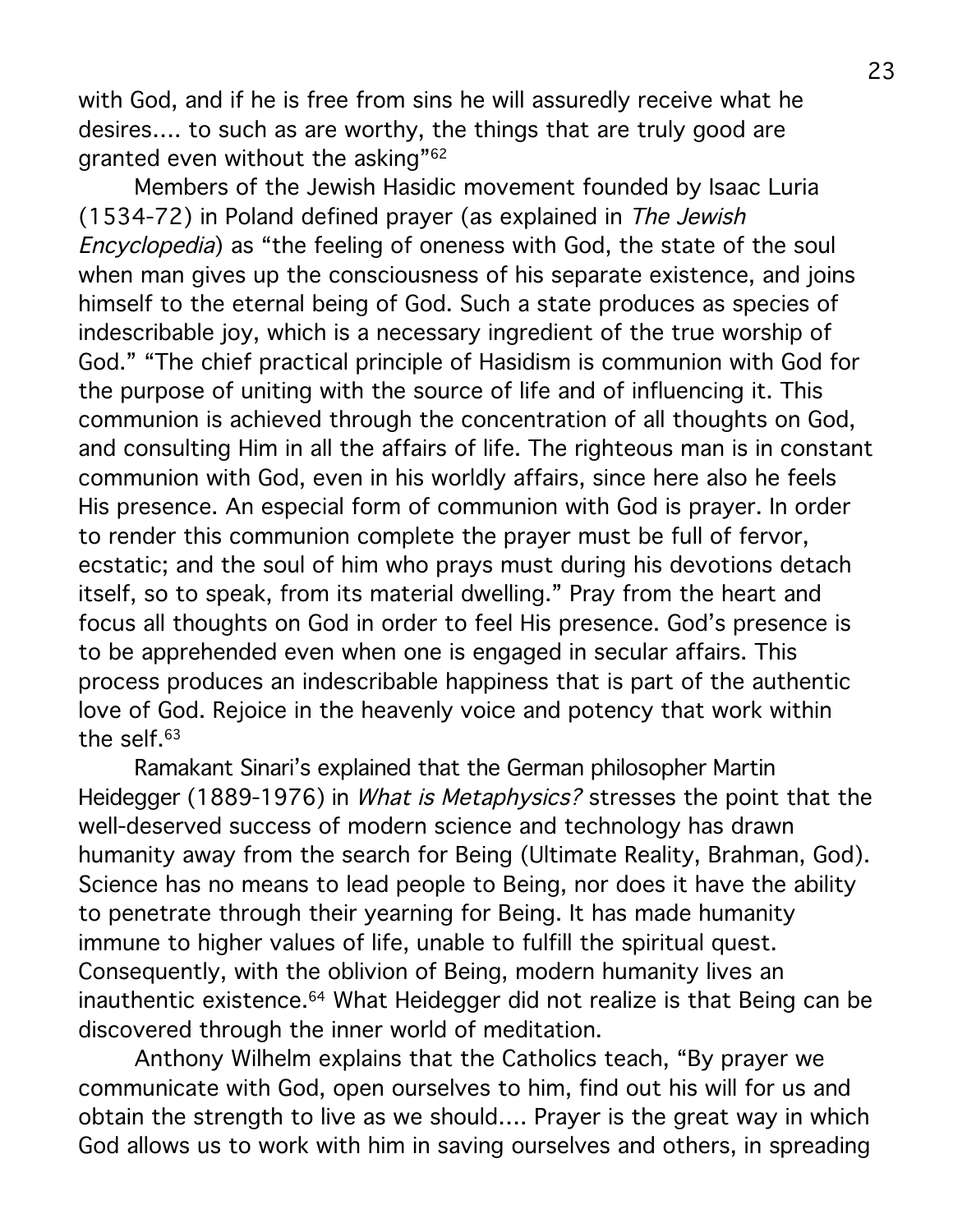love in the world…. When we pray we try to make contact with God, become aware of him, open ourselves to his love and his desires for us…. We must be humble and reverent as we pray. Christ always reminds us that our prayers should be simple and sincere…. We should pray often, several times a day if possible…. We should pray for everyone and anyone."65

Christians often classify the personal prayers of the faithful into five basic categories: 1) Petition is asking for personal favors by appealing to God's mercy, love and generosity. Petitionary prayer, which requires faith in the Lord's power and grace, could be considered as a rudimentary form of meditation. While the lower form of petition involves asking for material objects, a middle type desires better health. The higher aspect of petition seeks guidance and strength from the Lord realizing our dependence on God. It is best to pray for spiritual and moral virtues such as "love, joy, peace, patience, kindness, goodness, faithfulness, gentleness, self-control," which the apostle Paul calls the "fruits of the Spirit" (Gal. 5:22-23). 2) Confession or penitence involves acknowledging our sins before a merciful God, or before a representative of the Church (Catholic), in order to attain forgiveness and the remission of the penalty for our transgressions. Confession helps us to know our shortcomings and how we can improve our self. 3) "Intercession is prayer with, for and on behalf of another person, group of people, or even the world, which is undertaken by an individual or a group." 4) Thanksgiving is expressing appreciation and gratitude for the good things God has done for us. Praise originates in a heart full of love for God. It is important to thank and praise God for the goodness, mercy, and justice he has bestowed on us. 5) "Adoration, basically is the directing of one's whole being toward God, so that in all its diversity it is to the praise and glory of God … It is above all an interior disposition of devotion and the act of prayer proceeding from faith, hope, and charity. This inner act is concretized in the form of adoration, awesome reverential praise, humility, and devotion."66 Christian adoration is the most advanced form of prayer and is equivalent to the higher forms of Indian meditation. Catholics "distinguished between adoration (latria) which is offered to God alone, and veneration (dulia) accorded to the saints. Because of her unique place among the saints, the Virgin Mary receives a high degree of veneration (hyperdulia)."67 Self-surrender to the will of God is also an advanced spiritual practice.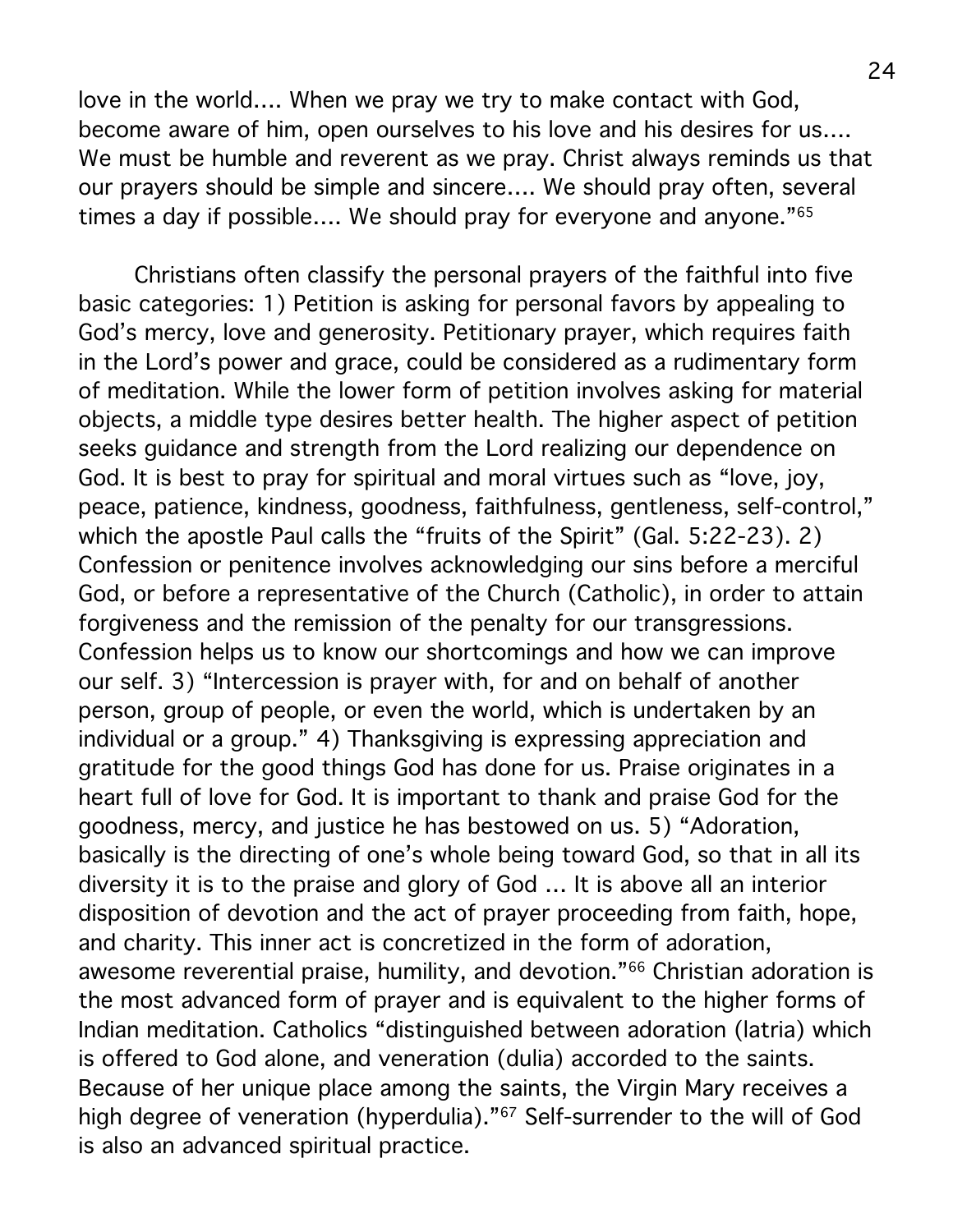A Gallup Poll published in 1982 tells us: 33% of the American respondents reported that when they pray they "ask for favors" (lower petition); 78% "ask for help, guidance, or strength" (middle and higher petition); 53% "seek forgiveness" (confession); 60% "seek help for others" (intercession); and 74% "give thanks" (thanksgiving).<sup>68</sup> It is not clear from this poll, what percentage of the respondents strived for the more sublime and spiritual level of contemplative adoration of God in their prayers.

The various forms of meditation follow a format that includes the following four items.

1. The object meditated on: a) consists of no, one or many objects, b) is static or changing, c) consists of a visual form, a sound, or a sensation, and d) is perceived through the senses, or is imagined in the mind through visualization or another technique.

2. The meditative technique: a) is practiced with the eyes opened or closed, and

b) might involve recitation, memorized material, discursive ideas, breath control, focusing on different parts of the body, specific posture, or physical exercise.

3. Expected effects during meditation might include: a) physical sensations or mental events, either constantly or intermittently, b) noticeable alterations in cognition, either constantly or intermittently, such as a dreamlike sensation, and c) emotions, either constantly or intermittently. 4. Expected effects after meditation might include: a) modifications in cognitions or perceptions, b) changes in one's behavior, character, and personality, and c) altering one's emotions.69

For many people the practice of yogic mediation opens up a whole new world. For one thing during their pre-yogic period they were unaware of some of their deficiencies that needed to be altered. After beginning yogic practice they become aware that a problem exists, start to seriously think the matter over, and make the decision to develop a self-initiated rigorous plan of self-improvement. This resolve to change oneself requires a shift in attitudes, beliefs, intentions, behavior patterns, lifestyle, selfconception, and environment, along with a commitment of time and energy. Utilizing a yogic method of self-change and mind control they are able to overcome and successfully change their negative behavior patterns. Yogic treatment gives them the self-confidence that through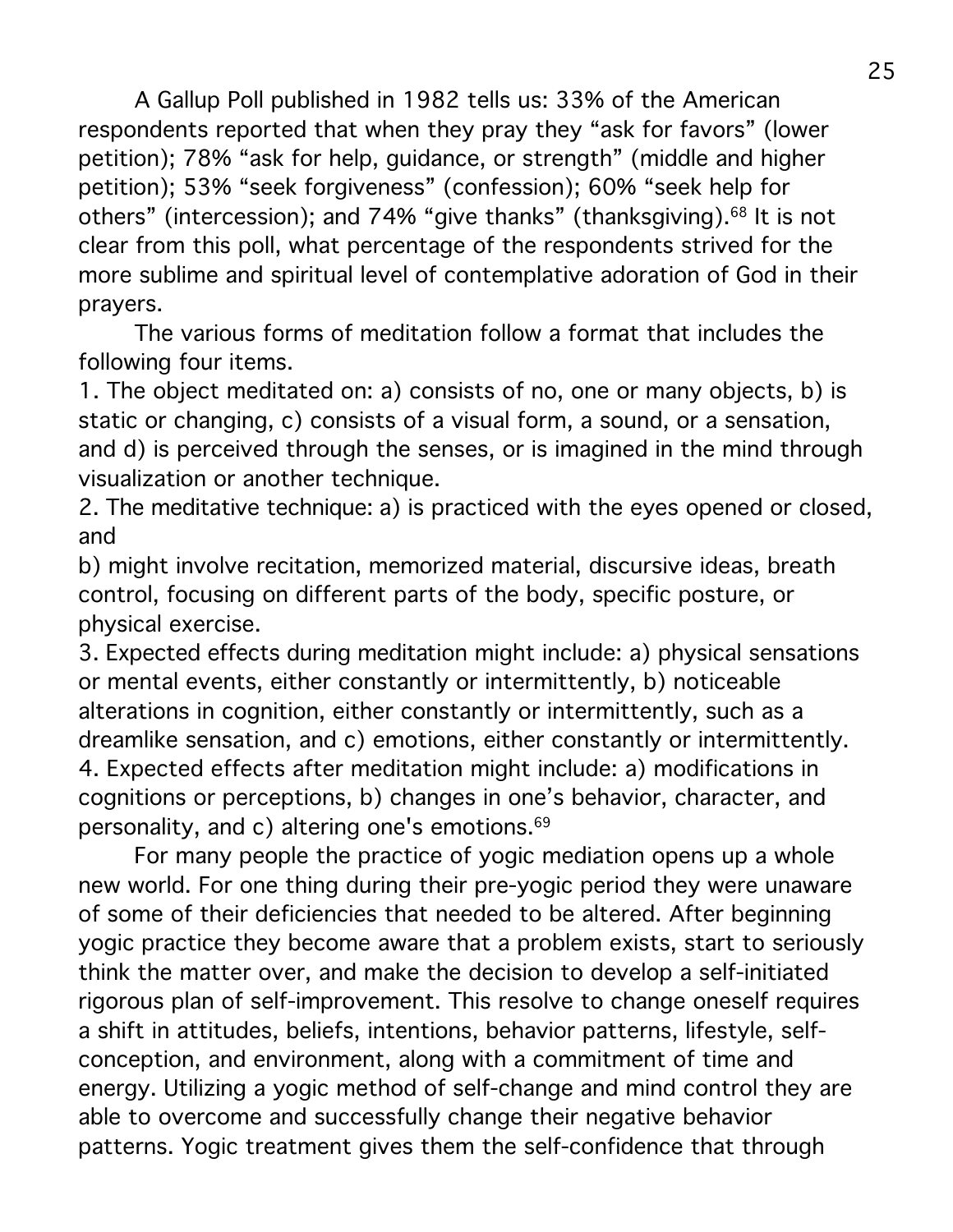individual commitment they can change their lives in key ways. It is best if it is bolstered by a social support system.

The benefits from spiritual practice follow the Multiplier Principle, meaning they far exceed the amount of effort required to obtain them. This is particularly true, if one receives the grace of the Lord.

The mind of a person interacts with other people in the external environment, who react and thereby send back messages to their mind. This is more indirect than meditation, where the person has the benefit of working directly with the contents of their mind independent of the environment. Of course, the meditator must deal with prior memories of external events in the mind.

Anger, addictions, laziness, etc, are due to the negative vibrations of the mind that produce these forms of energy-forces in the subtle matter of the brain. Through meditation these vibrations are evened out and thereby nullified, and replaced by positive vibrations of peacefulness, selfcontrol, productive activity, etc. producing new energy-forces. When meditating one should try to enter into a new inner world, where they forget all of their outside activities and associated thoughts. This provides the opportunity to be free from one's problems. A person is having a good meditation, but if they project their joy to some external source (life event) this will distract their mind.

The mind of an exemplary yogi enters into a high state of vibration and rises to a blissful heavenly state. To see Brahman-God with spiritual eyes awakens the inner Divinity within oneself and the devotee begins to realize they are a spiritual being. This process leads to liberation-salvation. We want to place the computer chip of the Lord in our mind to maintain a remembrance of the Divine.

For some people meditation is like mental weight lifting, except the pressure of concentration is placed on the forces of the mind instead of the muscles. The meditator must be careful not to overstrain the mind and the weightlifter the body. We might think of the Lord as the master mechanic who works on the forces of our mind.

Even during trying times, yogis are not depressed because of a continuous subtle spiritual current that flows through them. Vivekananda mentions physical illness being due to over or under vibration of pranic energy. We can assume this is also the cause of bad mental health. Before a physical or mental illness arises on the physical (gross) level it already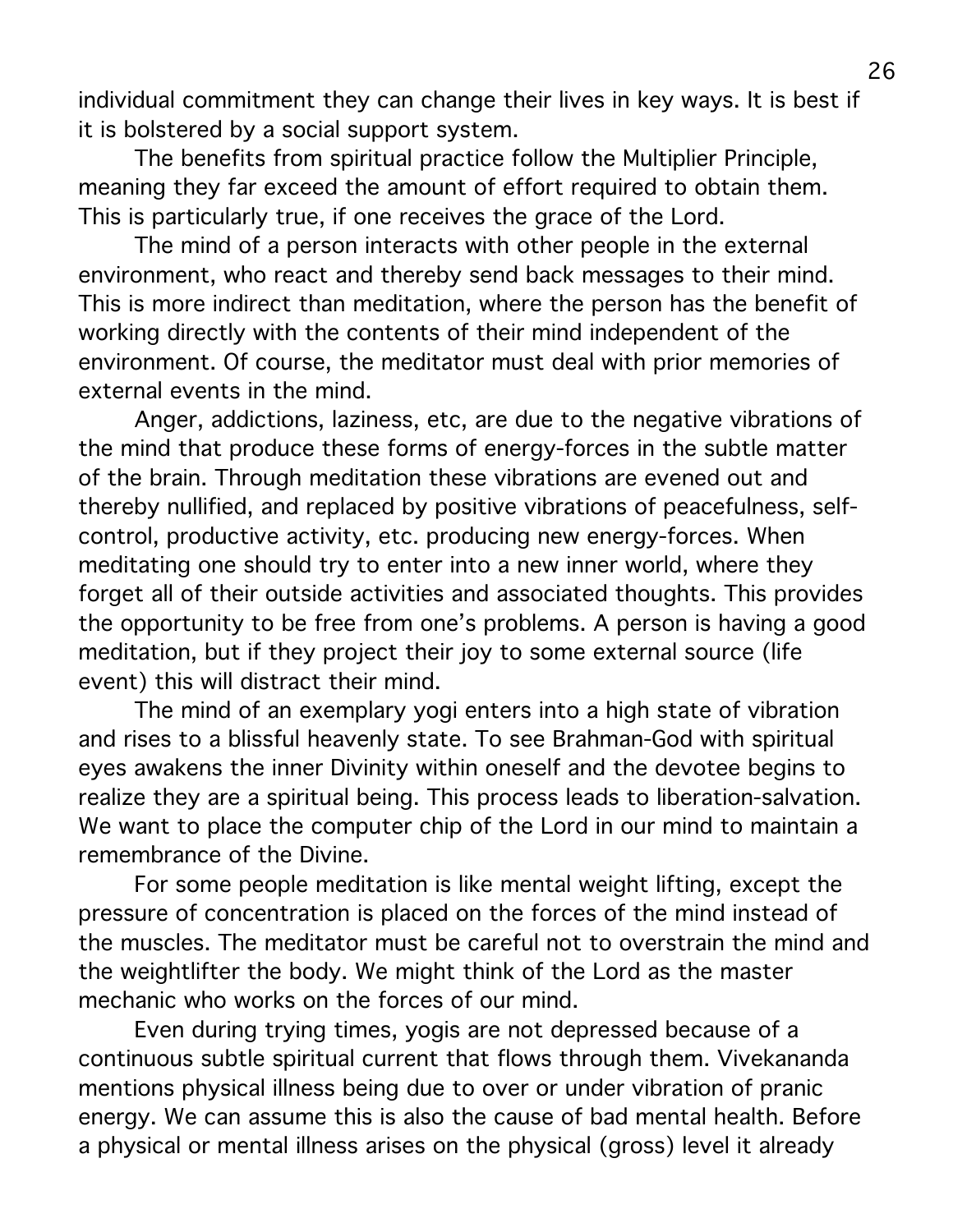exists on the subtle body in seed form. The medical doctor perceives it or a person experiences it after that. Meditation can help to even out the vibrations if it is detected early enough while in seed form and therefore to improve physical and mental health. There is a big difference in destroying the seed of a redwood tree than when it is fully developed.

There are a few rare people who are born meditators and yogis, but most of us strive to become meditators and yogis. Some say prayer is speaking to Brahman-God and meditation is listening to Brahman-God. Some people think success in mediation is due to love and devotion, others to purity, spiritual knowledge, strength of mind, etc. These are different ways of viewing the same thing. One commits the error of reductionism if they reduce the explanation down to only one of these and ignore the others. We might add, one should also pray for protection from oneself, from one's own egocentric ideas that distort the true meaning of a situation and cause a person all kinds of problems. An advantage of group meditation is the low cost of teaching it in groups compared to a psychiatrist who treats each patient individually.

William James' (1842-1910) account of human experience of the present moment is part of a stream of consciousness that he called the "specious present," the subjective "temporal now" awareness of psychological time. Since immediate stimuli are temporary and changing, for consciousness awareness to exist, the duration of the specious present requires a minimum length of time, perhaps a fraction of a second though for a meditator with a concentrated mind it would be longer. More time is required to integrate and organize the experience by imposing order and structure on it. 70

## 5. Quiet the Mind to Realize Brahman-God

 Indian: "Drawing back the senses from every direction by strength of mind, let a man little by little attain tranquility ... Once the mind is established in the Self [Atman], he should think of nothing else. Let him withdraw the fickle and unquiet mind from whatever causes it to wander away ... Supreme Bliss comes to the yogi whose mind is completely tranquil and whose passions are quieted" (BG 6:24-27). "Engaged in the yoga of constant practice and not allowing the mind to wander away to anything else" (BG 8:8).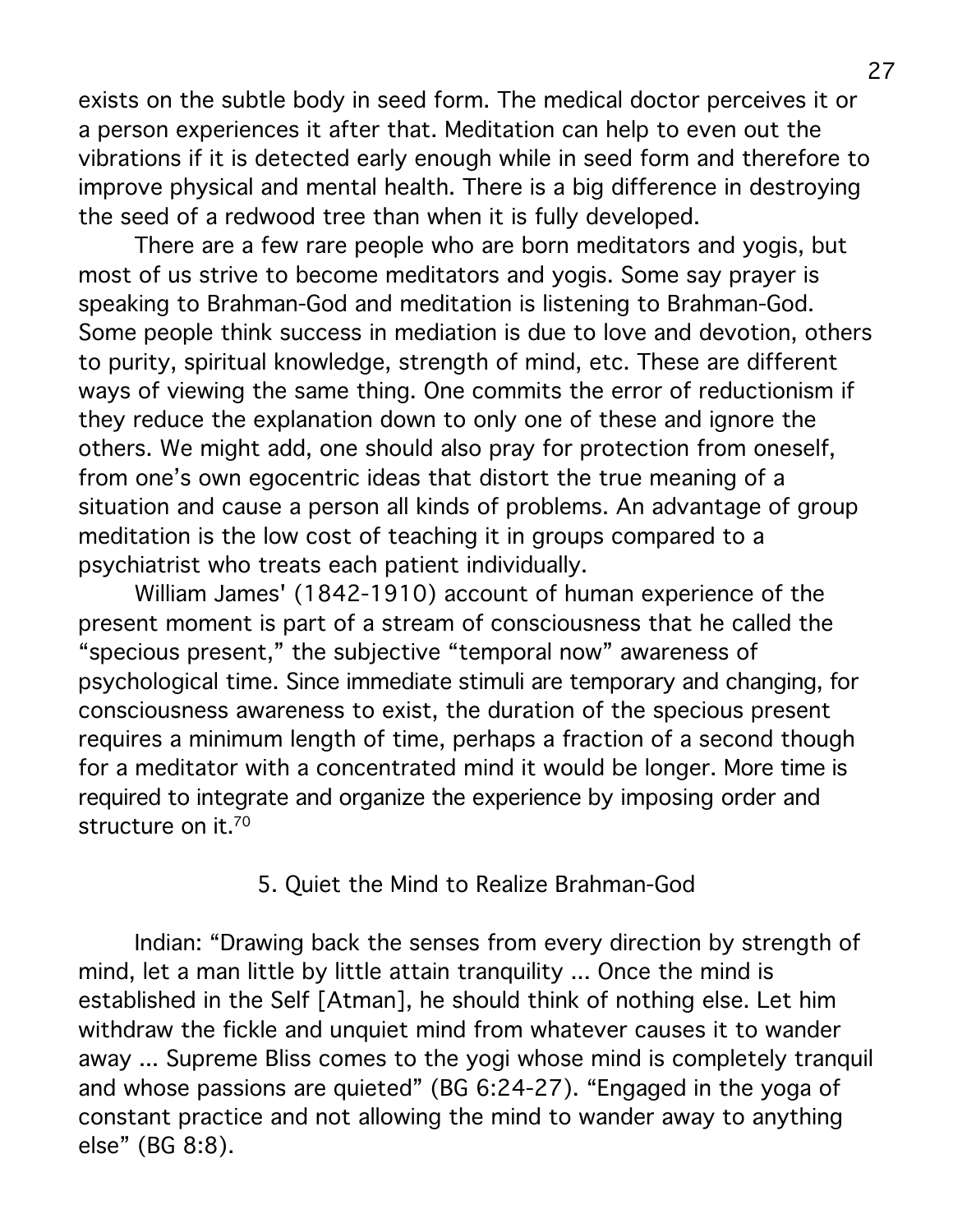Old Testament: "Be still and know that I am God" (Ps. 46:10).

Using an analogy while commenting on Patanjali's yoga psychology (YS 1:2), Swami Vivekananda stressed the importance of quieting the mind so that it can concentrate deeply on the intended object, "The bottom of a lake we cannot see, because its surface is covered with ripples. It is only possible for us to catch a glimpse of the bottom, when the ripples have subsided, and the water is calm. If the water is muddy or is agitated all the time, the bottom will not be seen. If it is clear, and there are no waves, we shall see the bottom. The bottom of the lake is our own true Self; the lake is the Chitta [mind substance] and the waves the Vrittis [thought waves of the mind]."71

Swami Brahmananda confirmed, "You will find peace and happiness only if you can remember the Lord. If He is pleased, the world is pleased…. Accept all trials and tribulations boldly. Welcome them, for through them you shall surely find peace…. Know Him as your very own and you will find peace in Him…. Forget the body and its comforts; shake off the delusion of birth and death. Shake off the illusory peace of Maya and find the real peace—the everlasting peace of God.... The greatest strength of character is to live in harmony with all. No one can find peace if he hurts another. Never utter one word that would hurt another. Tell the truth, but never tell a harsh truth."72 "When the mind is once freed from craving it becomes your slave…. Know this: without worshiping God you can never have peace of mind. Therefore, spend some time every day in the worship of God, in japam and meditation, and in singing God's glory. True devotion, faith [shraddha], and knowledge, are the results of long persistence in spiritual practices…. There is the path of the good and the path of the pleasant: one leads to everlasting peace and the other leads to suffering. Choose therefore the path of the good…. Unless you meditate, you cannot control the mind, and unless the mind is controlled, you cannot meditate…. Peace dwells in the heart of one who loves God. Realize that your life without him is barren. Yearn for him, and peace will follow. When a man finds no peace in the world, dispassion grows within him and he is drawn to God."73 Silencing the mind during mediation is more important than refraining from speech.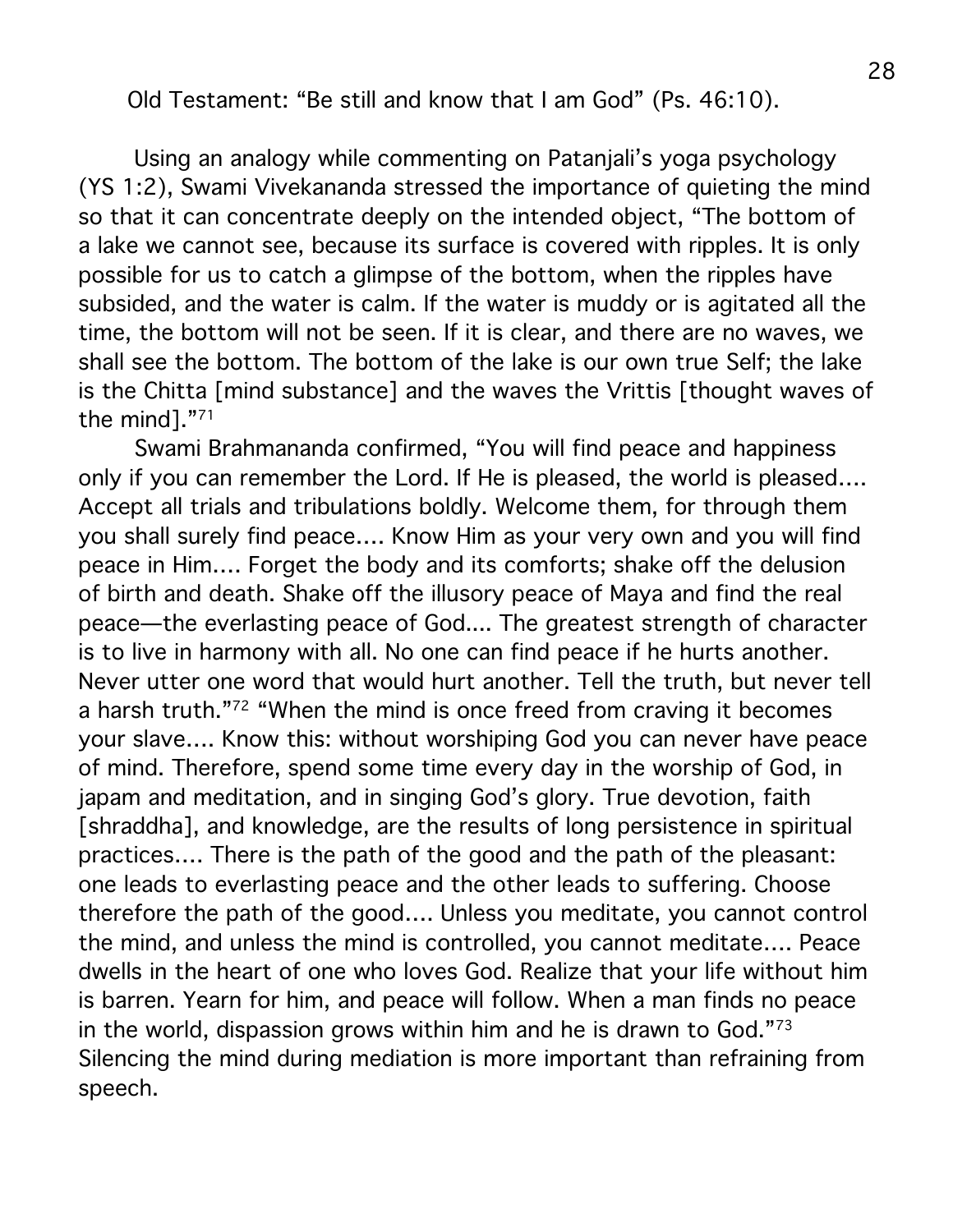Moses Maimonides (1135-1204) noted, "The first thing that you should cause your soul to hold fast onto is that, while reciting the Schema prayer, you should empty your mind of everything and pray thus. You should not content yourself with being intent while reciting the first verse of Schema and saying the first benediction. When this has been carried out correctly and has been practiced consistently for years, cause your soul, whenever you read or listen to the *Torah*, to be constantly directed—the whole of you and your thought—toward reflection on what you are listening or reading. When this too has been practiced consistently for a certain time, cause your soul to be in such a way that your thought is always quite free of distraction and gives heed to all that you are reading of the other discourses of the prophets."74

In 1913, the British lady Evelyn Underhill (1875-1941) assisted Rabindranath Tagore in compiling and translating One Hundred Poems of Kabir (1914-15, later called Songs of Kabir), and authored a scholarly eighteen-page Introduction to the book. In the same year she also wrote the introduction for The Autobiography of Devendranath Tagore.<sup>75</sup> In her classic book on comparative mysticism Underhill aptly explained, "Contemplation is the mystic's medium. It is an extreme form of that withdrawal of attention from the external world and total dedication of the mind…. The price of this experience has been a stilling of that surfacemind, a calling in of all our scattered interests: an entire giving of ourselves to this one activity, without self-consciousness, without reflective thought. To reflect is always to distort…. He must call in his faculties by a deliberate exercise of the will, empty his mind of its swarm of images, its riot of thought. In mystical language he must 'sink into his nothingness': into that blank abiding place where busy, clever Reason cannot come. The whole of this process, this gathering up and turning 'inwards' of the powers of the self, this gazing into the ground of the soul, is that which is called Introversion…. Its method is the method of the mystic life, transcendence: a gradual elimination of sensible images, and bit by bit approximation of the contemplative self to reality, gradually producing within it those conditions in which union can take place. This entails a concentration, a turning inwards, of all those faculties which the normal self has been accustomed to turn outwards, and fritter upon the manifold illusions of daily life. It means, during the hours of introversion, a retreat from and refusal of the Many, in order that the mind may be able to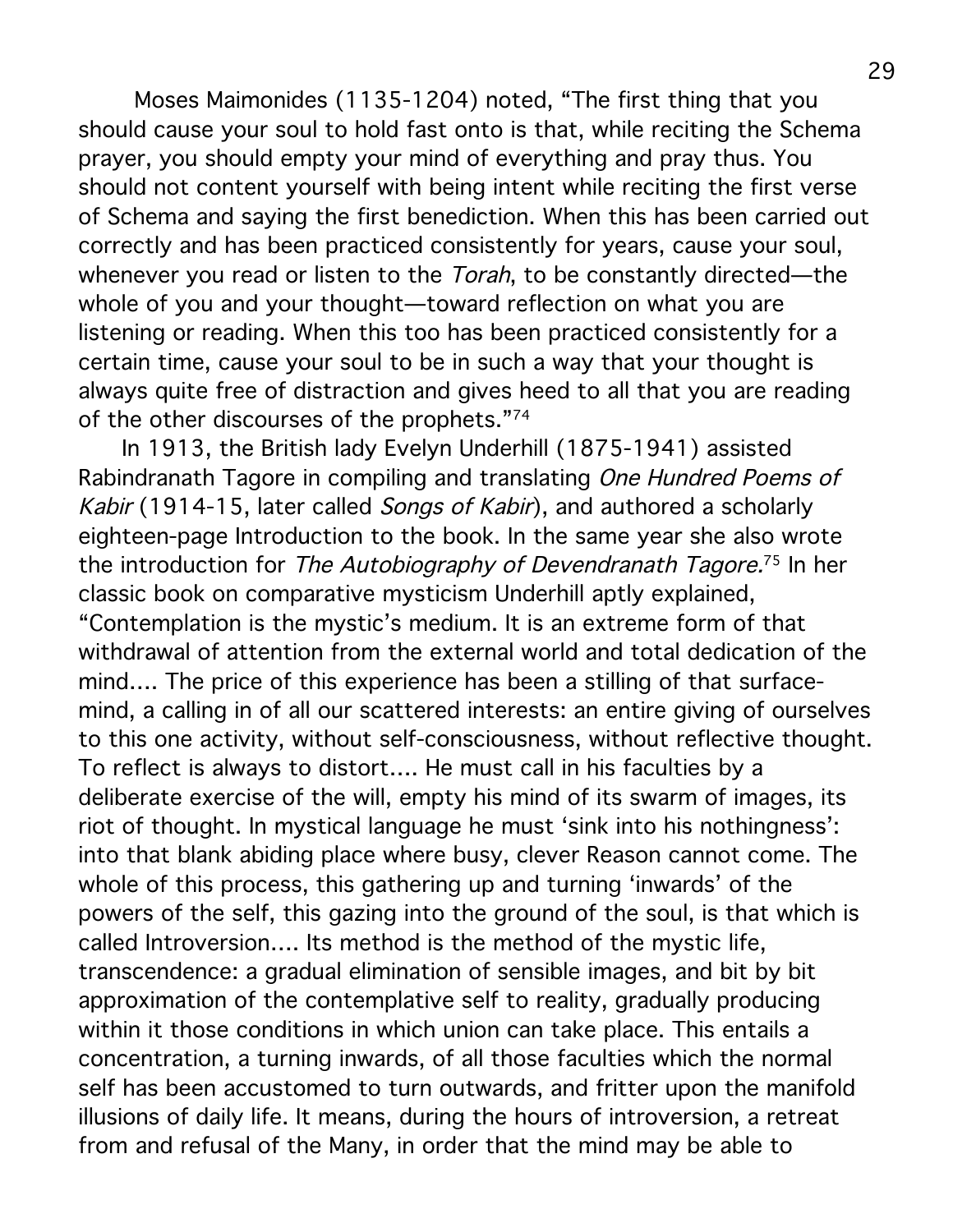apprehend the One."76

The subtle body (mind) operates not only by physical food, but by subtle food. So through the practice of yoga feed your mind with healthy thoughts and emotions and you will be much happier. Food for the Causal (Spiritual) Body includes practicing the four yogas for the purpose of realizing Brahman-God. One has to quiet the mind and go beneath surface consciousness to make contact with the Divine realm.

6. Utter the Name of the Lord

Indian: "Meditate on Brahman with the help of the syllable OM. Cross the fearful currents of the ocean of worldliness by means of the raft of Brahman-the sacred syllable OM" (Svet. Up.\* 2:8). "Uttering the sacred syllable OM and meditating upon me. Such a man reaches the highest goal" (BG\* 8:13; cf. Tait. Up. 1:8).

Old Testament: "Hear, O Israel: The Lord our God is one Lord; and you shall love the Lord your God with all your heart, and with all your soul, and with all your might. And these words which I command you this day shall be upon your heart; and you shall teach them diligently to your children, and shall talk of them when you sit in your house, and when you walk by the way, and when you lie down, and when you rise. And you shall bind them as a sign upon your hand, and they shall be as frontlets between your eyes. And you shall write them on the doorposts of your house and on your gates" (Dt. 6:4-9). "Sing the glory of his name" (Ps. 66.2: cf. 5:11; 34:3; Rom. 10:13). New Testament: "When you pray, say: 'Father, hallowed be thy name'" (Lk. 11:2). "For, every one who calls upon the name of the Lord will be saved" (Rom. 10:13). "Therefore I will praise thee among the Gentiles, and sing to thy name" (Rom. 15:9).

 The Name of God. Old Testament references are so numerous; the citations given below are limited to the book of Psalms. The Lords name is to be: praised (Ps. 7:17; 9:2; 18:49; 61:8; 68:4; etc.), trusted in (Ps. 33:21), exalted (Ps. 34:3), revered (Ps. 61:5; 86:11; 102:15; 111:10), called upon (Ps. 80:18; 99:6; 105:1; 116:13, 17), sought (Ps. 83:16), given thanks to (Ps. 106:47; 122:4; 140:13), remembered (Ps. 119:55), and loved (Ps. 119:132). It is: a protector of people (Ps. 20:1), full of glory and to be glorified (Ps. 29:2; 66:2; 72:19: 86:9, 12; etc.), holy (Ps. 33:21; 103:1; 111:9; 145:21), good (Ps. 54:6), eternal (Ps. 72:17;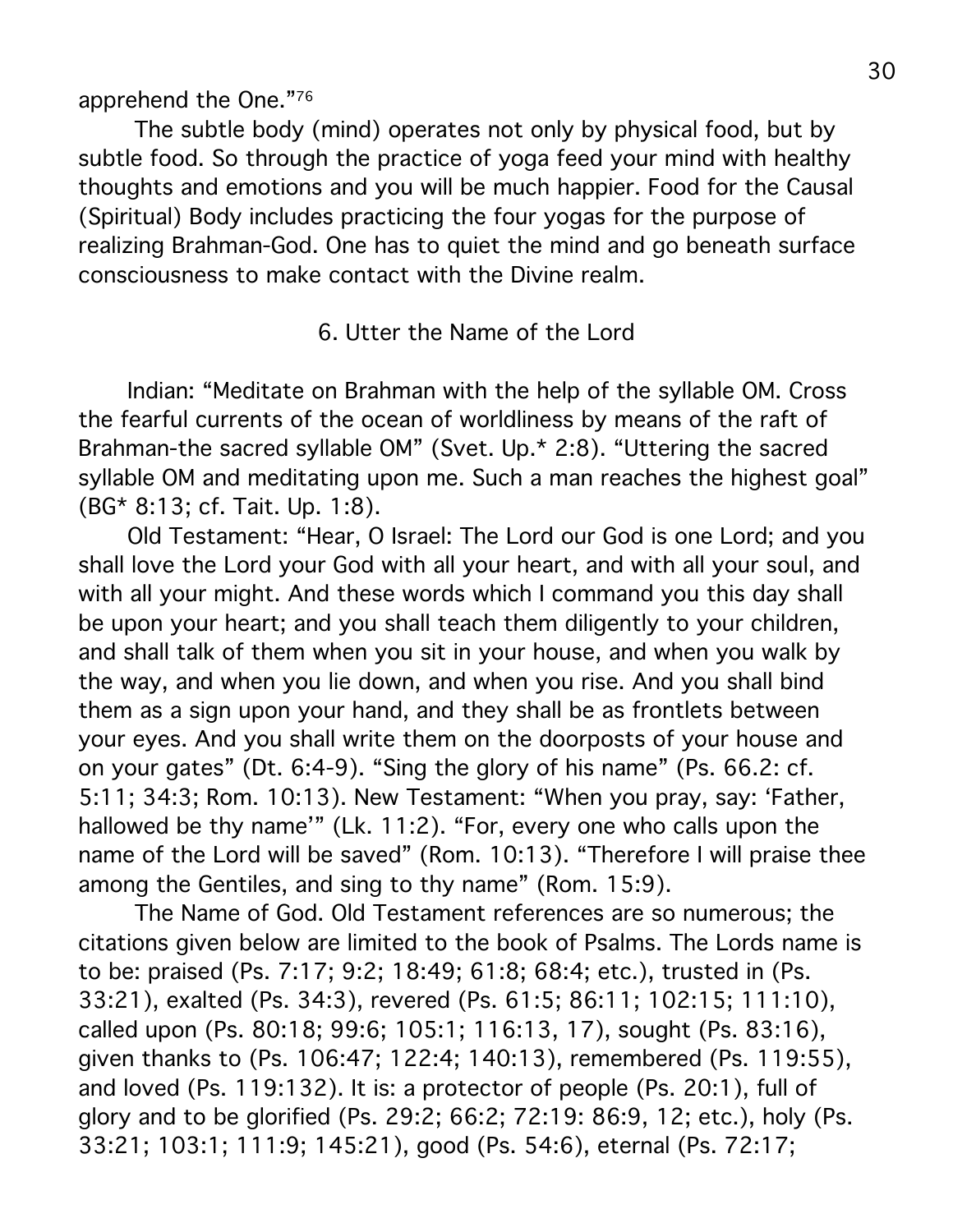135:13), blessed and to be blest (Ps. 72:19; 96:2; 100:4; 113:2; 145:1, 21), a bringer of salvation (Ps. 79:9), a forgiver of sin (Ps. 79:9), great (Ps. 99:3), our helper (Ps. 124:8), and exalted (Ps. 148:13). In the New Testament demons were cast out by the power of his name (Mk. 9:38; Lk. 9:49), which is hallowed (Mt. 6:9; Lk. 11:2). Jesus will do what you ask in his name (Jn. 14:13-14). The name of the Lord Jesus Christ should be: called upon (1 Cor. 1:2), glorified in you (2 Thes. 1:12), not blasphemed (Jam. 2:7) and believed in (1 Jn. 3:23). In the name of the Lord Jesus Christ we: are sanctified and justified by (1 Cor. 6:11), should bow our knee (Phil. 2:10), and speak all words and perform all deeds (Col. 3:17).

Vivekananda stated, "The following are helps to success in Yoga ... Repeating the Vedas and other Mantras, by which the Sattva material in the body is purified, is called study, Svadhyaya. There are three sorts of repetitions of these Mantras. One is called the verbal, another semi-verbal, and the third mental. The verbal or audible is the lowest, and the inaudible is the highest of all. The repetition which is loud is the verbal; the next one is where only the lips move, but no sound is heard. The inaudible repetition of the Mantra, accompanied with the thinking of its meaning, is called the 'mental repetition,' and is the highest." "Repeating the names of God has wonderful power. Mantra is a special word, or sacred text, or name of God chosen by the Guru for repetition and reflection by the disciple. The disciple must concentrate on a personality for prayer and praise, and that is his Ishta. These words (Mantras) are not sounds of words but God Himself, and we have them within us. Think of Him, speak of Him."77

Swami Shivananda (1854-1934) of the Ramakrishna Order recommended, "Repeat the name often. The repetition of his name will purify your body and mind, washing away all impurities." "When one goes on repeating the name of the Chosen Deity with intense love, one becomes gradually filled with an ineffable bliss."78 "When this becomes a firm habit, it will continue even during sleep and generate a current of joy in the mind…. You should sit for japa with steadfastness at least twice a day morning and evening—and repeat the mantra for a definite number of times. It should not be less than a thousand each time in your case." "To repeat the name of the Lord over the rosary is good; repetition of the name on the fingers is better, but mental repetition of the name is the very best." "The repetition of the Lord's name must be practiced very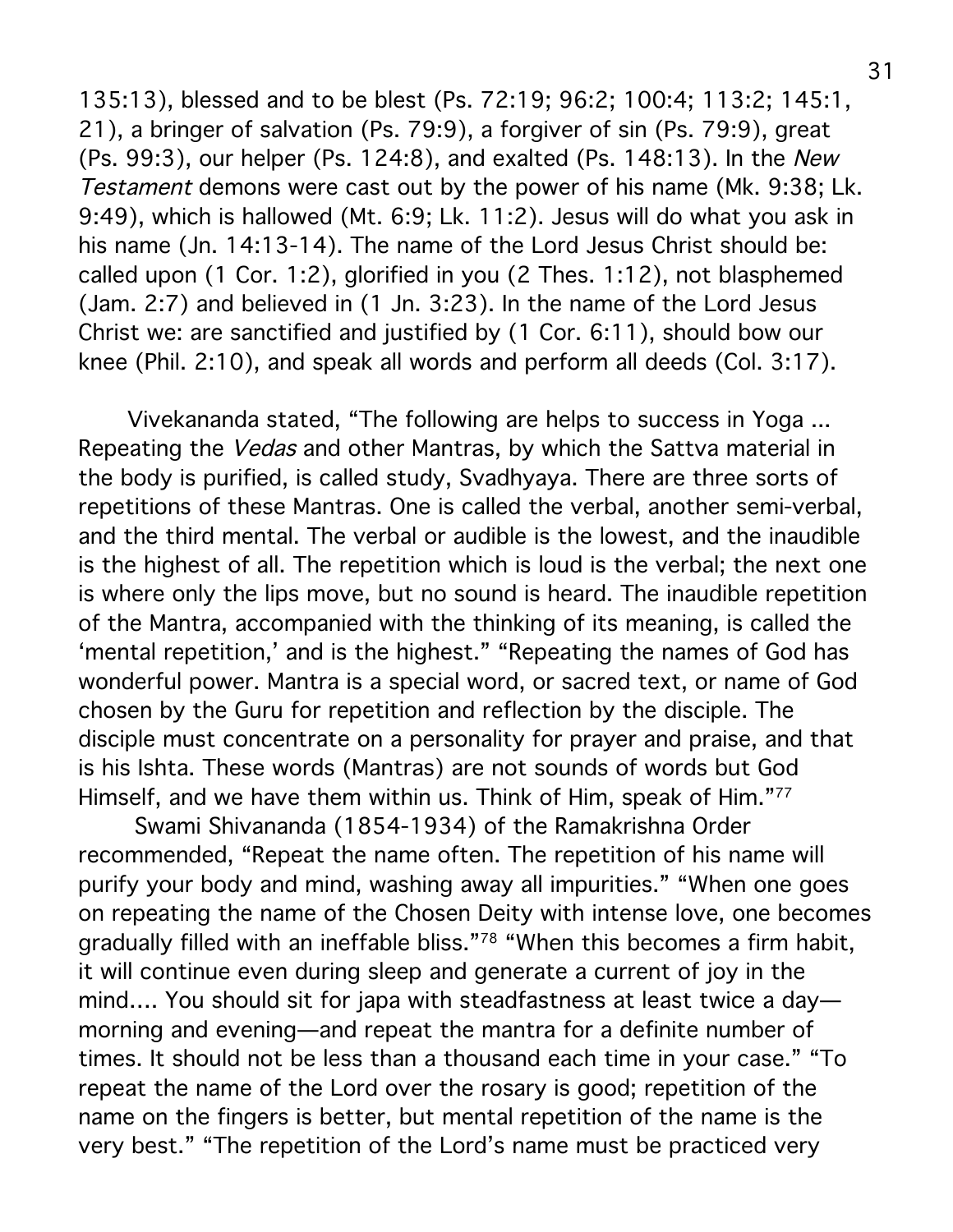secretly so that no one knows anything about it." "As you repeat the mantra of a Chosen Deity, think of His form as well; thus you can have both japa and meditation simultaneously."79

Swami Brahmananda indicated, "The way of japam is the easiest path to follow. By constantly performing japam the mind can easily be made calm and steady, and finally it will lose itself in God. Therefore, I ask you to perform japam regularly and often and at the same time meditate on the Chosen Ideal. This combined practice brings quick success." "The mantram is charged with spiritual power. The truth of this will be directly revealed to you as you practice"<sup>80</sup> "Practice japam unceasingly. Practice it with every breath. Practice it until it becomes your second nature; then you will find yourself chanting the name of God as you fall asleep and again as you awaken."81

Concerning the practice of japam Swami Saradananda (1865-1927) of the Ramakrishna Order urged, "No special time and place are necessary to repeat the Lord's name and worship him. You can repeat his name wherever you are." "Mental repetition is the best. It will purify your mind and help you to keep your thoughts in God.... The name of the Lord you receive at the time of initiation is sacred to you. It is your mantra. You must not speak of it to anybody except your guru.... The repetition of the Divine name will bring into your mind holy associations, the blessed qualities of God, and take away the blemishes of the heart.... the mantra has the power to bring spiritual progress and ultimately liberation.... when the spiritual power is awakened, the mantra is seen in golden letters and sometimes is heard as clearly as a human voice.... Then the aspirant realizes God in and through the mantra." "Regularity is very important in spiritual life. Therefore you must try to keep the same hours as far as possible." It is best to do japa mentally neither moving the tongue nor the lips." "By practice, a taste for repeating the Lord's name will come and you will know peace and bliss."<sup>82</sup>

Swami Adbhutananda (d. 1920) a monastic disciple of Sri Ramakrishna made these statements about japam, "The nature of the mind can be changed by chanting the name of the Lord. Gradually desires and doubts cease and the mind dissolves into its causality. Then there is none to think or imagine…. Practice japam and be charitable. If you can do this, you will find the Lord showering his grace upon you…. A bhakta meditates on the name and form of the Lord, while a jnani meditates on the identity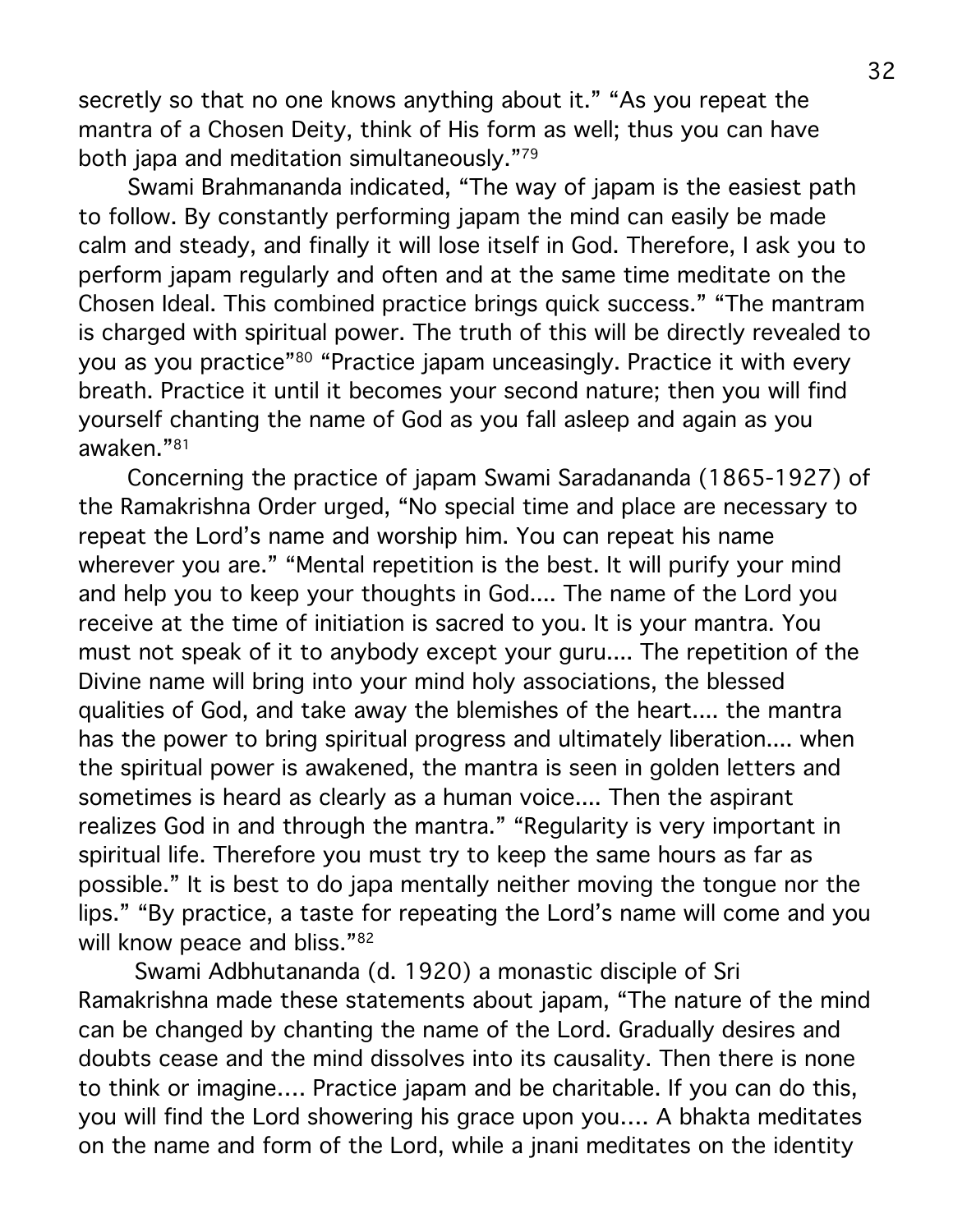of the individual soul and Brahman. But whatever the object of meditation may be, eventually both aspirants will reach the same goal. When meditation deepens, both the name and form of the Lord and also the knowledge of the identity of the individual soul and Brahman disappear. That is certain. At that time, only a current of experience which is indescribable remains…. You people don't practice japam sincerely, so you always complain and make excuses. Look, if one makes a habit of repeating the holy name, the name itself will take hold of the mind…. Sri Ramakrishna used to say that before starting to chant the name of the Lord, one should salute the name. One should take refuge in the name of the Lord. The name and the named, that is, the Lord, are one. If one prays wholeheartedly to the name, one's prayer reaches the Lord…. Chant the name of the Lord every morning. First bathe and put on a clean cloth and then sit in the corner of a room or in a solitary place and think of God. Then you will find happiness in this life."<sup>83</sup>

The philosophy of chanting Brahman's (God's) name is discussed by the Dutch professor Jan Gonda (1905-91), "The sabda or sound of a mantra is conceived as a spiritual sound, produced by the worshipper's mind, heard by the heart and understandable only by the initiated. Each being, in all states of existence, and each inanimate object possesses a bodily form attuned to a certain frequency of vibration. That is to say, there is associated with each organic creature (sub-human, human and super-human) and with each phenomenal object or element, a particular rate of vibration. If this be known and formulated as sound in a mantra and if it be used expertly it is considered capable of disintegrating the object with which it is in vibratory accord, or of impelling Deities to emit their Divine influence. To know the mantra of any Deity is therefore to know how to set up psychic communication with that Deity. A mantra is from this point of view a syllable or series of syllables, of the same frequency as the (usually invisible) being to which it appertains; by knowing it one is able to command the elements and phenomena of the universe. In employing mantras, one is therefore to concentrate one's mind upon the mystic process of the transmutation which is to result. Realization of a mantra is the union of the consciousness of the sadhaka [chanter] with that consciousness which manifests in the form of the mantra. It is this union which makes the mantra work.… The efficacy of mantras constituting their cardinal tenet, the spiritual background of their worship is primarily an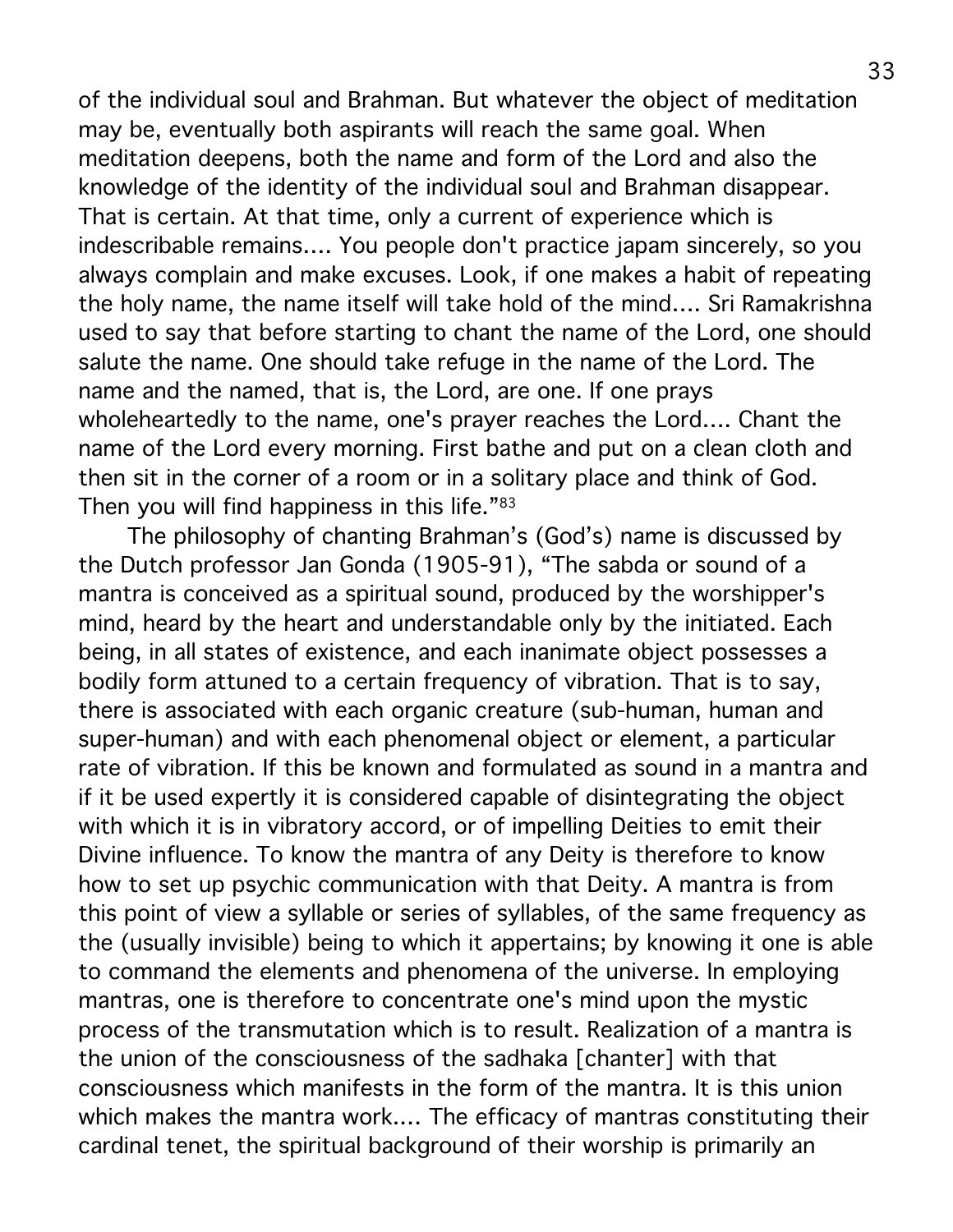effort to awaken the power (consciousness) of the mantra in order to visualize the Deity from inside. Basing themselves on the belief that there is a natural connection between a name and the object so named, that there is an inseparable relationship between these—the Vishnuists going even so far as to consider the Deity and his name coincident or identical they describe the mantras, which are full of potentiality, as living representatives of Deities. A mantra is therefore considered to be the rupa (form) of the Deity."84

Sanjukta Gupta of Oxford University specified that according to the ancient Indian Vedic philosophy, "Each Deity has two forms, that which can be visualized and the sonic form, or mantra; the latter form is the closer to ultimate reality and is thus the more potent." "All Hindu rituals are accompanied by mantras, whether or not they are uttered aloud. The length of a mantra can be anything from a single syllable to a whole hymn…. The Vedic mantras thus put us in touch with eternal reality; in fact, they emanate from the ground of reality. Their words are unchanging and so have a higher ontological status than the things to which they refer." From a philosophical standpoint, sound and language precede the existence of the empirical world. The original mantras (sacred utterances) that are found in the *Vedas* are considered to be of an impersonal origin. "The syllable Om [pronounced Aum], to be pronounced at the beginning and end of a Vedic recitation, came to be regarded in early monistic thought as the symbol of the one reality."85

A saint of the Russian Orthodox Church, Bishop Ignatius Brianchaninov (1807-67) recommended that attentive prayer should be performed using a rosary to keep count of the repetitions, with the eyes closed, in a dark room "to keep the mind from distraction and to assist it to concentrate in the heart," and to sit in a restful position. Brianchaninov quoted Saint Seraphim of Sarov (1759-1833), "Those who have truly resolved to serve God must practice the remembrance of God and unceasing pray to the Lord Jesus Christ, saying with the mind: 'Lord Jesus Christ, Son of God, have mercy on me, a sinner.' By this practice, while guarding oneself from distraction and while maintaining peace of conscience, one can draw near to God and be united with Him." "This prayer by holding the mind without dreaming, renders it inaccessible and immune to the appeals of the enemy, and daily leads it more and more into love and longing for God."86 In the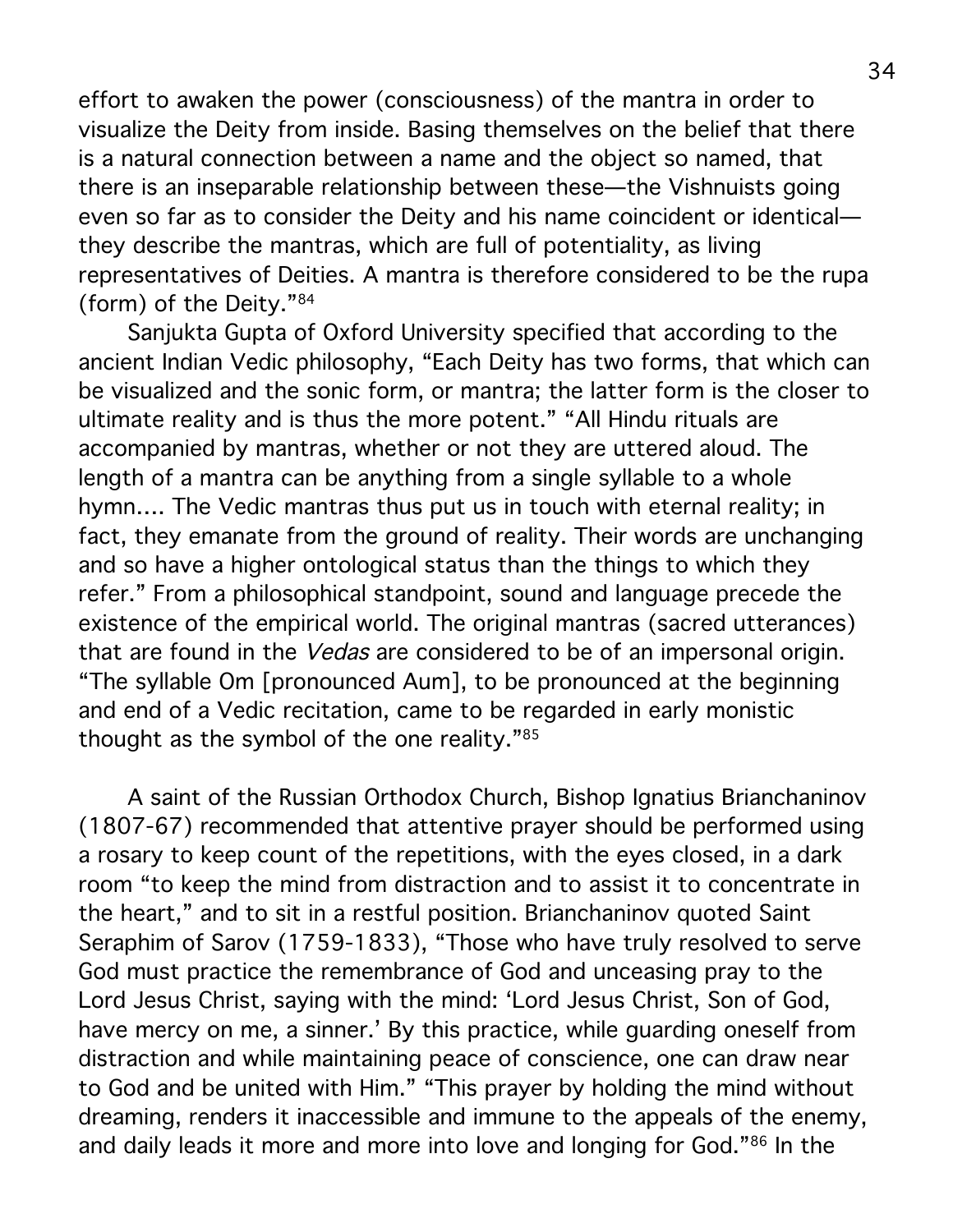beginning, chanting the Prayer of Jesus may be dry and appear to produce no fruits. In time, "The patient and diligent worker will not fail to be satisfied and consoled; he will rejoice at an infinite abundance of spiritual fruits such as he can form no conception of in his carnal and natural state." While the diligent worker continues in their practice, they can utter the prayer up to twelve thousand times per day. Continuously repeating this holy name in the depth of the heart, controls the mental waves of the mind, and causes the memory of the Lord Jesus to be the sole object of thought. Oral repetition of the prayer may even occur when one is asleep.87

Commenting on Brianchaninov's ideas, Alexander d'Agapeyeff writes, "The Jesus Prayer is first repeated aloud again and again. This may be looked upon as the conditioning of the body. It is to gain an external habit of saying the prayer, to make the prayer a continuous background of one's life. When this has been practiced for some time the next step is taken, which is to say the prayer silently, and this might be looked upon as the conditioning of the mind. The prayer must no longer be repeated by the lips but must be concentrated on as it is being thought…. The third step, when complete concentration has been attained, is then taken. The direct link is created between the body and spirit and the 'Divine intermediary' [of] the soul is dispensed with. Now the prayer enters the heart and lives itself with every heart beat."88

These ideas were also expressed by the saintly Russian mystic Bishop Theophan the Recluse (1815-91), "Standing with consciousness and attention in the heart, cry out unceasingly, 'Lord Jesus Christ, Son of God, have mercy upon me,' without having in your mind any visual concept or image, believing that the Lord sees you and listens to you…. The essential part is to dwell in God, and this walking before God means that you live with the conviction ever before your consciousness that God is in you, as he is in everything: you live in the firm assurance that he sees all that is within you, knowing you better than you know yourself. This awareness of the eye of God looking at your inner being must not be accompanied by any visual concept, but must be confined to a simple conviction or feeling."89

For Catholics vocal prayer is private when said alone, public or communal when recited in a group. "The public prayer of the Church is called liturgical prayer and is found in liturgical actions, namely in the Mass,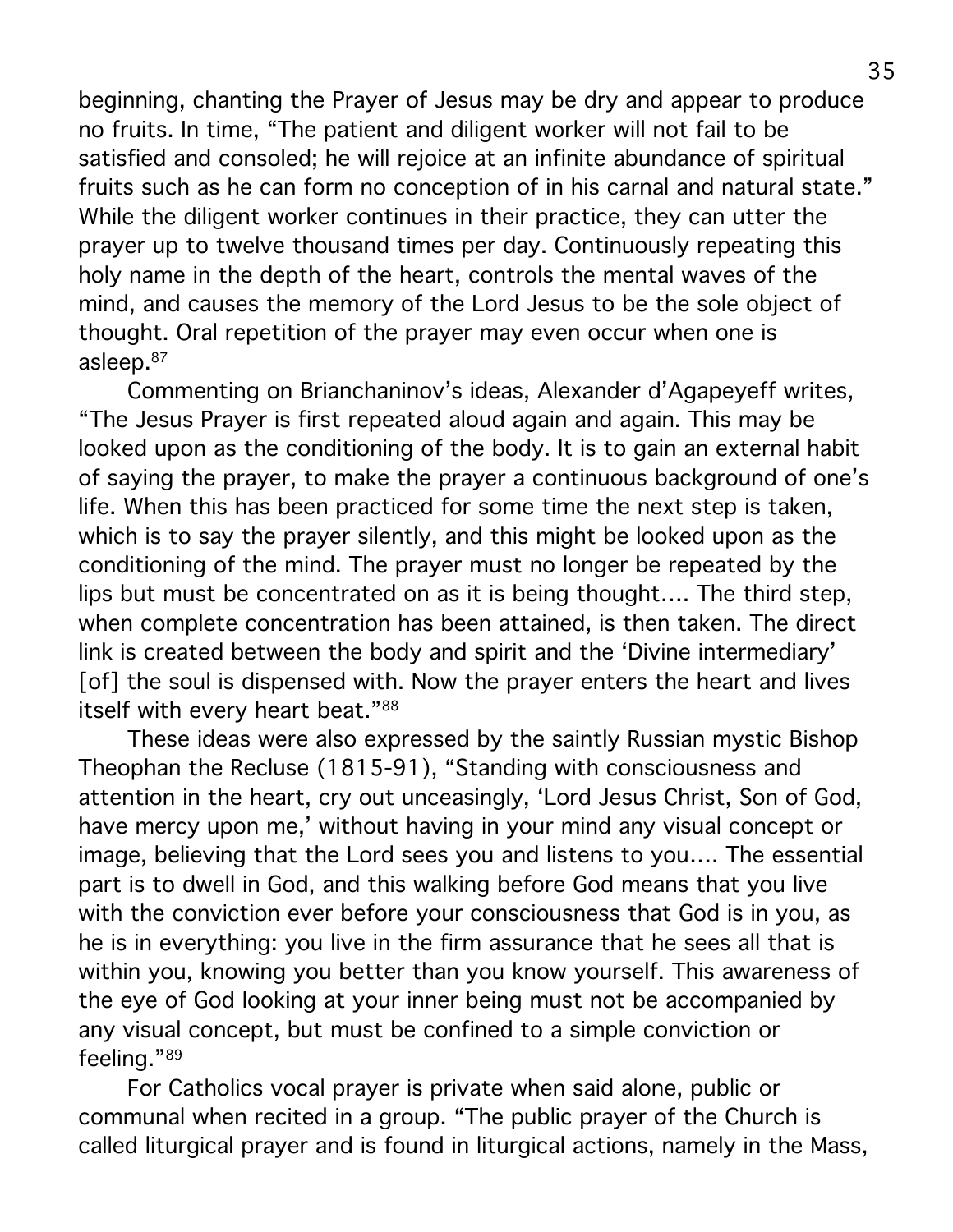the Sacraments, the Divine Office, the sacramentals, and benediction of the Blessed Sacrament."90 "Hail Mary" is an ancient prayer of the Catholic Church often accompanied by the use of the rosary. The prayer is, "Hail, Mary, full of grace, the Lord is with thee, blessed art thou among women, and blessed is the fruit of thy womb, Jesus. Holy Mary, Mother of God, pray for us sinners, now and at the hour of our death. Amen."91

The relatively short prescribed phrases made during a ritualistic ceremony of any religion can be thought of as a mantra, meaning sacred words or a phrase of spiritual significance.

### 7. Image Worship

It was pointed out by Swami Shivananda, "Whatever is done with devotion pleases the Lord. Don't you see how people fashion images of Shiva with clay and worship them, thereby gaining in faith and devotion and attaining enlightenment and liberation? Although it is only a clay image of Shiva, if it is worshipped with love and devotion, the Lord is pleased and accepts the worship. What is made of inert clay becomes conscious and living. The essence of everything is devotion. Wherever there is devotion, know for certain that the grace of the Lord is there. External worship and things of that sort are just means to an end." "God is in the images in a special sense. When one makes sufficient progress Godwards, one will see that God is there and even accepts our offerings of food through rays of light touching what is offered. This has been seen by Sri Guru Maharaj [Swami Brahmananda] and the Holy Mother."92

Swami Vivekananda (1863-1902) taught that all religions utilize external physical images to represent the Divine. For many people it is necessary to have concrete symbols to worship the abstract, since we cannot think of a thing without a mental image of it in our mind. "All these are material images, and so long as you cannot conceive of the abstract as abstract, of the ideal as the ideal, you will have to resort to these forms, these material images." "Ritual gives to that philosophy a still more concrete form, so that every one may grasp it--ritual is in fact concretised philosophy." "My brethren, we can no more think about anything without a mental image than we can live without breathing. By the law of association, the material image calls up the mental idea and vice versa. This is why the Hindu uses an external symbol when he worships. He will tell you, it helps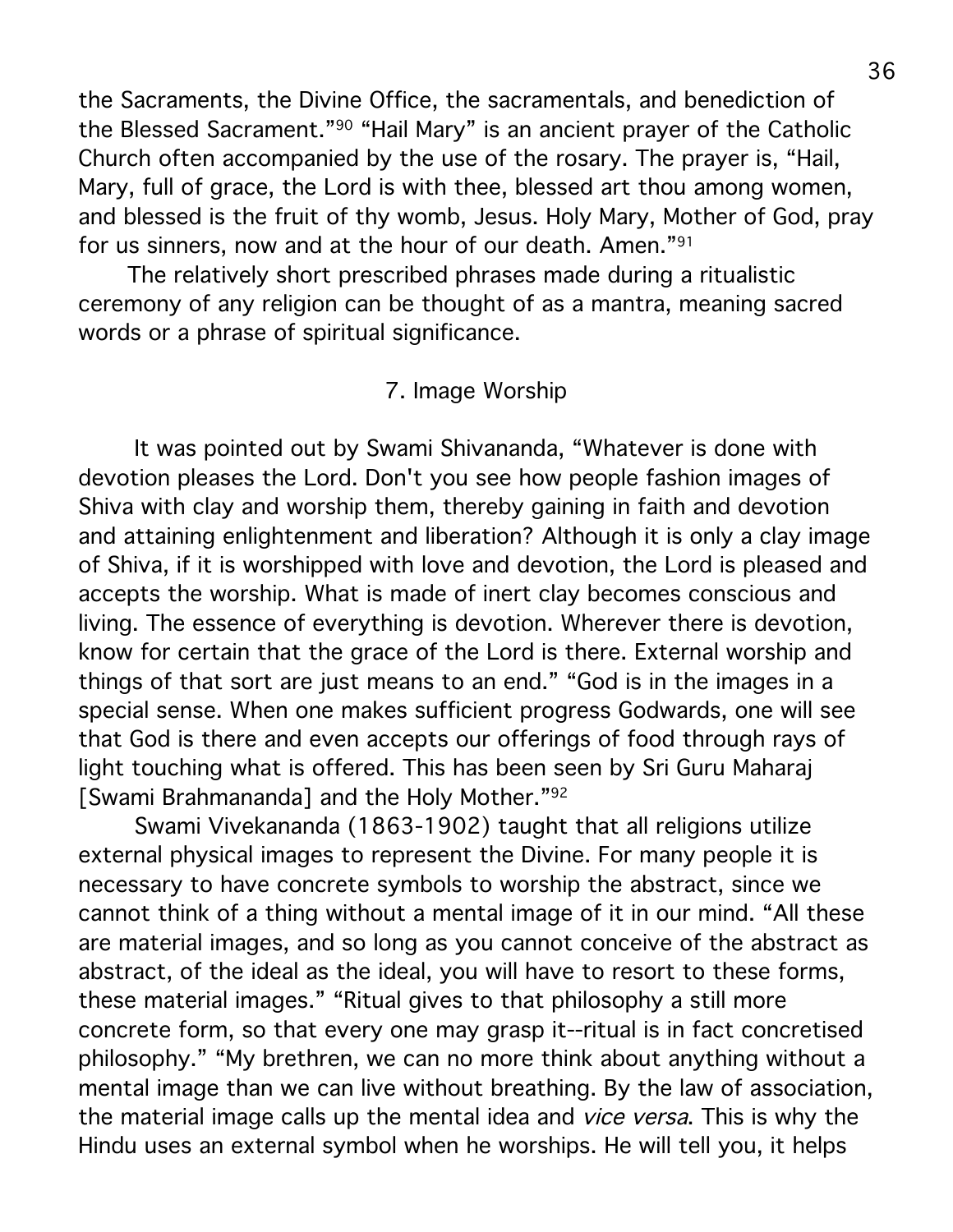to keep his mind fixed on the Being to whom he prays. He knows as well as you do that the image is not God, is not omnipresent." In a letter of November 1895 he wrote an engineer and grain trader, "want to know the rituals of my creed! This opened my eyes. The world in general must have some form. In fact, in the ordinary sense religion is philosophy concretised through rituals and symbols. It is absolutely necessary to form some ritual and have a Church. That is to say, we must fix on some ritual as fast as we can."93 Religious images are like the words of the scriptures, which are vehicles through which God is venerated. The subjective state is reached through the objective. Sacred images call up thoughts of holiness, purity, and truth in the mind of the spiritual aspirant. Therefore, worship of images can produce the highest levels of spirituality, morality, and love. Through image worship, one can realize their own Divine nature and grasp the higher spiritual truths. "It is also a significant fact that spiritual giants have been produced only in those systems of religion where there is an exuberant growth of rich mythology and ritualism." "This universe is a symbol, in and through which we are trying to grasp the thing signified, which is beyond and behind."<sup>94</sup> "Some require an image outside, others one inside the brain. The man who puts it inside says, 'I am a superior man. When it is inside it is all right; when it is outside, it is idolatry, I will fight it.'" "We may worship anything by seeing God in it, if we can forget the idol and see God there. We must not project any image upon God. But we may fill any image with that Life which is God. Only forget the image, and you are right enough—for 'Out of Him comes everything.' He is everything. We may worship a picture as God, but not God as the picture. God in the picture is right, but the picture as God is wrong. God in the image is perfectly right."95 Esteeming a religious image for the purpose of procuring material benefits is a form of idolatry that produces karmic fruits. It does not bring about the love of God or liberation-salvation.<sup>96</sup>

The traditional historical Tantric view was explained by Sir John Woodroffe (1865-1936), as to how the living presence of the Deity as represented in a religious image is evoked. "Mind as nearly as it can be to that of the Devata [Deity], is projected on to the vital and physical planes. By such projection, lines of mentative energy (or substance-energy) are made to impinge upon the matter of the Image worshiped. These lines or streams of mentative and vital substance-energy envelop the matter of the Image, create round about it an aura of radiant energy which so acts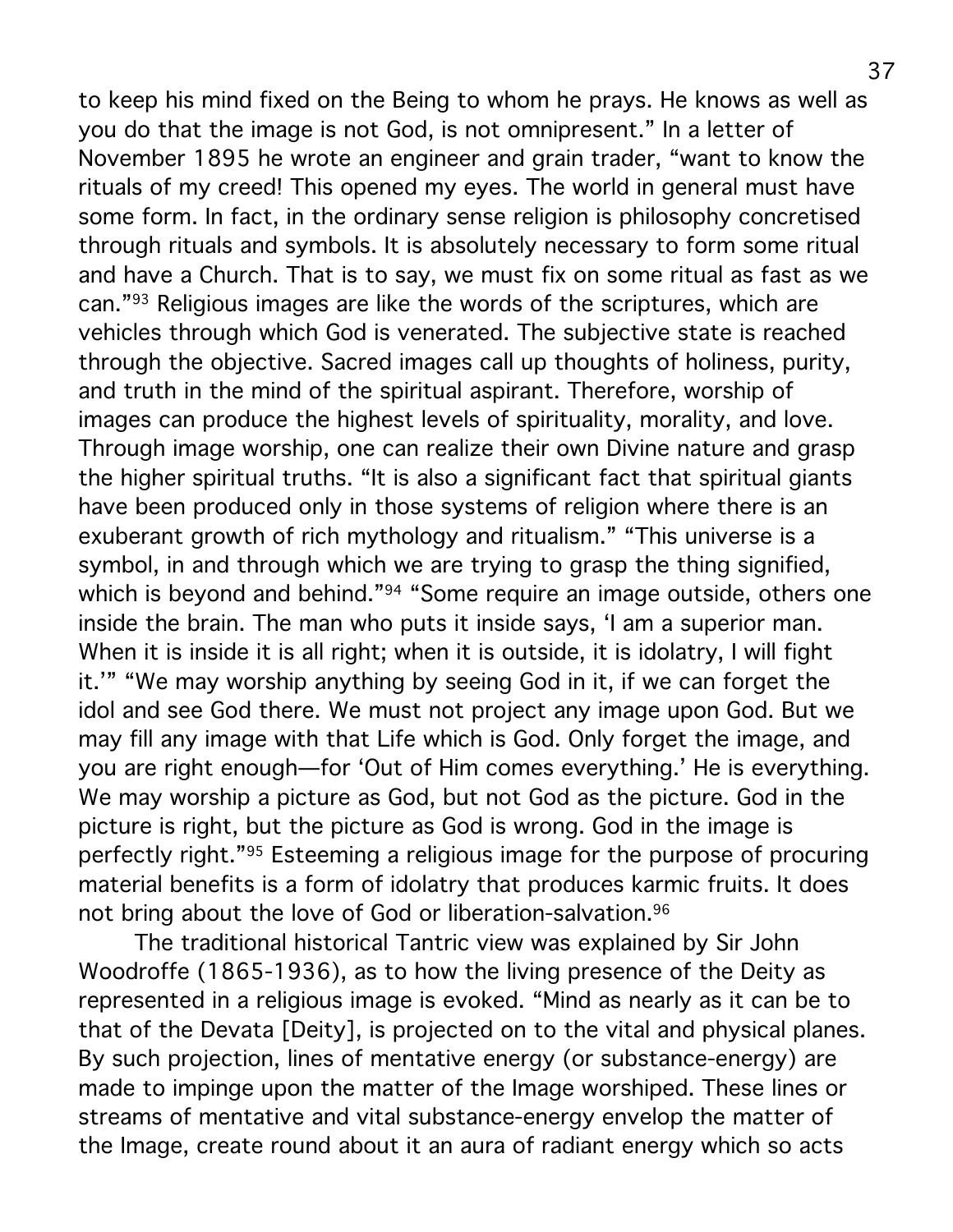upon the material crust of the idol that, whilst remaining apparently as matter to the senses, it becomes dematerialized for the worshiper in this sense that Consciousness, Mind and Vital Force ordinarily latent or folded up in it (from the pragmatic standpoint), become evoked, awakened and patent. This is what Pranapratistha, or Life giving rite means ... What the projective action of the worshipper does is to cast the radiant energy of his own inner being over the matter of the Image thereby evoking, unfolding, waking up, adjusting the radiant stuff and energy folded up in it. This is, so to say, piercing the crust of Matter, evoking Consciousness, Life and Mind in it, and bringing the whole into rapport with the Consciousness and Mind of the worshiper."97

Woodroffe was a member of the Calcutta High Court (1904-22) and its Chief Justice beginning in 1915. After returning to England, he became a Reader in Indian law at the University of Oxford (1923-30). He was initiated into Tantra by an Indian expert. Woodroffe (sometimes writing under the pseudonym of Arthur Avalon) translated from Sanskrit important Tantric texts, adding his own profound commentaries and introductions (1913-22). In addition, he brought out several scholarly manuscripts explaining the philosophy underlying the Indian Tantric texts with emphasis on the kundalini, chakras, and other yogic subjects. He contributed nine publications to the Prabuddha Bharata between 1915 and 1928, and an additional thirty-six in the Vedanta Kesari during 1916 to 1929. For a time Woodroffe was the President of the Vivekananda Society of Calcutta, where he delivered a series of lectures during the years 1917-18. He wrote, "The qualities I most admire in Vivekananda are his activity, manliness and courage.... His was the attitude of a man. He spoke up and acted. For this, all must honour him, who, whatever be their own religious beliefs, value sincerity, truth and courage, which are the badges of every noble character."98

In the first stage the religious image is a symbol of Brahman-God, which aids in concentration and visualization of the Deity; next it is a repository of spiritual power; and finally it is the dwelling place where the Lord manifests His Divine presence. Projectionist theories used by atheists, assume that religious devotees project their own inner nature onto their (false) conception of a Divine reality. Conversely, Tantra teaches that the spiritual energy of the worshiper's inner self is projected into the material image, which in turn awakens the Divine consciousness that is latent in the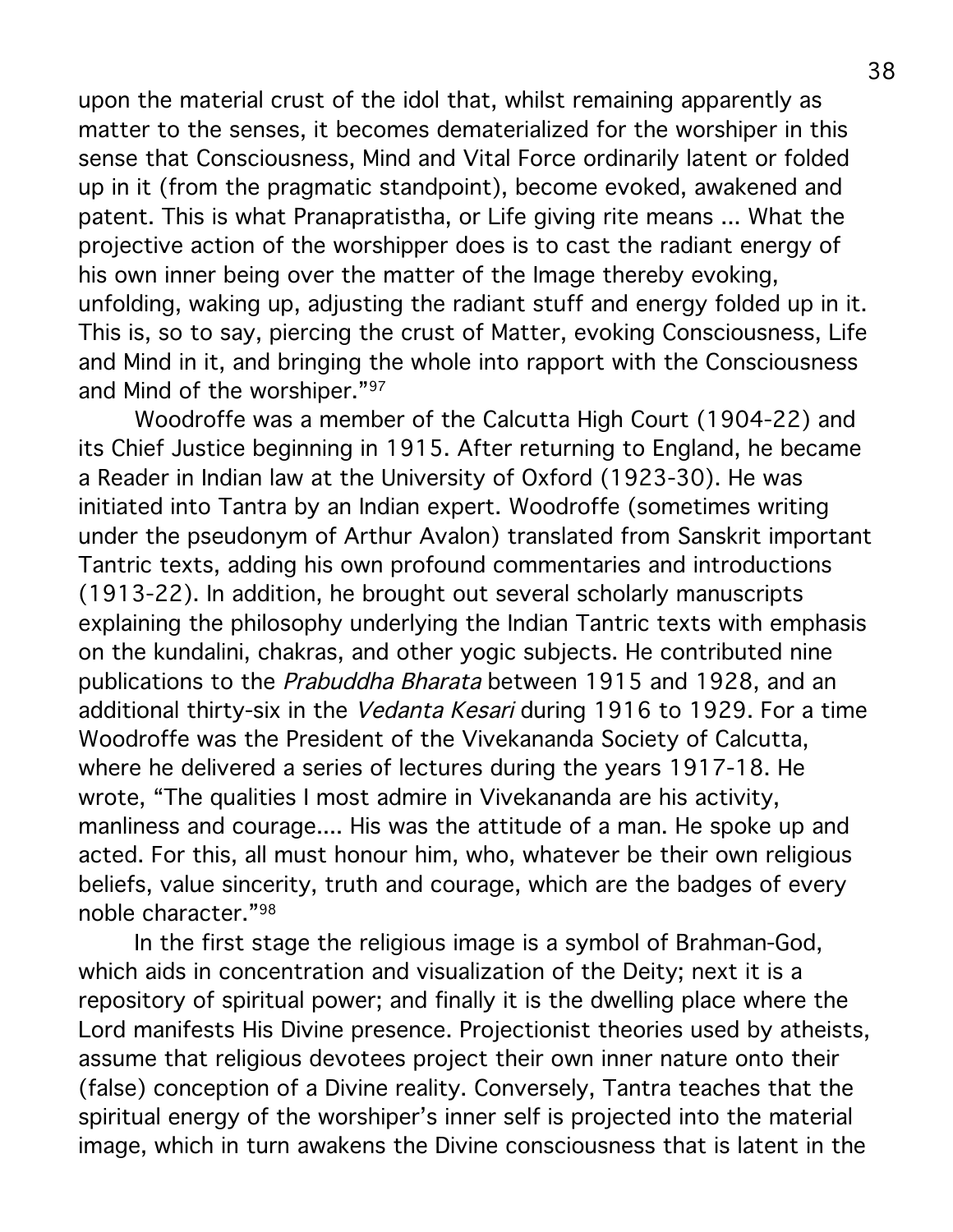image. It is a meeting place of the consciousness of the worshiper that is projected into the image and the Deity who has entered into it in subtle body form.

Plotinus (c. 205-70) suggests an interesting analogy whereby the religious image is "like a mirror able to catch [the reflection of] a form. In that way the image is sympathetic with the Deity and is able to receive a portion of it.99

For Nicephorus (758-829) the Patriarch of Constantinople a sacred image is "a likeness of an archetype, having impressed upon it the form of what it represents by similarity, differing from it only by the difference of essence in accordance with the materials [of which they are made]; or an imitation and similitude of the archetype, differing [from it] in essence and substance…. The image of Christ is more deserving of honor and reverence than the symbol of the cross." There is not an identity of essence, but a likeness between the image and its archetype. Physical images bear a resemblance in sight to what they symbolize, while sound-word images are conveyed indirectly through hearing and require reflecting on what they signify.<sup>100</sup>

Thomas Aquinas (1225-74) observed that corporeal and sensible images are physical objects used as signs to symbolize the higher spiritual reality, for the purpose of uniting the soul with God. First revere God through external images, then internally through the intellect, and finally contemplate the Essence of God. "The worship of religion is paid to images, not as considered in themselves, nor as things, but as images leading us to God incarnate. Now movement to an image as image does not stop at the image, but goes on to the thing it represents." "In the Divine worship it is necessary to make use of corporeal things, that man's mind may be aroused thereby, as by signs, to the spiritual acts by means of which he is united to God. Therefore the internal acts of religion take precedence of the others and belong to religion essentially, while its external acts are secondary, and subordinate to the internal acts."101

In modern times Paul Tillich (1886-1965) disclosed, "The symbol [such as a religious image] grows and dies according to the correlation between that which is symbolized and the persons who receive it as a symbol. Therefore, the religious symbol, the symbol which points to the Divine, can be a true symbol only if it participates in the power of the Divine to which it points."<sup>102</sup> Religious symbols "not only open up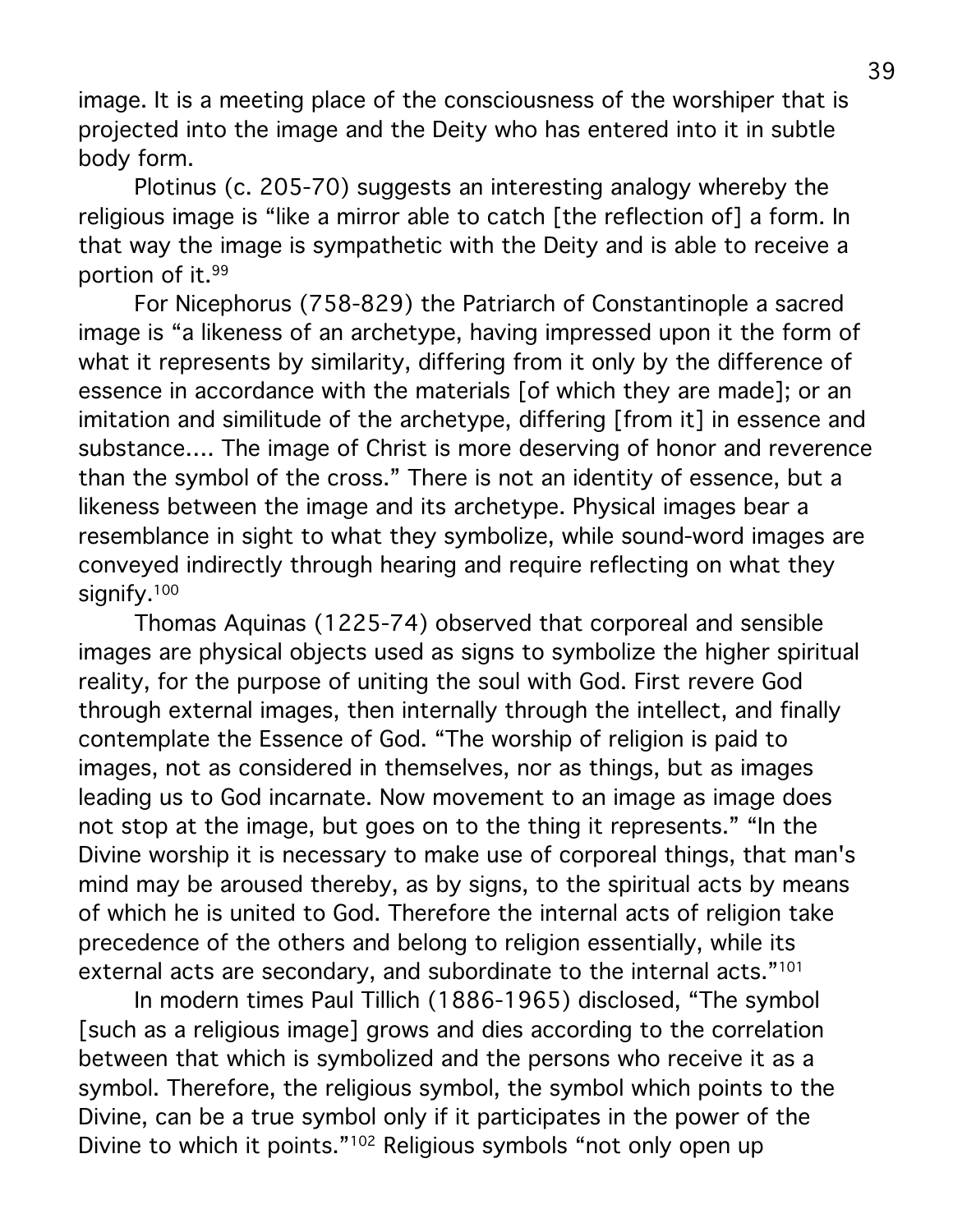dimensions and elements of reality which otherwise would remain unapproachable but also unlock dimensions and elements of our soul which correspond to the dimensions and elements of reality."103 By pointing beyond itself to the heavenly realm, it is a vehicle leading to a concrete awareness of God. A genuine religious symbol is translucent to the holy, negating itself in its limited concreteness and expressing ultimate concern. From a pragmatic standpoint, images and symbols are valuable if they foster a genuine mystical experience, evoke a reply, and move a worshiper to action. When they fail to produce a response, the religious symbol is dead. There is a danger of identifying the transparentness of an image, with the force of the Divine that operates through the image, but is not identical with it. "All idolatry is nothing else than the absolutizing of symbols of the Holy, and making them identical with the Holy itself."<sup>104</sup> What is conditioned, partial, and finite is mistakenly elevated to the level of the unconditional, universal, and infinite.105

For more on this subject see: Sri Ramakrishna and Western Thought, Ch. X. Religious Practices, Section 2. Image Worship. 106

## 8. Holy Places of Worship

Indian: "Assemble, speak together: let your minds be all of one accord ... The place is common, common the assembly, common the mind, so be their thought united.... be your minds of one accord" (RV 10:191.2-4; cf. AV 6:64). "All jealousies have vanished in the society of the Saints. All are my friends now, there being no enemy or stranger" (Sikhism, Adi Granth, Karara, M:5).

New Testament: "Through the church the manifold wisdom of God might now be made known" (Eph. 3:10; cf. 2 Cor. 8:1; 1 Tim. 3:15). "Christ is the head of the church, his body, and is himself its Savior.... Christ loved the church and gave himself up for her ... we are members of his body" (Eph. 5:23, 25, 30).

Vivekananda denoted that the purpose of a Temple as a place of worship is to create a pious atmosphere of holy spiritual vibrations. "Every day of our lives we throw out a mass of good or evil, and everywhere we go the atmosphere is full of these materials. That is how there came to the human mind, unconsciously, the idea of building temples and churches.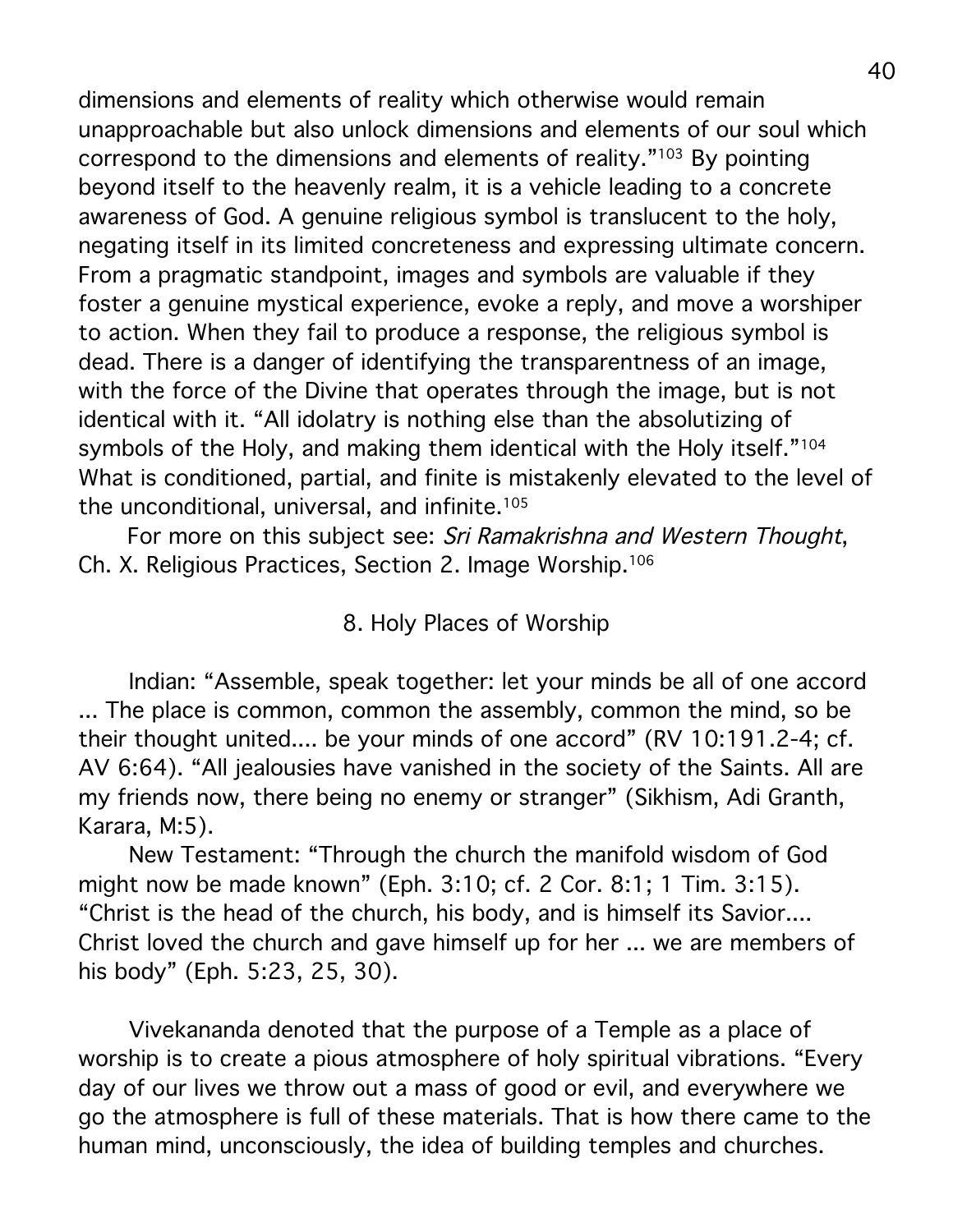Why should man build churches in which to worship God? Why not worship Him anywhere? Even if he did not know the reason, man found that the place where people worshipped God became full of good Tanmatras [vibrations]. Every day people go there, and the more they go the holier they get, and the holier that place becomes. If any man who has not much Sattva [purity, goodness, joy] in him goes there, the place will influence him and arouse his Sattva quality. Here, therefore, is the significance of all temples and holy places, but you must remember that their holiness depends on holy people congregating there. The difficulty with man is that he forgets the original meaning, and puts the cart before the horse. It was men who made these places holy, and then the effect became the cause and made men holy. If the wicked only were to go there, it would become as bad as any other place. It is not the building, but the people that make a church."107 "Have a room for this practice alone. Do not sleep in that room, it must be kept holy. You must not enter the room until you have bathed, and are perfectly clean in body and mind. Place flowers in that room always; they are the best surroundings for a Yogi; also pictures that are pleasing. Burn incense morning and evening. Have no quarrelling, nor anger, nor unholy thought in that room. Only allow those persons to enter it who are of the same thought as you. Then gradually there will be an atmosphere of holiness in the room, so that when you are miserable, sorrowful, doubtful, or your mind is disturbed, the very fact of entering that room will make you calm. This was the idea of the temple and the church, and in some temples and churches you will find it even now, but in the majority of them the very idea has been lost. The idea is that by keeping holy vibrations there the place becomes and remains illumined."108

Swami Prabhavananda (1893-1976) informed his congregation in Southern California that in Vrindavan the holy city of Lord Krishna, the atmosphere is charged with joy and frivolity. It is easy to think of God while staying there. Our mind is like an open door that is receptive to various positive and negative thought forms. Holy places create a spiritual atmosphere that positively affects those people who are receptive to them. Not everyone is attuned to those auspicious vibrations.109

Incense drives off ghosts and impure spirits.

For more on this subject see: Sri Ramakrishna and Western Thought, Ch. VIII. The Religious Order and Ritual, Section 1. Holy Places of Worship.<sup>110</sup>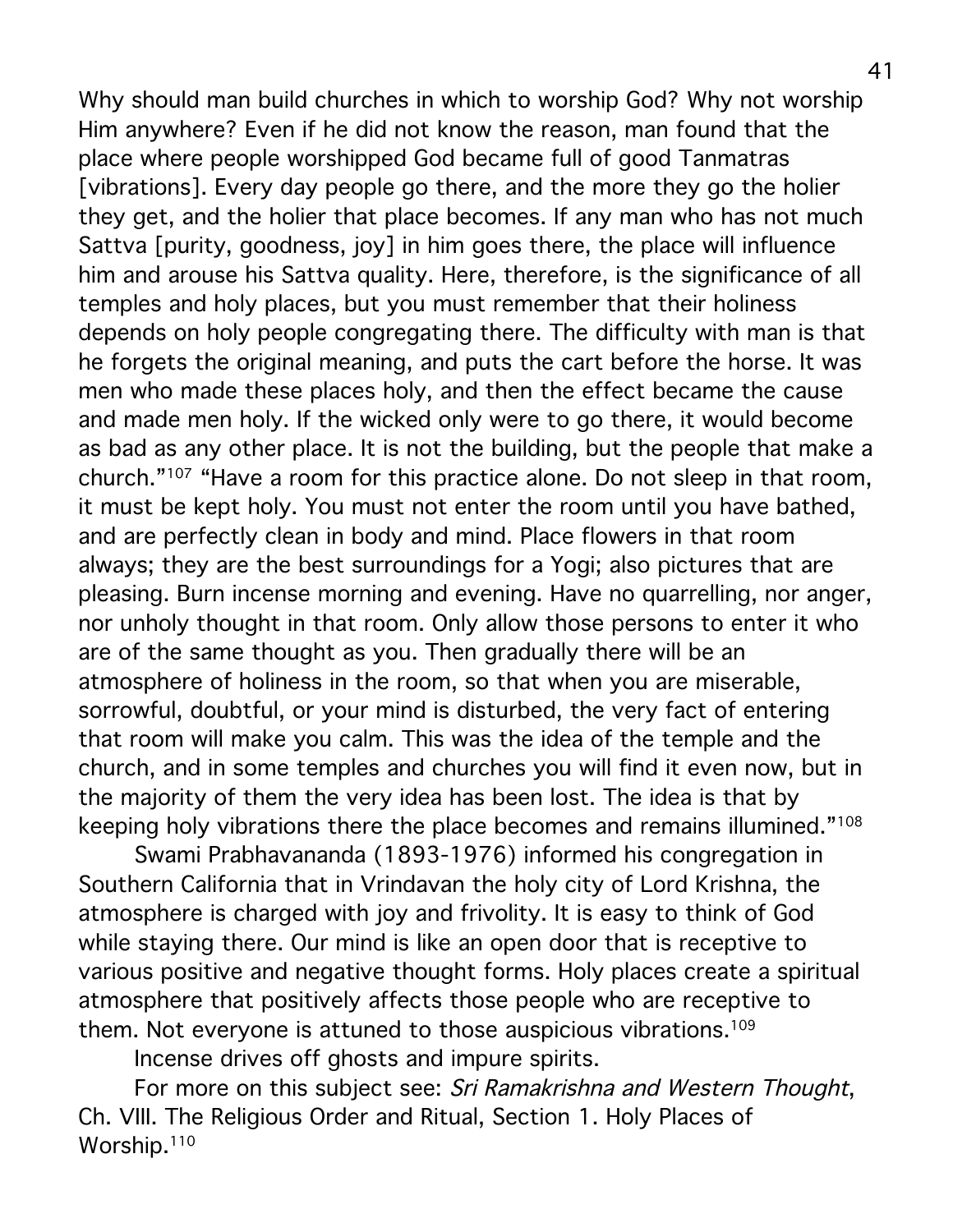#### 9. Be Instructed by a Teacher (Guru)

Indian: "Only knowledge which is learnt from a teacher leads to the highest good" (Ch. Up. 4:9.3; cf. 6:14.2; Kat. Up. 1:2.7-9). "Approach a guru who is well versed in the Vedas and always devoted to Brahman. To that pupil who has duly approached him ... the wise teacher should indeed rightly impart the Knowledge of Brahman" (Mun. Up. 1:2.12-13; cf. Svet. Up. 6:23; cf. BG 4:34; 13:25). "Of him who gives natural birth and him who gives (the knowledge of) the *Veda*, the giver of the *Veda* is the more venerable father" (LM 2:146; cf. 2:144, 148, 200-01, 233-34; 4:162; 12:83).

Old and New Testament: "And Joshua the son of Nun was full of the spirit of wisdom, for Moses had laid his hands upon him" (Dt. 34:9; cf. Jn. 20:22-23). "He who walks with wise men become wise" (Prov. 13:20; cf. Mt. 5:14-16; 1 Cor. 4:15-16). "Stand thou in the assembly of the elders, and whoso is wise, cleave unto him. Desire to hear every discourse, and let not a wise proverb escape thee. Look for him who is wise, and seek him out earnestly, and let thy foot wear out his threshold" (Sirach 6:34-36; cf. Acts 8:30-31).

Swami Vivekananda clarifies, "This quickening impulse cannot be derived from books. The soul can only receive impulses from another soul, and from nothing else." "These sacred mysterious words we all recognize and know, and yet if we merely read them in books, they have no effect on us. To be effective, they must be charged with spirit, touched and used by one who has himself been touched by the Spirit of God and who now lives. It is only he who can set the current in motion. The 'laying on of hands' is the continuation of that current which was set in motion by Christ. The one who has the power of transmitting this current is called a Guru."111 "The person from whose soul such impulse comes is called the Guru—the teacher; and the person to whose soul the impulse is conveyed is called the Shishya—the student. To convey such an impulse to any soul, in the first place, the soul from which it proceeds must possess the power of transmitting it, as it were to another; and in the second place, the soul to which it is transmitted must be fit to receive it. The seed must be a living seed, and the field must be ready ploughed; and when both these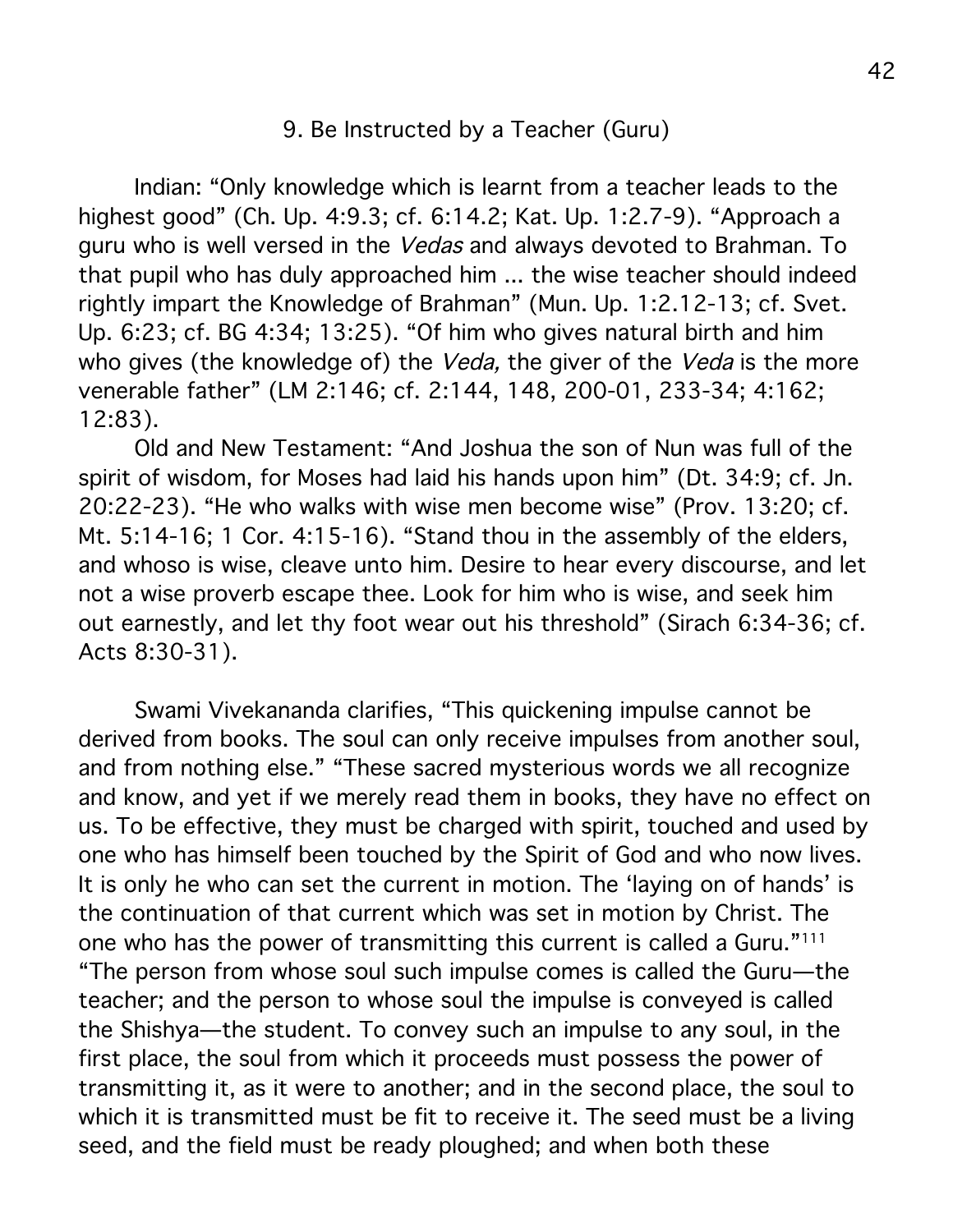conditions are fulfilled, a wonderful growth of genuine religion takes place…. it is a mysterious law of nature that as soon as the field is ready, the seed must and does come; as soon as the soul earnestly desires to have religion, the transmitter of the religious force must and does appear to help that soul."<sup>112</sup> "Initiation by the Guru is necessary. Why? Because it is the bringing of yourself into connection with that great source of power which has been handed down through generations from one Guru to another, in uninterrupted succession. The devotee must seek and accept the Guru or spiritual preceptor as his counselor, philosopher, friend, and guide. In short, the Guru is the sine qua non of progress in the path of spirituality."<sup>113</sup>

The Swami cautioned that a spiritual aspirant should be very careful in selecting a qualified spiritual guide. "In regard to the teacher, we must see that he knows the spirit of the scriptures…. It is the knowledge of the spirit of the scriptures alone that constitutes the true religious teacher.... The second condition necessary in the teacher is sinlessness…. He must be perfectly pure, and then alone comes the value of his words, because he is only then the true 'transmitter.' What can he transmit if he has not spiritual power in himself? There must be the worthy vibration of spirituality in the mind of the teacher, so that it may be sympathetically conveyed to the mind of the taught…. The third condition is in regard to the motive. The teacher must not teach with any ulterior selfish motive for money, name, or fame; his work must be simply out of love, out of pure love for mankind at large. The only medium through which spiritual force can be transmitted is love…. When you see that in your teacher these conditions are all fulfilled, you are safe…. Without faith, humility, submission, and veneration in our hearts towards our religious teacher, there cannot be any growth of religion in us; and it is a significant fact that, where this kind of relation between the teacher and the taught prevails, there alone gigantic spiritual men are growing."114

His brother monastic disciple Swami Brahmananda told his followers, "Keep association with the holy. Go to one who knows the path, learn about the path, and walk on the path. Then alone you will reach your destination some day. Then alone will arise faith and devotion…. The aid of the guru is very necessary. He helps the disciple to choose his own particular Ideal, according to his temperament, and then gives the mantra best suited to the attainment of concentration on that Ideal…. Not all men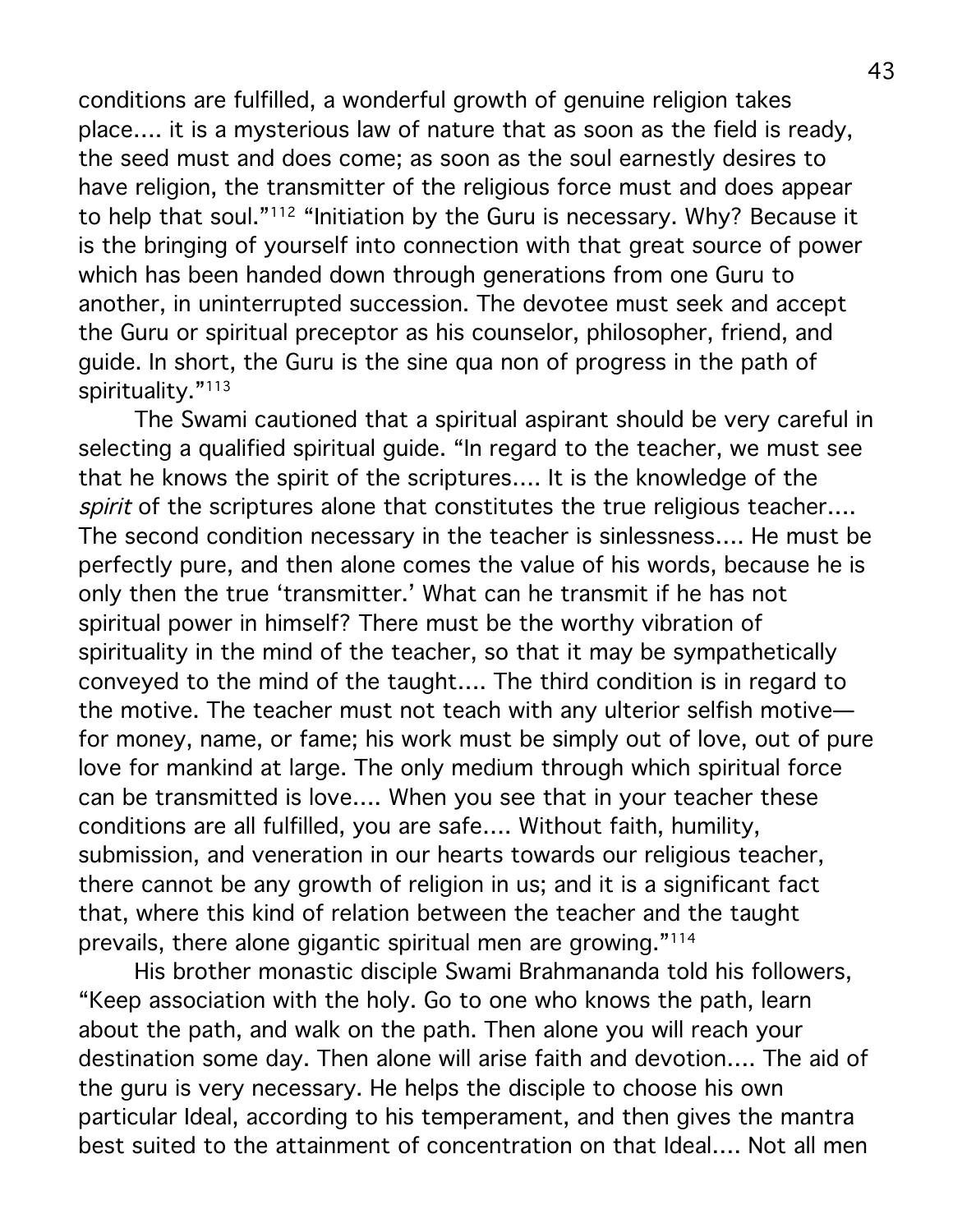know what is best for them; therefore they should seek the society of holy men. Unless man spends some time in solitude or in the company of the holy, he cannot understand his own mind…. Do you know why you should seek the society of holy men? Their experiences are a great help to a spiritual aspirant. When you visit a strange place, if you have the help of a reliable guide you will quickly see all that is worth seeing there; also he will save you from the dangers and difficulties into which a stranger is likely to fall. Similarly, from the company of advanced souls you will gather many valuable hints, and your efforts will be simplified…. For in their company doubts are removed and pure thoughts are awakened. No scriptures or books can create such pure impressions or transform a man's life as much as contact with an enlightened soul."115

Brahmananda continues, "If a man has faith in the words of his guru and follows them, then all his doubts and troubles vanish. If a man has faith in the words of his guru, God will meet all of his wants. Holding him by the hand, He will lead him on the right path…. Blessed are those who receive the grace of an illumined guru. The guru shows the way to the other shore, and removes all the obstacles. Have intense faith in the words of the guru, and follow his precepts faithfully. Thus will the impurities of the mind be washed away and the light of knowledge dawn. Enlightenment comes quickly to one who has faith in the guru…. But no man can free himself from the bonds of worldliness if he follows an ignorant teacher. There is suffering for both the disciple and the teacher…. After leaving the body the true guru lives on in the invisible realm; sometimes he reveals himself to his disciples, but at all times he helps and guides them, until they, too, attain illumination."116 "When the mind has been purified by prayer and contemplation, it will direct you from within. Even in your daily duties, the inner guru will guide you and will continue to help you until the goal is reached."117

Swami Prabhavananda mentioned, "A great spiritual teacher gathers pure souls around him and teaches them, not only by word of mouth, but by actual transmission of spirituality. He does not simply give them selfconfidence; he actually illumines the hearts of his disciples." If the spiritual instructor is enlightened and teaches from their inner spiritual realization, it is not at all necessary for them to have academic learning. A holy person lights the path that the disciple should follow. They must inspire confidence in their devotees, so that they can unfold the latent divinity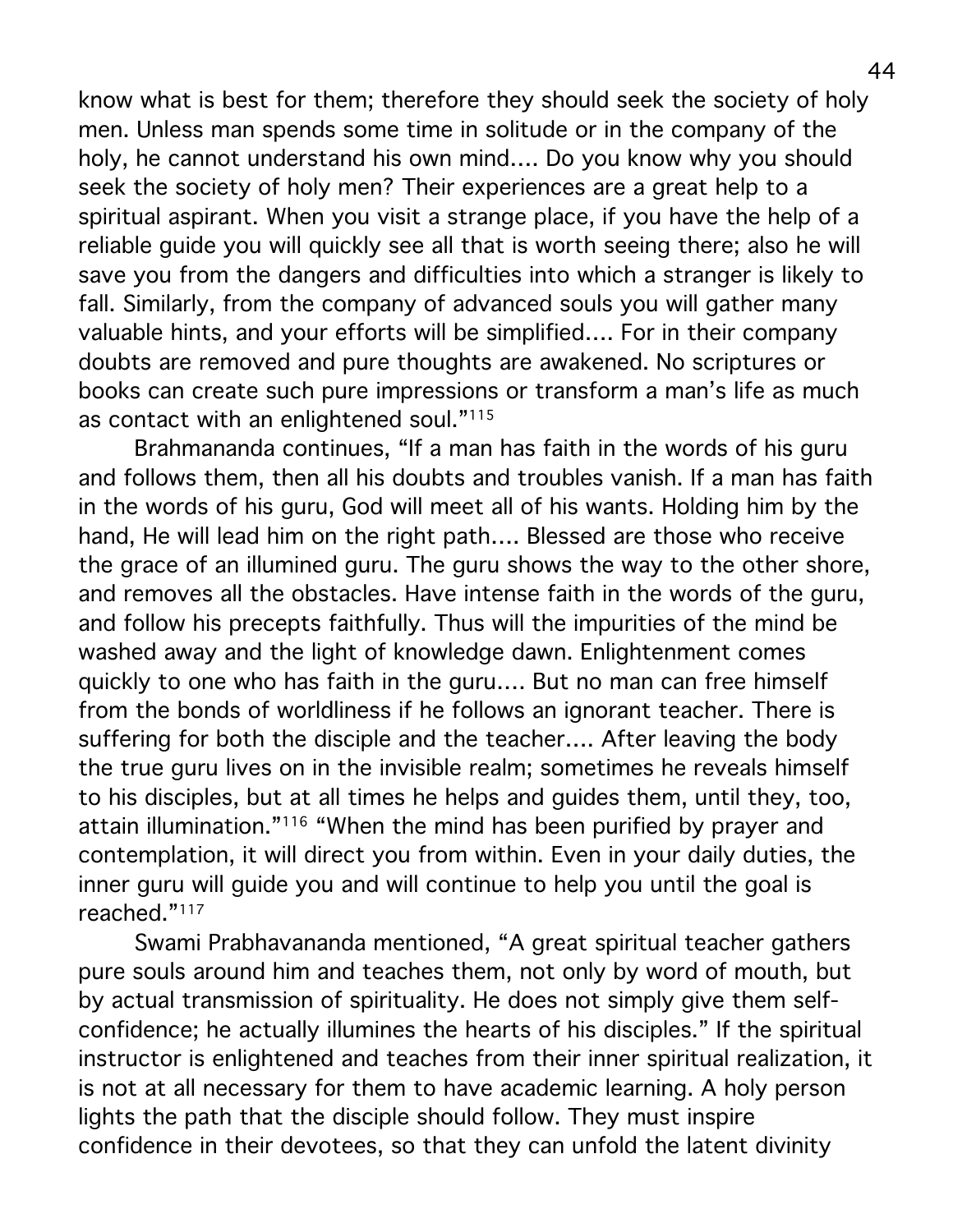within themselves and realize their spiritual potential. Superior gurus know the spiritual potential of their various disciples that will manifest in the future. It is a great blessing to dedicate ones life to such an individual. They can transmit spiritual power and illumine the heart of their followers, and can transform a sinner into a holy person. Spending only five minutes with a man of God can greatly alter a person's life for the better. A superior teacher places the devotee at the feet of the Lord who in turn takes responsibility for the aspirant. Live in the society of the holy, serve them with humility and associate with saintly devotees.<sup>118</sup>

The spiritual power of Swami Brahmananda worked through Swami Prabhavananda and that was why he was so successful in the United States. Swamis Swahananda and Sarvadevananda were chosen to become his successors because they were the best qualified monastics for the job.

Joseph Trigg explained Clement of Alexandria's (c. 150/160- 213/220) position on this matter. "Those who are symbolically rich in unruly passions should give to the poor, that is they should entrust themselves to a pastoral adviser who could help them disburden themselves of passions. The person whom they should seek for this delicate task is the genuine Gnostic, the elect of the elect of God. Finding such a person will not necessarily be easy since the genuine Gnostic will be outwardly quite ordinary. Once they have found and tested the Gnostic though, they should put themselves entirely in that person's hands. The Gnostic deserves an implicit trust and obedience that otherwise only God would deserve because the Gnostic participates, by good deeds, in God's saving activity, and has unmatched spiritual insight. By confessing sins to the Gnostic and taking that person's advice, those in need of healing will eventually be liberated from the passions that are the root cause of their sins…. Genuine Gnostics have a responsibility, according to Clement, 'to impart to others the hidden things of truth' as teachers and spiritual guides. This is their highest calling, as it is in their dealings with others that Gnostics have opportunity to imitate God's benevolence. Their knowledge of God obtained through the study of the *Bible* and purity of life obtained through self-discipline make Gnostics, in this role, holy priests of God and successors to the Apostles, Such qualities also make them, ordained or not, genuine Deacons and Presbyters. Because God gives them the insight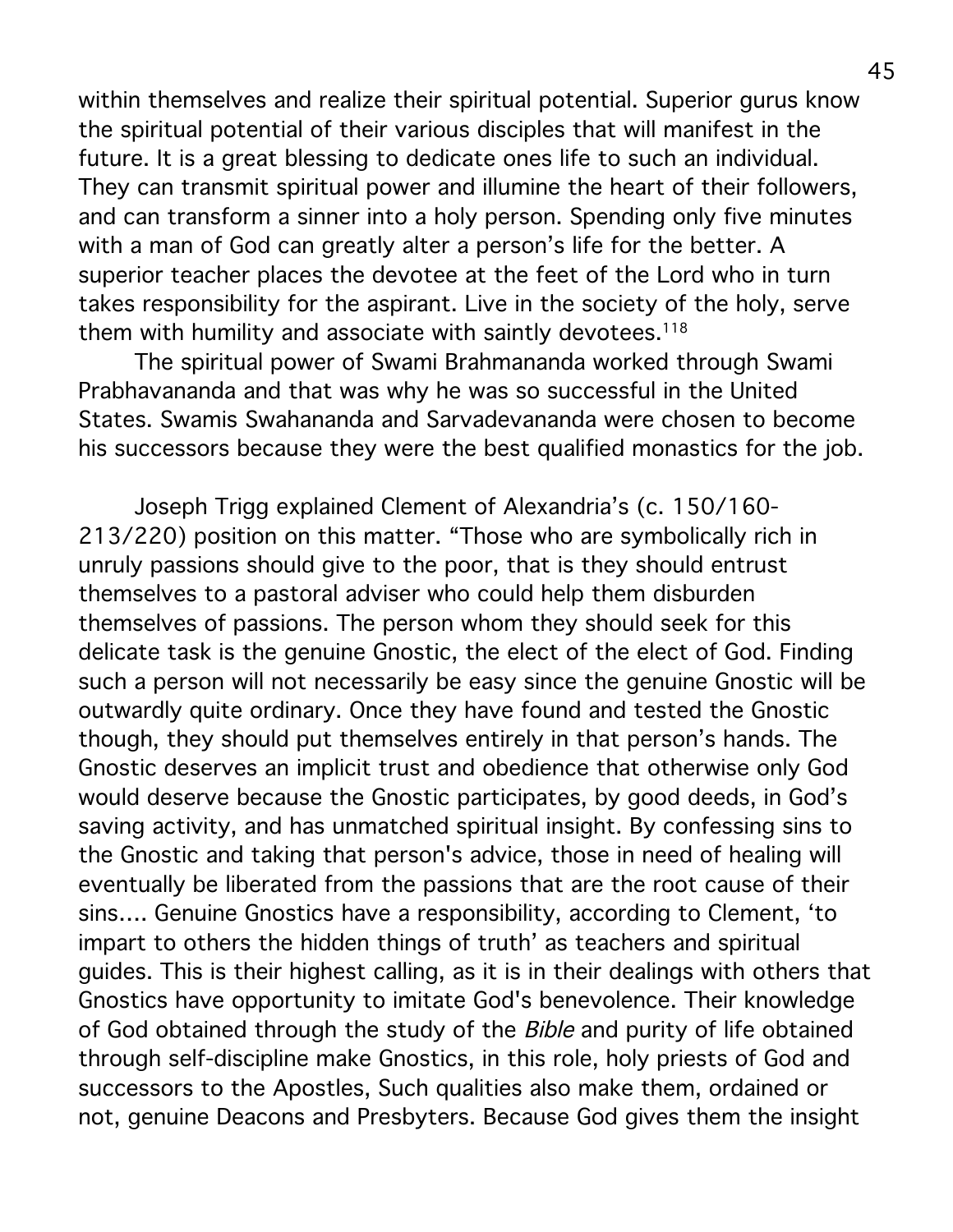to meet each person's needs appropriately, Gnostics can foster spiritual healing or, put differently, forgive sins."119

Clements successor Origen (c. 185-254) a Greek Christian philosopher at the Alexandrian School in Egypt remarked that a few people who belong to the moral and intellectual elite have a privilege access to God, which deep insight into the sacred scriptures has provided them. These charismatic authorities are the mediators of God's word to the larger religious community. Few Bishops and Presbyters meet these lofty standards. Not the Ecclesiastical clergy who receive worldly honor, but the spiritual elite are the true clergy of the church. Only a saintly individual inspired by the Holy Spirit, the genuine source and agent of sanctification, has the power to forgive sin, and not those who hold high-ranking positions in the church.<sup>120</sup>

In the following quotation Thomas Aquinas formulated, "There is a twofold grace: one whereby man himself is united to God, and this is called 'sanctifying grace', the other is that whereby one man cooperates with another in leading him to God, and this gift is called 'gratuitous grace', since it is bestowed on a man beyond the capability of nature, and beyond the merit of the person…. Gratuitous grace is ordained to this, viz. that a man may help another to be led to God. Now no man can help in this by moving interiorly (for this belongs to God alone), but only exteriorly by teaching or persuading. Hence gratuitous grace embraces whatever a man needs in order to instruct another in Divine things which are above reason. Now for this three things are required: first, a man must possess the fullness of knowledge of Divine things, so as to be capable of teaching others. Secondly, he must be able to confirm or prove what he says, otherwise his words would have no weight. Thirdly, he must be capable of fittingly presenting to his hearers what he knows."121

There is the idea that it is best if spiritual knowledge comes from the lips of a Holy Man. Only after this occurs will the aspirant be able to spiritually understand the scriptures by reading them. This is why it is important to get the blessings of a Holy Man by faithfully following his teachings. Through acquaintance with a reliable guru we come to recognize and identify with virtuous properties such as love, forgiveness, selfsacrifice, etc. Internalization of moral standards is due to interaction with suitable role models who exemplify these principles.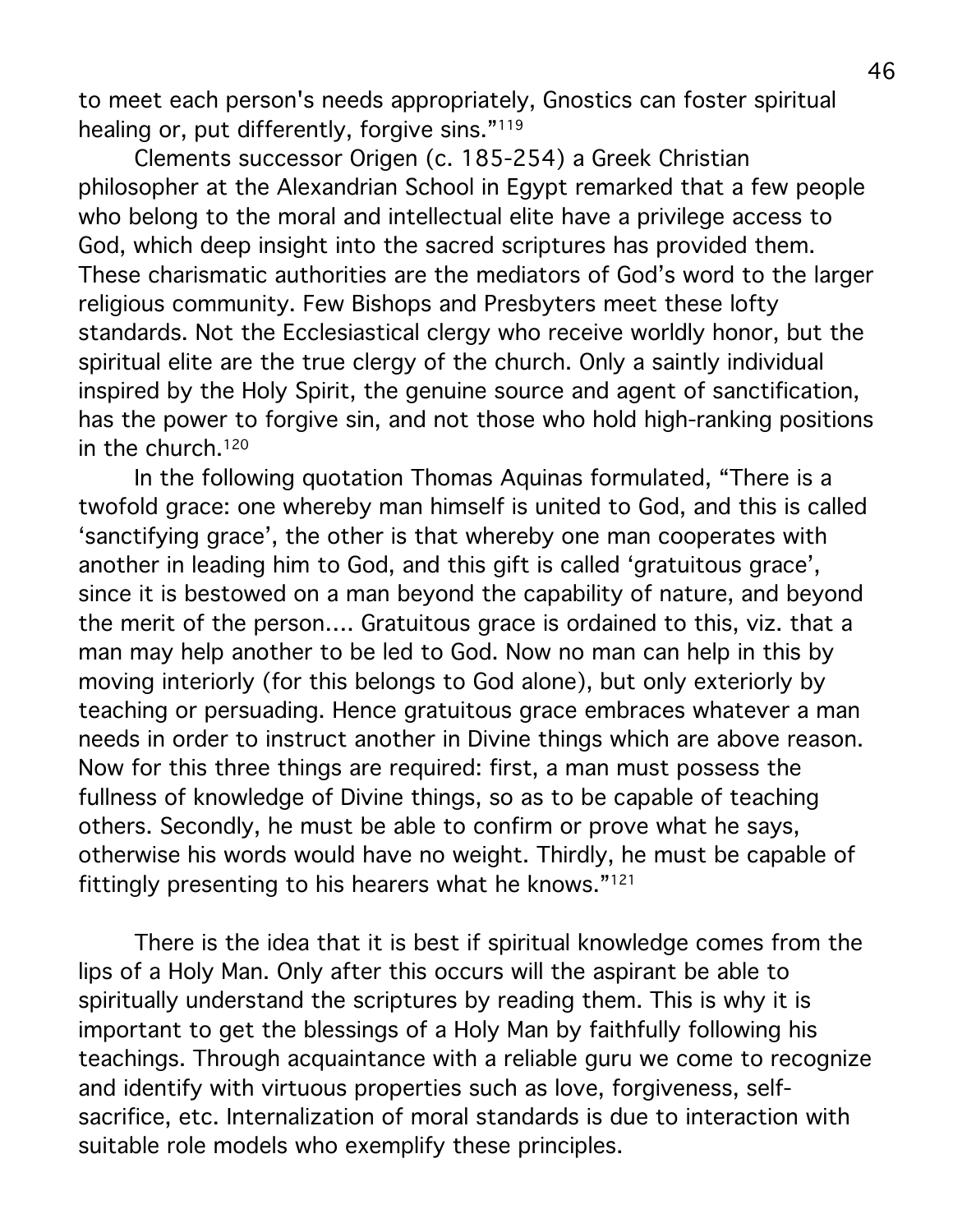Apostolic Succession involves the transmission of spiritual power from one leader to another, as does the process from a guru to a superior disciple who in turn later becomes a guru. See: Swami Vivekananda and Others on Religious Philosophy, X. Avatar-Divine Incarnation, Section 4. Their Legacy: A. Apostolic Succession.<sup>122</sup>

One can think of the Chosen Ideal (Ishta Devata; that aspect of divinity that you worship) and guru as a Reference Individual and to some extent as a Role Model (a term credited to Sociologist Robert K. Merton). A reference individual is an individual "with whom a person identifies and on whose behavior he patterns his own behavior in a variety of situations and roles." The behavior of the reference individual provides a standard used by the other person in determining the appropriate attitudes and actions to be performed. "Many of the values, norms, and attitudes of the reference individual are internalized by the identifying person." An individual's Chosen Ideal and guru whom he/she emulate, have a considerable impact on the devotee's life. The guru provides the method and indicates the attainable goal that the devotee is aspiring for. The reference individual differs from a role model "in that the internalization of the standards of behavior and attitudes" of the "reference individual is more comprehensive, including a wide range of roles"; whereas identification with a "role model is limited to one or a very few roles."<sup>123</sup>

For more on this subject see: Sri Ramakrishna and Western Thought, Ch. VIII. The Religious Order and Ritual, Section 4. Be Instructed by a Teacher (Guru). 124

### Endnotes

<sup>5</sup> Peter Moore, "Recent Studies in Mysticism," Religion (1973-3), p. 146.

<sup>&</sup>lt;sup>1</sup> CW, I:257. In this book the word Divine is capitalized to show reverence.

<sup>&</sup>lt;sup>2</sup> Swami Lokeswarananda, ed., Swami Vivekananda A Hundred Years Since Chicago (Belur: Ramakrishna Math and Ramakrishna Mission 1994), p. 517.

<sup>&</sup>lt;sup>3</sup> Fifty Eastern Thinkers (London: Routledge, 2000), pp. 146-47 on GBS.

<sup>4</sup> CW, I:360.

<sup>6</sup> Life, I, p. 19.

<sup>&</sup>lt;sup>7</sup> Karel Werner, *Yoga and Indian Philosophy* (Motilal Banarsidass, 1977, 1998), pp. 157-58 on GBS; Web: www.soas.ac.uk/staff36441.php; WARHD, p. 576.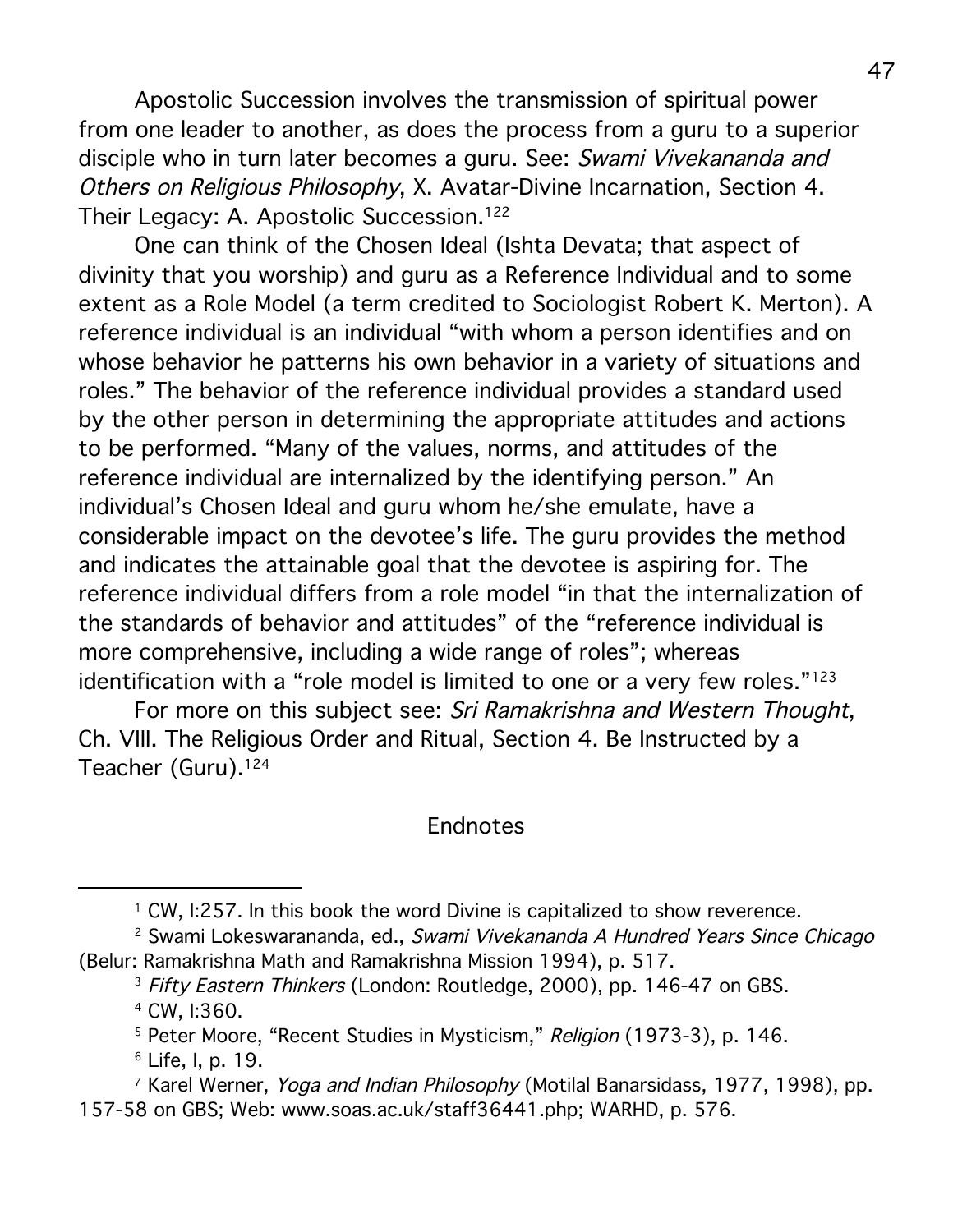<sup>8</sup> Sarah Strauss, "The Master's Narrative," Journal of Folklore Research (May-Dec. 2002), p. 220.

<sup>9</sup> Elizabeth De Michelis, A History of Modern Yoga (London: Continuum, 2004). pp. 3-4, 132, 127-28.

<sup>10</sup> Catherine Albanese, A Republic of Mind and Spirit (New Haven: Yale University, 2007), p. 357.

<sup>11</sup> CW, V:104.

<sup>12</sup> Life, II, p. 124.

13 CW, I:134.

<sup>14</sup> CW, V:217; *Vivekananda as the Turning Point*, ed. Swami Shuddhidananda (Kolkata: Advaita Ashrama, 2013), pp. 588-89.

15 CW, I:195-313.

<sup>16</sup> Life, II, pp. 60-61, WARHD, pp. 251-52.

17 PB (Oct. 1994), pp. 414-15; WARHD, p. 593.

 $18$  Reminiscences, pp. 249-50; WARHD, p. 308.

19 BRMIC (Feb. 1986), pp. 51-53; Tathagatananda, pp. 523-24; WARHD, p. 542.

20 Burke, VI, pp. 286-87, 325, 327-28, 331-32, 346-47, 366; PB (Mar. 1986),

pp. 129-35; WARHD, pp. 441-42.

21 PB (May 1917), pp. 90-91.

<sup>22</sup> Sidney Spencer, "Swami Vivekananda on the Harmony of Religions," VFEW (Sept-Oct. 1963), pp. 205-06; reprinted in PB (Dec. 1964), pp. 392-93; WARHD, pp. 569-70.

23 Ghanananda, p. 181.

<sup>24</sup> Marie Louise Burke, "Science, Religion, and Swami Vivekananda-II," PB (April 1979), p. 173.

25 Web: http://media.yogajournal.com/wp-content/uploads/2016YIAS-Release-Final.pdf; Web: http://media.yogajournal.com/wp-content/uploads/2016-Yoga-in-America-Study-Comprehensive-RESULTS.pdf; Web:

https//nccih.nih.gov/research/statisitcs/NHIS/mind-body/meditation; Web: en.wikipedia.org/wiki/Yoga

26 Web: www.thehindu.com/news/international/Revealed-Obama-always-carries-Hanuman-statuette-in-pocket/article14001552.ece;

https://m.youtube.com/watch?v=HYa8v3P5clo

27 Web: http://www.badyogi.com/blog/praise-hillary-clintons-yoga/;

https://www.insider.com/how-does-ivanka-trump-stay-in-shape-exercise-diet-2018-8 28 CW, I:169-70; VI:130; VIII:46.

29 Gopal Stavig, "Swami Vivekananda and Sigmund Freud on the Unconscious Mind," BRMIC (June 2015), p. 294.

30 CW, I:129-31.

31 Ibid., I:157.

- 32 Ibid., I:164-65.
- 33 Ibid., I:181, 183, 185, 257; II:35.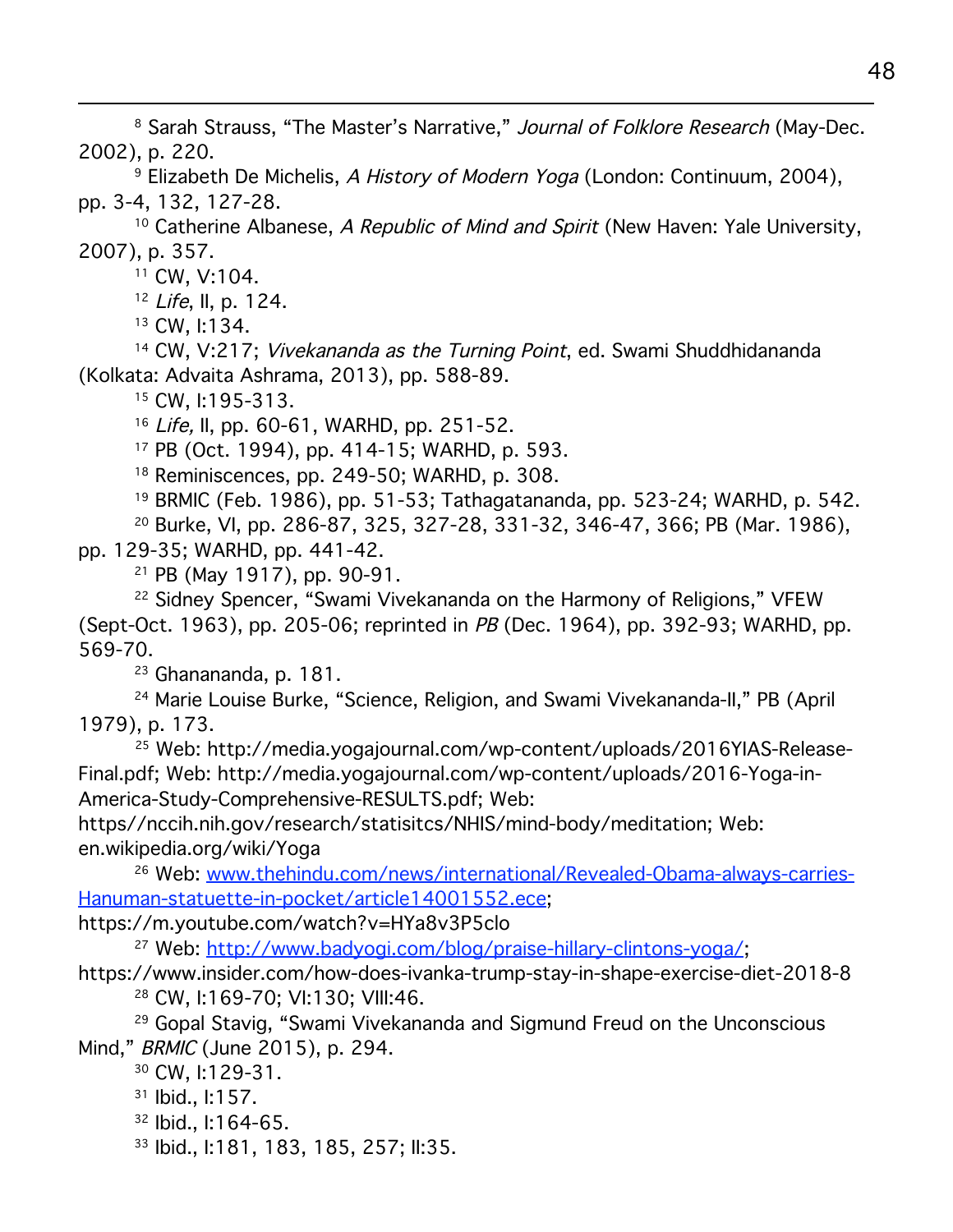34 Ibid., II:466; I:360-61; cf., I;506; II;265.

35 Ibid., I:250, 504; II:13.

36 Ibid., I:132.

37 Ibid., I:147-48, 150-52.

38 Web: en.wikipedia.org/wiki/Psychology\_of\_religion

<sup>39</sup> WARHD, p. 428.

40 WARHD, pp. 128-30, 359.

41 Richard King, Orientalism and Religion (London: Routledge, 1999), pp. 21-23,

157.

<sup>42</sup> WARHD, pp. 423-24, 428.

43 Tathagatananda, p. 416; E. Taylor, "Swami Vivekananda and William James," PB (Sept. 1986), pp. 383-84; WARHD, pp. 429-30, 632-33.

<sup>44</sup> WARHD, p. 806; Web:

www.clarku.edu/micro/freudcentennial/history/1909psych.cfm.

45 Web: En.wikipedia.org/wiki/Sociology\_of\_Religion

46 CW, I:415.

47 CW, IV:34.

48 CW, III:253; This and the prior references is in, Anantanand Rambachan, "Where Words Fail: The limits of Scriptural Authority in the Hermeneutics of a Contemporary Advaitin," Philosophy East and West (Oct. 1987), pp. 363-67.

49 CW, I:150, 183; II:162.

50 Web: www.focuspress.org/2018/01/06/into-the-light

51 Life, I, pp. 60, 77. A good portion of this section appeared in an article by G. Stavig in the PB (Jan. 2019), pp. 202-13.

<sup>52</sup> Most Biblical quotations cited are from The Holy Bible Revised Standard Version (hereafter HB) (New York: Thomas Nelson & Sons, 1952). To create a list of parallel Indian-Christian scriptural passages used in this book the most used sources were: F. Lorinser, Die Bhagavad-Gita (Breslau: G. Porsch, 1869), pp. 273-85; Adolf Kaegi, The Rigveda (Boston: Ginn and Co., 1886), pp. 197-98; E. Washburn Hopkins, India Old and New (New York: Charles Scribner's Sons, 1901), pp. 149-57; George Haas, "Recurrent and Parallel Passages in the Principal Upanishads and the Bhagavad Gita," Journal of the American Oriental Society 42 (1922), pp. 1-43; Wade Hatcher, ed., The Bhagavad Gita and the Bible (Seattle: Peanut Butter Publishing, 1992); Andrew Wilson, ed., World Scripture (St. Paul: Paragon House, 1995).

53 CW, V:253.

54 CW, VIII:253-54.

55 CW, I:186-87.

56 Prabhavananda2, p. 83.

<sup>57</sup> Christopher Isherwood, ed., *Vedanta for the Western World* (New York: Viking Press, 1960), p. 179.

58 Swami Swahananda, Meditation and Other Spiritual Disciplines (Calcutta: Advaita Ashrama, 1997), p. 34.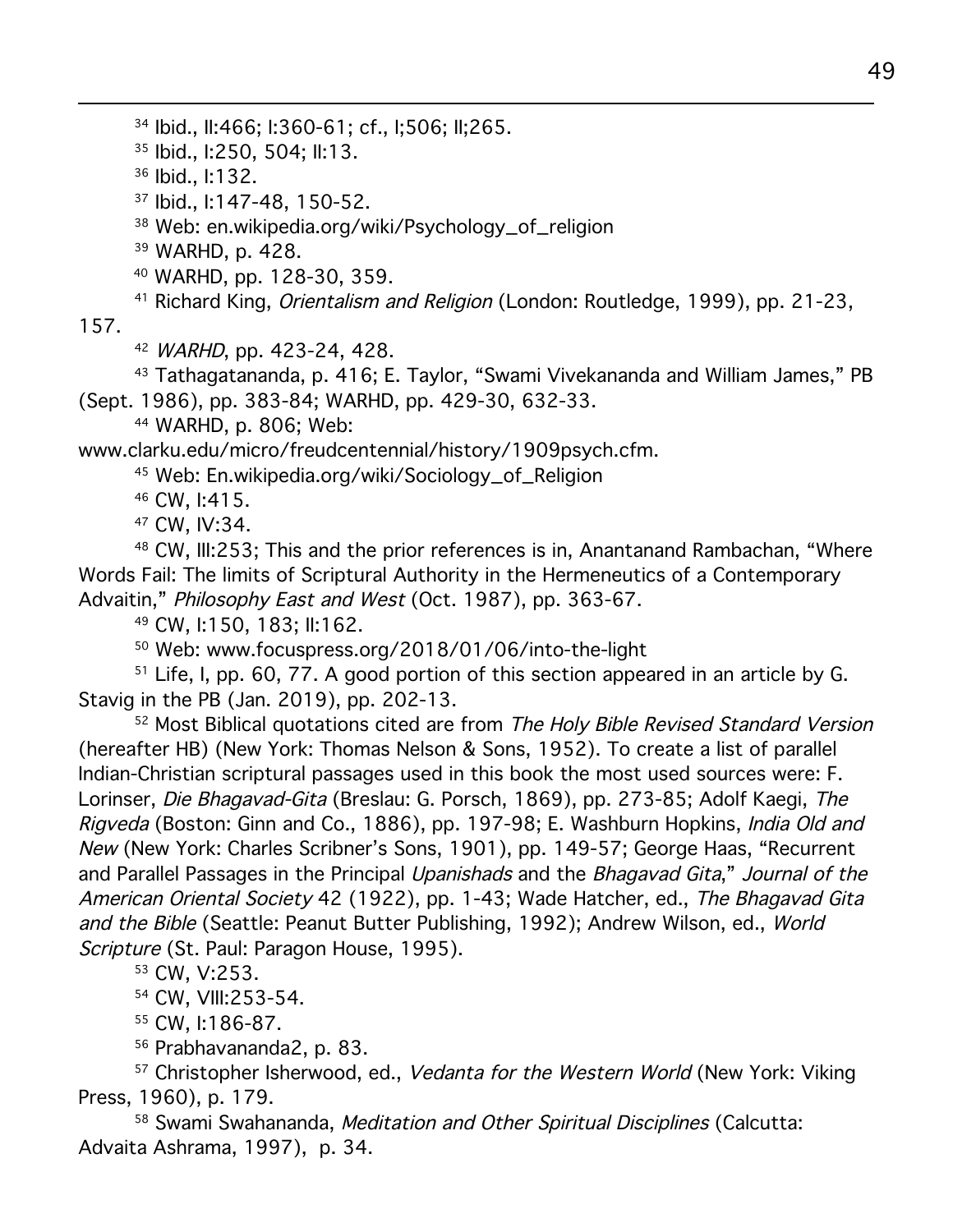59 Swahananda (1997), p. 39.

60 Swahananda (1997), pp. 33-42.

61 Clement of Alexandria, "On Spiritual Perfection," in Oulton, John and Henry Chadwick, Alexandrian Christianity (Philadelphia: Westminster Press,

1954), pp. 117-18.

62 Clement of Alexandria (1954), pp. 117-24, 139-40.

63 Isidore Singer, ed., The Jewish Encyclopedia (12 vols.; New York: Funk and Wagnalls, 1901-16), II, pp. 384-85; VI, pp. 252-53.

<sup>64</sup> History of Science and Philosophy of Science: A Philosophical Perspective, ed. Pradip Sengupta (Delhi: Longman, 2012), pp. 57-60.

<sup>65</sup> Anthony Wilhelm, *Christ Among Us* (San Francisco: Harper & Row, 1985), pp. 244-49.

66 NCE, I, p. 141.

<sup>67</sup> Gordon Wakefield, ed., The Westminster Dictionary of Christian Spirituality (Philadelphia: Westminster Press, 1983), pp. 307-13.

68 Gallup Poll, Religion in America (Princeton: Princeton Research Center, June/July, 1982), p. 107.

<sup>69</sup> The *Cambridge Handbook of Consciousness*, eds. P. Zelazo, et al. (Cambridge University Press, 2007), p. 520.

<sup>70</sup> James F. Harris, "An Empirical Understanding of Eternality," International Journal for the Philosophy of Religion (1987), pp. 165-83.

71 CW, I:202.

72 Prabhavananda3, pp. 166, 192-93, 219; Tipple, p. 394.

73 Prabhavananda3, pp. 229, 247, 250-51, 255, 259; Tipple, p. 394.

<sup>74</sup> GTP, III, sect.51.

75 WARHD, p. 360.

76 Evelyn Underhill, Mysticism (New York: Meridian Books, 1910, 1960), pp. 299, 302-03, 307. 77 CW, I:190; VI:90.

78 Shivananda , pp. 82, 161.

79 Shivananda, pp. 13, 88, 162-63; Tipple, pp. 249-51, 304-05.

80 Prabhavananda3, pp. 234, 264.

81 Prabhavananda3, p. 236; Tipple, pp. 247-48, 303-04.

82 Swami Aseshananda, Glimpses of a Great Soul (Hollywood, CA 90068: Vedanta Press, 1982), pp. 115, 126-28, 174, 254; Tipple, pp. 253-55, 305-06.

83 Tipple, pp. 253, 332, 418; Swami Adbhutananda, ed., Swami Chetanananda (St. Louis: Vedanta Society, 1980), pp. 109, 122, 134, 138, 161.

84 J. Gonda, "The Indian Mantra," *Oriens* 16 (1963), pp. 275-76, 280-81. This subject is covered in more detail in the unpublished, Gopal Stavig, "Indian and Western Interpreters of the New Testament and Bhagavad Gita," Ch. XIII, section 3. Utter the Name of the Lord.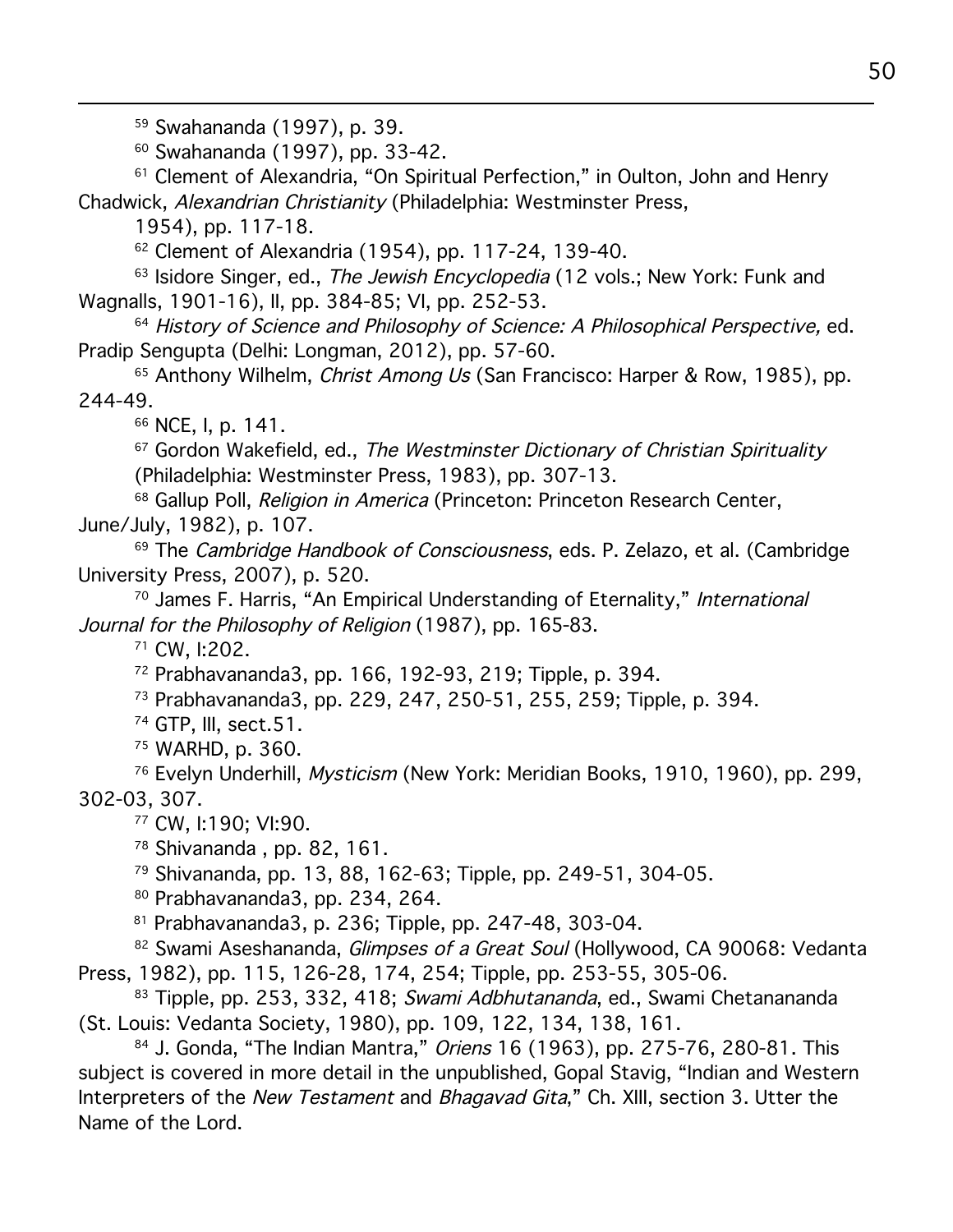85 Mircea Eliade, ed., *Encyclopedia of Religion* (16 vols.; New York: Macmillan, 1987), IX, pp. 176-77.

86 Ignatius Brianchaninov, On the Prayers of Jesus (London: John M Watkins, 1965), pp. 58, 79, 88-89.

87 Brianchaninov (1965), pp. 35, 73.

88 Brianchaninov (1965), p. 8.

89 Kallistos Ware, "The Jesus Prayer of St Gregory of Sinai," *Eastern Churches* Review 4 (1972), pp. 17-18.

90 NCE, XI, p. 677.

91 Wilhelm (1985), p. 81.

 $92$  Shivananda, p. 73; Tipple, pp. 620-21.

93 CW, II:40; I:72, 16; VIII:356 (October 1895).

94 CW, III:44; II:39.

95 CW, IV:36, 47.

96 CW, II:39-40; III:44, 60-62.

<sup>97</sup> Sir John Woodroffe, *Mahamaya* (Madras: Ganesh & Co., 1964), pp. 143-44.

<sup>98</sup> WARHD, p. 556; Web: en.wikipedia.org/wiki/John\_Woodroffe

99 Enneads, IV:3.11, p. 71

<sup>100</sup> Jaroslav Pelikan, The Spirit of Eastern Christendom (600-1700) (Chicago: University of Chicago Press, 1974), pp. 119, 121, 123, 125; I. P. Sheldon-Williams, "The Philosophy of Icons" in A. H. Armstrong, ed., The Cambridge History of Later

Greek and Early Medieval Philosophy (Cambridge: University Press, 1967), pp. 514-15. 101 ST, II-II, 81.3, 7.

102 Tillich, I, p. 239.

103 F. Forrester Church, ed., The Essential Tillich (New York: Macmillan, 1987), p.

42.

 $\overline{a}$ 

<sup>104</sup> Paul Tillich, *Theology of Culture* (New York: Oxford University Press, 1959), p.

60.

105 Tillich, I, pp. 238-47.

106 Web: http://www.vedantawritings.com/RKWTOC.htm

107 CW, I:251-52.

108 CW, I:145.

109 Lecture notes.

110 Web: http://www.vedantawritings.com/RKWTOC.htm

111 CW, III:45; VI:141.

112 CW, III:45-46.

<sup>113</sup> CW, III:452

114 CW, III:48-52.

115 Prabhavananda3, pp. 135, 196, 213-14, 245, 257; Tipple, pp. 59-60, 212.

116 Prabhavananda3, pp. 129-31; 126, 227-28, 285; Tipple, pp. 211-13.

117 Prabhavananda3, pp. 190-91; Tipple, p. 212.

118 Prabhavananda2, p. 35; lecture notes.